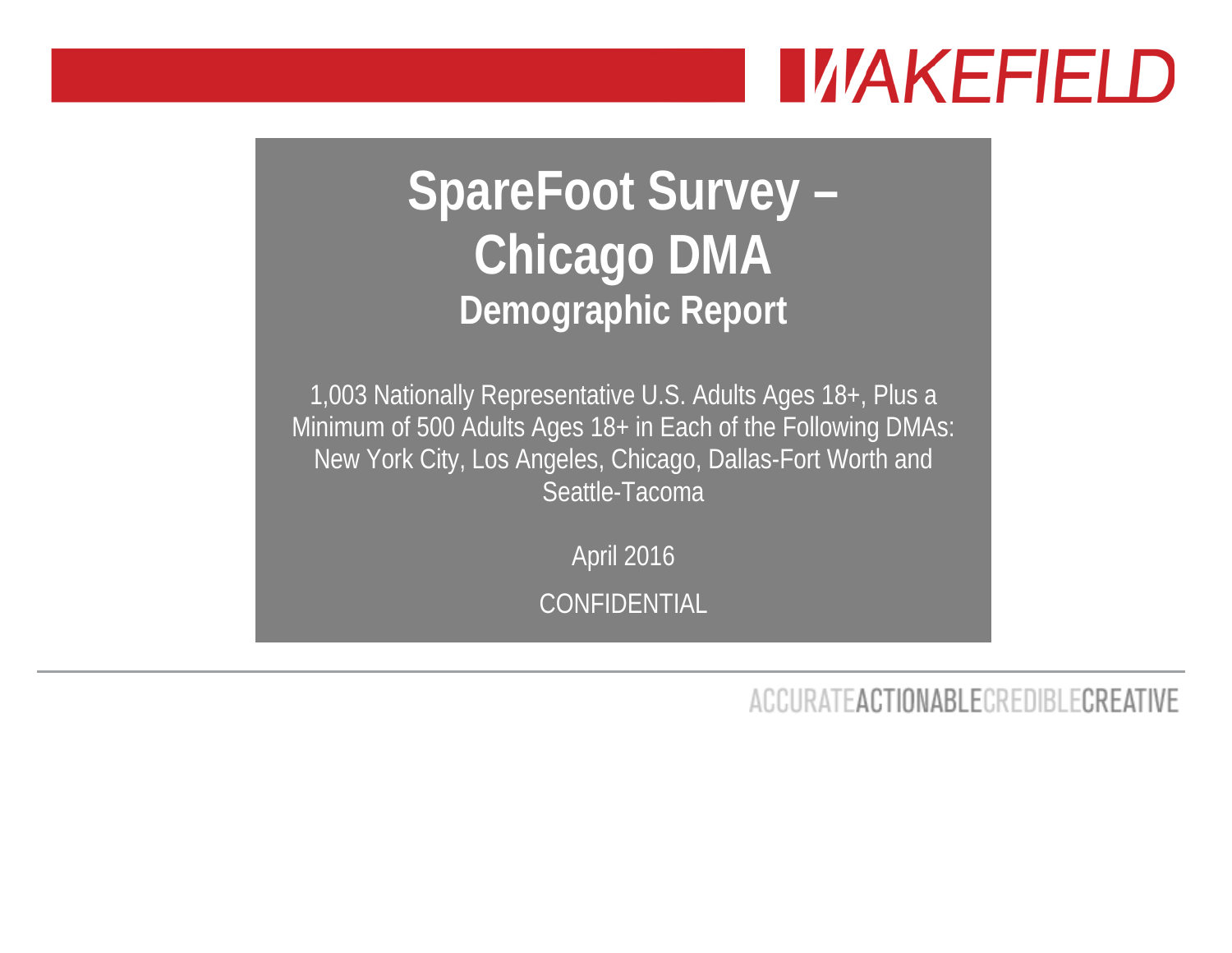#### 1. How cluttered or uncluttered would you say your current home is?

|                           |                         | <b>GENDER</b>         |              |                      | AGE                       |                  |             |                         | <b>GENERATION</b> |                |            | POLITICAL PARTY |                 |             | AREA          |                       | CLUTTERED HOME           |                            | STORE ITEMS OUTSIDE<br>HOME |                 |
|---------------------------|-------------------------|-----------------------|--------------|----------------------|---------------------------|------------------|-------------|-------------------------|-------------------|----------------|------------|-----------------|-----------------|-------------|---------------|-----------------------|--------------------------|----------------------------|-----------------------------|-----------------|
|                           | TOTAL                   | MALE                  | FEMALE 18-24 |                      | $25 - 39$ $40 - 54$       |                  | $55+$       | MILLENNIAL GEN X BOOMER |                   |                | GOP        | IND             | DEM             | CITY        | SUBURBS RURAL |                       | YES                      | NO                         | YES                         | NO              |
|                           | (A)                     | (B)                   | (C)          | (D)                  | (E)                       | (F)              | (G)         | (H)                     | (T)               | (J)            | (K)        | (L)             | (M)             | (N)         | (0)           | (P)                   | (Q)                      | (R)                        | (S)                         | (T)             |
| Total                     | 502<br>100%             | 241<br>100%           | 261<br>100%  | 60<br>100%           | 182<br>100%               | 112<br>100%      | 148<br>100% | 197<br>100%             | 139<br>100%       | 145<br>100%    | 73<br>100% | 210<br>100%     | 219<br>100%     | 225<br>100% | 255<br>100%   | 22<br>100%            | 272<br>100%              | 230<br>100%                | 227<br>100%                 | 272<br>100%     |
| Very cluttered            | 59<br>12%               | 25<br>10 <sup>8</sup> | 34<br>13%    | $\overline{4}$<br>7% | 25<br>14%                 | 12<br>11%        | 18<br>12%   | 24<br>12%               | 15<br>11%         | 20<br>14%      | 12<br>16%  | 26<br>12%       | 21<br>10%       | 23<br>10%   | 33<br>13%     | -3<br>14%             | 59<br>22%<br>Α           |                            | 31<br>14%                   | 27<br>10%       |
| Somewhat cluttered        | 213<br>42%              | 105<br>44%            | 108<br>41%   | 30<br>50%            | 82<br>45%                 | 40<br>36%        | 61<br>41%   | 93<br>47%               | 53<br>38%         | 56<br>39%      | 27<br>37%  | 90<br>43%       | 96<br>44%       | 88<br>39%   | 113<br>44%    | 12<br>55%             | 213<br>78%<br>Α          | $\overline{\phantom{a}}$   | 104<br>46%                  | 107<br>39%      |
| Somewhat uncluttered      | 143<br>28%              | 68<br>28%             | 75<br>29%    | 20<br>33%            | 51<br>28%                 | 29<br>26%        | 43<br>29%   | 58<br>29%               | 39<br>28%         | 41<br>28%      | 24<br>33%  | 68<br>32%<br>M  | 51<br>23%       | 67<br>30%   | 72<br>28%     | $\overline{4}$<br>18% | $\overline{\phantom{a}}$ | 143<br>62%<br>$\mathbb{A}$ | 61<br>27%                   | 82<br>30%       |
| Very uncluttered          | 87<br>17%<br>$_{\rm H}$ | 43<br>18%             | 44<br>17%    | 6<br>10 <sup>8</sup> | 24<br>13%                 | 31<br>28%<br>DEA | 26<br>18%   | 22<br>$11$ %            | 32<br>23%<br>H    | 28<br>19%<br>H | 10<br>14%  | 26<br>12%       | 51<br>23%<br>T. | 47<br>21%   | 37<br>15%     | 3<br>14%              | $\overline{\phantom{a}}$ | 87<br>38%<br>$\mathbb{A}$  | 31<br>14%                   | 56<br>21%<br>S  |
| ************************* |                         |                       |              |                      |                           |                  |             |                         |                   |                |            |                 |                 |             |               |                       |                          |                            |                             |                 |
| CLUTTERED (NET)           | 272<br>54%              | 130<br>54%            | 142<br>54%   | 34<br>57%            | 107<br>59%<br>$\mathbf F$ | 52<br>46%        | 79<br>53%   | 117<br>59%              | 68<br>49%         | 76<br>52%      | 39<br>53%  | 116<br>55%      | 117<br>53%      | 111<br>49%  | 146<br>57%    | 15<br>68%             | 272<br>100%<br>Α         |                            | 135<br>59%<br>T             | 134<br>49%      |
| UNCLUTTERED (NET)         | 230<br>46%              | 111<br>46%            | 119<br>46%   | 26<br>43%            | 75<br>41%                 | 60<br>54%<br>Ε   | 69<br>47%   | 80<br>41%               | 71<br>51%         | 69<br>48%      | 34<br>47%  | 94<br>45%       | 102<br>47%      | 114<br>51%  | 109<br>43%    | 7<br>32%              | $\overline{\phantom{a}}$ | 230<br>100%<br>Α           | 92<br>41%                   | 138<br>51%<br>S |

Comparison Groups: AB/AC/AD/AE/AF/AG/AH/AI/AJ/AK/AL/AM/AN/AO/AP/AQ/AR/AS/AT/BC/DEFG/HIJ/KLM/NOP/QR/ST<br>Independent T-Test for Means (based on test for equal variances), Independent Z-Test for Percentages (unpooled proportio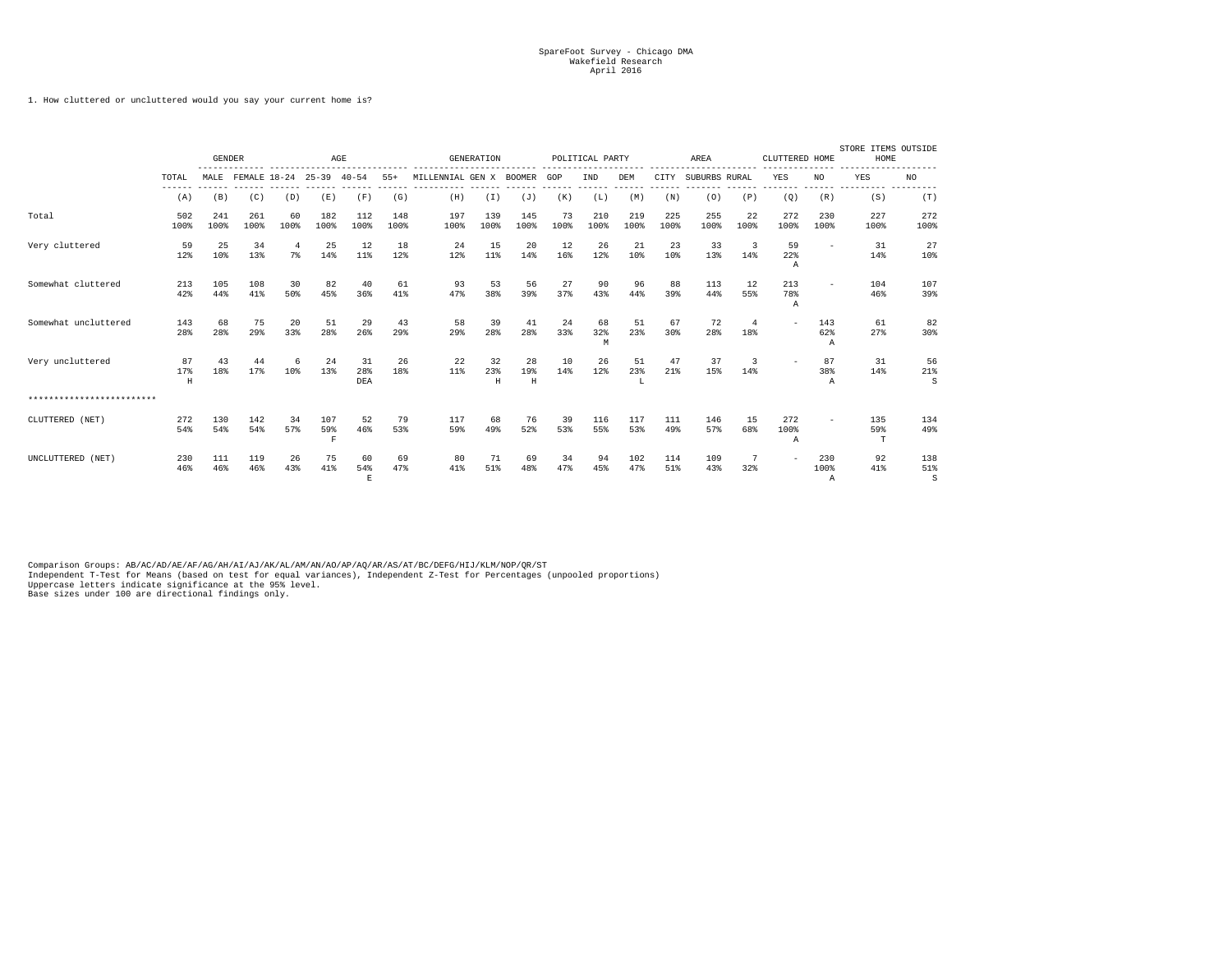#### 1. How cluttered or uncluttered would you say your current home is?

|                           |             | MARITAL STATUS | PARENT                          |             |                       | EDUCATION       | EMPLOYMENT                            |             |             | INCOME                                                      |             | HISPANIC    |                     |               | RACE        |             |
|---------------------------|-------------|----------------|---------------------------------|-------------|-----------------------|-----------------|---------------------------------------|-------------|-------------|-------------------------------------------------------------|-------------|-------------|---------------------|---------------|-------------|-------------|
|                           | TOTAL       | IN REL         | MARRIED/ NOT MARRIED/<br>IN REL | YES         | NO.                   | GRAD            | COLLEGE COLLEGE                       |             | $NON-$      | NON-GRAD WORKING WORKING LT \$35,000 \$74,999 \$75,000+ YES | $$35.000-$  |             |                     | NO.           | WHITE       | NON-WHITE   |
|                           | (A)         | (B)            | (C)                             | (D)         | (E)                   | (F)             | (G)                                   | (H)         | (T)         | (J)                                                         | (K)         | (L)         | (M)                 | (N)           | (0)         | (P)         |
| Total                     | 502<br>100% | 298<br>100%    | 204<br>100%                     | 199<br>100% | 303<br>100%           | 242<br>100%     | 260<br>100%                           | 331<br>100% | 171<br>100% | 145<br>100%                                                 | 159<br>100% | 198<br>100% | 86<br>100%          | 416<br>100%   | 268<br>100% | 234<br>100% |
| Very cluttered            | 59<br>12%   | 28<br>9%       | 31<br>15%                       | 25<br>13%   | 34<br>$11$ %          | 33<br>14%       | 26<br>10%                             | 37<br>11%   | 22<br>13%   | 16<br>11%                                                   | 18<br>11%   | 25<br>13%   | 8<br>9 <sub>8</sub> | 51<br>12%     | 31<br>12%   | 28<br>12%   |
| Somewhat cluttered        | 213<br>42%  | 132<br>44%     | 81<br>40%                       | 91<br>46%   | 122<br>40%            | 114<br>47%<br>G | 99<br>38%                             | 139<br>42%  | 74<br>43%   | 63<br>43%                                                   | 65<br>41%   | 85<br>43%   | 42<br>49%           | 171<br>41%    | 116<br>43%  | 97<br>41%   |
| Somewhat uncluttered      | 143<br>28%  | 89<br>30%      | 54<br>26%                       | 52<br>26%   | 91<br>30 <sup>8</sup> | 57<br>24%       | 86<br>33%<br>F                        | 96<br>29%   | 47<br>27%   | 35<br>2.4%                                                  | 49<br>31%   | 59<br>30%   | 22<br>26%           | 121<br>$29$ % | 75<br>28%   | 68<br>29%   |
| Very uncluttered          | 87<br>17%   | 49<br>16%      | 38<br>19%                       | 31<br>16%   | 56<br>18%             | 38<br>16%       | 49<br>19%                             | 59<br>18%   | 28<br>16%   | 31<br>21%                                                   | 27<br>17%   | 29<br>15%   | 14<br>16%           | 73<br>18%     | 46<br>17%   | 41<br>18%   |
| ************************* |             |                |                                 |             |                       |                 |                                       |             |             |                                                             |             |             |                     |               |             |             |
| CLUTTERED (NET)           | 272<br>54%  | 160<br>54%     | 112<br>55%                      | 116<br>58%  | 156<br>51%            | 147<br>61%<br>G | 125<br>48%                            | 176<br>53%  | 96<br>56%   | 79<br>54%                                                   | 83<br>52%   | 110<br>56%  | 50<br>58%           | 222<br>53%    | 147<br>55%  | 125<br>53%  |
| UNCLUTTERED (NET)         | 230<br>46%  | 138<br>46%     | 92<br>45%                       | 83<br>42%   | 147<br>49%            | 95<br>39%       | 135<br>52%<br>$\overline{\mathrm{F}}$ | 155<br>47%  | 75<br>44%   | 66<br>46%                                                   | 76<br>48%   | 88<br>44%   | 36<br>42%           | 194<br>47%    | 121<br>45%  | 109<br>47%  |

Comparison Groups: AB/AC/AD/AE/AF/AG/AH/AI/AJ/AK/AL/AM/AN/AO/AP/BC/DE/FG/HI/JKL/MN/OP<br>Independent T-Test for Means (based on test for equal variances), Independent Z-Test for Percentages (unpooled proportions)<br>Uppercase le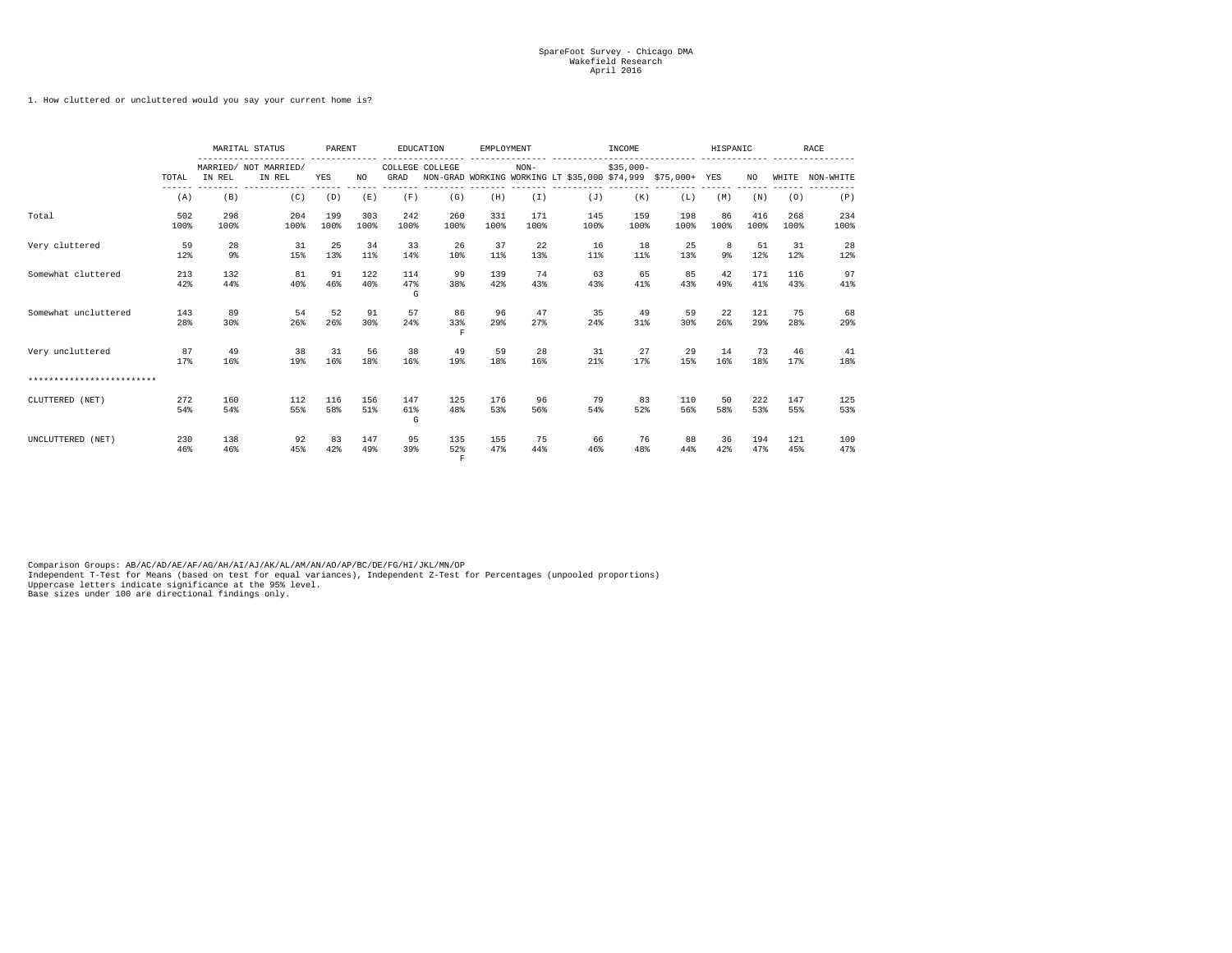2. In an average week, approximately how much time do you spend looking for misplaced items in your home? Please give your answer in hours. Your best guess is fine.

|                           |                   | <b>GENDER</b> |              |                             |                      | AGE            |                   |                       | GENERATION     |                  |                     | POLITICAL PARTY |              |             | AREA          |            | CLUTTERED HOME |                  | STORE ITEMS OUTSIDE<br>HOME |                  |
|---------------------------|-------------------|---------------|--------------|-----------------------------|----------------------|----------------|-------------------|-----------------------|----------------|------------------|---------------------|-----------------|--------------|-------------|---------------|------------|----------------|------------------|-----------------------------|------------------|
|                           | TOTAL<br>------   | MALE          | FEMALE 18-24 |                             | $25 - 39$            | $40 - 54$      | $55+$             | MILLENNIAL GEN X      |                | BOOMER           | GOP                 | IND             | DEM          | CITY        | SUBURBS RURAL |            | YES            | NO               | YES                         | NO               |
|                           | (A)               | (B)           | (C)          | (D)                         | (E)                  | (F)            | (G)               | (H)                   | (T)            | (J)              | (K)                 | (L)             | (M)          | (N)         | (0)           | (P)        | (Q)            | (R)              | (S)                         | (T)              |
| Total                     | 502<br>100%       | 241<br>100%   | 261<br>100%  | 60<br>100%                  | 182<br>100%          | 112<br>100%    | 148<br>100%       | 197<br>100%           | 139<br>100%    | 145<br>100%      | 73<br>100%          | 210<br>100%     | 219<br>100%  | 225<br>100% | 255<br>100%   | 22<br>100% | 272<br>100%    | 230<br>100%      | 227<br>100%                 | 272<br>100%      |
| Less than one hour        | 318<br>63%<br>SQH | 147<br>61%    | 171<br>66%   | 31<br>52%                   | 105<br>58%           | 72<br>64%      | 110<br>74%<br>DEA | 105<br>53%            | 88<br>63%      | 106<br>73%<br>HA | 49<br>67%           | 130<br>62%      | 139<br>63%   | 142<br>63%  | 162<br>64%    | 14<br>64%  | 145<br>53%     | 173<br>75%<br>QA | 118<br>52%                  | 199<br>73%<br>SA |
| 1 hour                    | 50<br>10%         | 26<br>11%     | 24<br>9%     | 10<br>17%<br>$\overline{F}$ | 15<br>8 <sup>8</sup> | 6<br>5%        | 19<br>13%<br>F    | 19<br>10 <sup>8</sup> | 11<br>8%       | 19<br>13%        | 6<br>8 <sup>8</sup> | 20<br>10%       | 24<br>$11$ % | 22<br>10%   | 27<br>11%     | 5%         | 34<br>13%<br>R | 16<br>7%         | 14<br>6%                    | 36<br>13%<br>S   |
| 2 hours                   | 64<br>13%<br>G    | 29<br>12%     | 35<br>13%    | 10<br>17%                   | 23<br>13%            | 20<br>18%<br>G | 11<br>7%          | 29<br>15%<br>- 7      | 23<br>17%<br>J | 11<br>8%         | -9<br>12%           | 28<br>13%       | 27<br>12%    | 23<br>10%   | 38<br>15%     | -3<br>14%  | 40<br>15%      | 24<br>10%        | 39<br>17%<br>T              | 24<br>9%         |
| 3 hours or more           | 70<br>14%<br>TRJG | 39<br>16%     | 31<br>12%    | 9<br>15%                    | 39<br>21%<br>FGA     | 14<br>13%      | 8<br>5%           | 44<br>22%<br>IJA      | 17<br>12%      | 9<br>6%          | 9<br>12%            | 32<br>15%       | 29<br>13%    | 38<br>17%   | 28<br>11%     | 18%        | 53<br>19%<br>R | 17<br>7%         | 56<br>25%<br>TA             | 13<br>5%         |
| ************************* |                   |               |              |                             |                      |                |                   |                       |                |                  |                     |                 |              |             |               |            |                |                  |                             |                  |
| <b>AVERAGE</b>            | 1.46<br>TRJG      | 1.67          | 1.27         | 1.54<br>G                   | 1.92<br>FG           | 1.34           | 0.97              | 2.00<br>IJA           | 1.29           | 1.03             | 1.16                | 1.60            | 1.44         | 1.61        | 1.29          | 2.05       | 1.82<br>R      | 1.05             | 1.99<br>TA                  | 0.99             |

Comparison Groups: AB/AC/AD/AE/AF/AG/AH/AI/AJ/AK/AL/AM/AN/AO/AP/AQ/AR/AS/AT/BC/DEFG/HIJ/KLM/NOP/QR/ST<br>Independent T-Test for Means (based on test for equal variances), Independent Z-Test for Percentages (unpooled proportio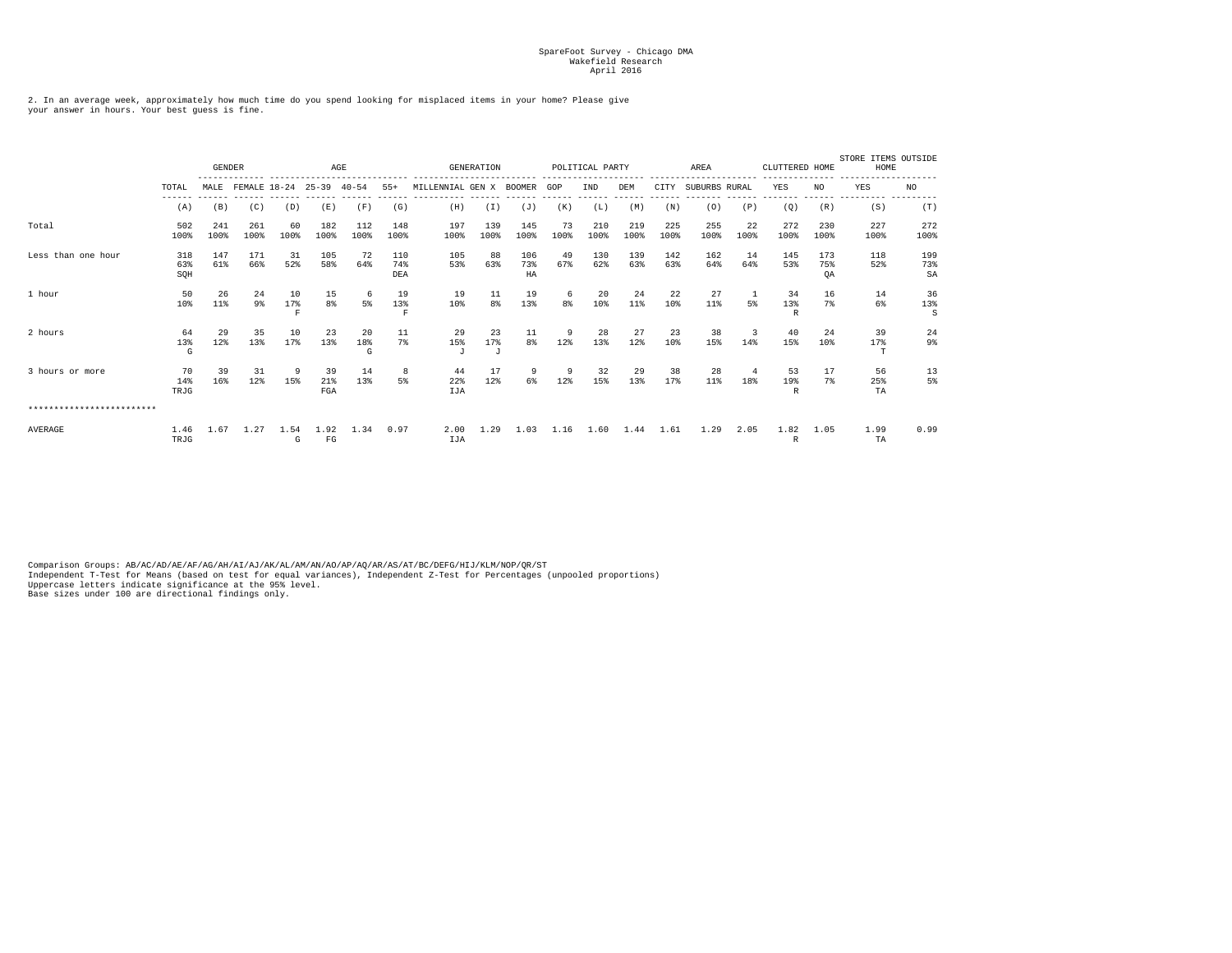2. In an average week, approximately how much time do you spend looking for misplaced items in your home? Please give your answer in hours. Your best guess is fine.

|                           |                       |                      | MARITAL STATUS                  |                          | PARENT               |                           | EDUCATION               | EMPLOYMENT  |                                                                       |                       | INCOME                 |                     | HISPANIC   |                       |             | RACE        |
|---------------------------|-----------------------|----------------------|---------------------------------|--------------------------|----------------------|---------------------------|-------------------------|-------------|-----------------------------------------------------------------------|-----------------------|------------------------|---------------------|------------|-----------------------|-------------|-------------|
|                           | TOTAL                 | IN REL               | MARRIED/ NOT MARRIED/<br>IN REL | YES                      | NO.                  | GRAD                      | COLLEGE COLLEGE         |             | $NON-$<br>NON-GRAD WORKING WORKING LT \$35,000 \$74,999 \$75,000+ YES |                       | $$35,000-$             |                     |            | NO.                   | WHITE       | NON-WHITE   |
|                           | (A)                   | (B)                  | (C)                             | (D)                      | (E)                  | (F)                       | (G)                     | (H)         | (T)                                                                   | (J)                   | (K)                    | (L)                 | (M)        | (N)                   | (0)         | (P)         |
| Total                     | 502<br>100%           | 298<br>100%          | 204<br>100%                     | 199<br>100%              | 303<br>100%          | 242<br>100%               | 260<br>100%             | 331<br>100% | 171<br>100%                                                           | 145<br>100%           | 159<br>100%            | 198<br>100%         | 86<br>100% | 416<br>100%           | 268<br>100% | 234<br>100% |
| Less than one hour        | 318<br>63%<br>FD.     | 180<br>60%           | 138<br>68%                      | 107<br>54%               | 211<br>70%<br>D      | 134<br>55%                | 184<br>71%<br><b>FA</b> | 197<br>60%  | 121<br>71%<br>H                                                       | 110<br>76%<br>KLA     | 94<br>59%              | 114<br>58%          | 51<br>59%  | 267<br>64%            | 162<br>60%  | 156<br>67%  |
| 1 hour                    | 50<br>10%             | 27<br>9 <sub>8</sub> | 23<br>$11$ %                    | 14<br>$7\%$              | 36<br>12%            | 27<br>$11$ %              | 23<br>9%                | 27<br>8%    | 23<br>13%                                                             | 10<br>7%              | 15<br>$9\%$            | 25<br>13%           | 8<br>9%    | 42<br>10 <sup>8</sup> | 32<br>12%   | 18<br>8%    |
| 2 hours                   | 64<br>13%<br>$\sigma$ | 42<br>14%            | 22<br>11%                       | 36<br>18%<br>$\mathbf E$ | 28<br>9%             | 39<br>16%<br>$\mathsf{G}$ | 25<br>10 <sup>8</sup>   | 48<br>15%   | 16<br>9 <sub>8</sub>                                                  | 10<br>7%              | 21<br>13%              | 33<br>17%<br>$\tau$ | 11<br>13%  | 53<br>13%             | 39<br>15%   | 25<br>11%   |
| 3 hours or more           | 70<br>14%<br>IE       | 49<br>16%<br>C       | 21<br>10 <sup>8</sup>           | 42<br>21%<br>EA          | 28<br>9 <sub>8</sub> | 42<br>17%<br>$\mathsf{G}$ | 28<br>$11$ %            | 59<br>18%   | 11<br>6%                                                              | 15<br>10 <sup>8</sup> | 29<br>18%<br>$\cdot$ T | 26<br>13%           | 16<br>19%  | 54<br>13%             | 35<br>13%   | 35<br>15%   |
| ************************* |                       |                      |                                 |                          |                      |                           |                         |             |                                                                       |                       |                        |                     |            |                       |             |             |
| AVERAGE                   | 1.46<br>IG            | 1.58                 | 1.29                            | 1.87<br>$\mathbf{E}$     | 1.20                 | 1.78<br>G                 | 1.17                    | 1.69        | 1.02                                                                  | 1.28                  | 1.65                   | 1.44                | 1.67       | 1.42                  | 1.38        | 1.56        |

Comparison Groups: AB/AC/AD/AE/AF/AG/AH/AI/AJ/AK/AL/AM/AN/AO/AP/BC/DE/FG/HI/JKL/MN/OP<br>Independent T-Test for Means (based on test for equal variances), Independent Z-Test for Percentages (unpooled proportions)<br>Uppercase le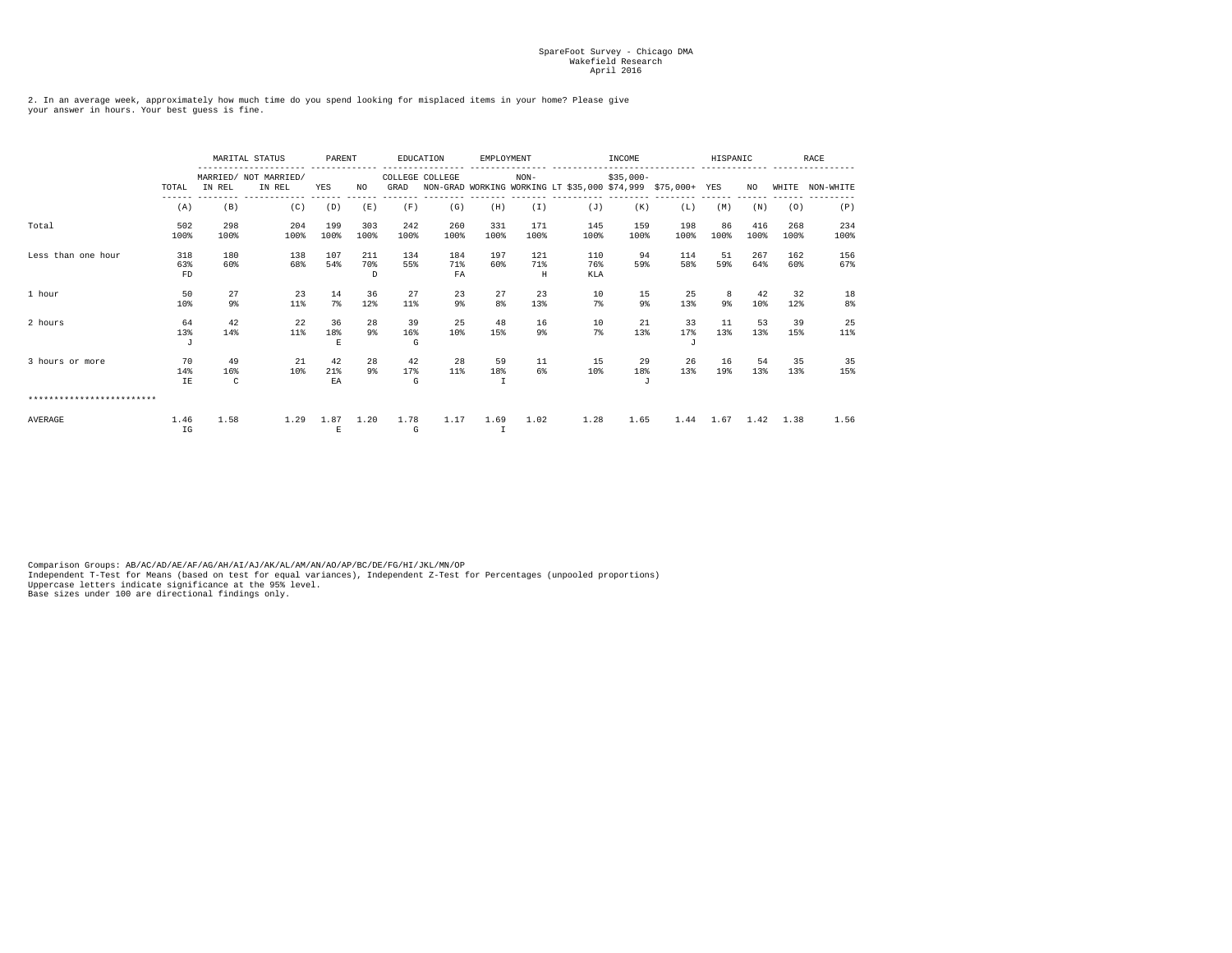3. How strongly do you agree or disagree with the following statement – moving is the best opportunity to de-clutter your home.

|                           |                 | <b>GENDER</b> |              |            | AGE             |                |                 |                         | <b>GENERATION</b> |                         |            | POLITICAL PARTY |             |             | AREA          |                       | CLUTTERED HOME            |                       | STORE ITEMS OUTSIDE<br>HOME |                 |
|---------------------------|-----------------|---------------|--------------|------------|-----------------|----------------|-----------------|-------------------------|-------------------|-------------------------|------------|-----------------|-------------|-------------|---------------|-----------------------|---------------------------|-----------------------|-----------------------------|-----------------|
|                           | TOTAL           | MALE          | FEMALE 18-24 |            | $25 - 39$       | $40 - 54$      | $55+$           | MILLENNIAL GEN X BOOMER |                   |                         | GOP        | IND             | DEM         | CITY        | SUBURBS RURAL |                       | YES                       | NO.                   | YES                         | NO              |
|                           | (A)             | (B)           | (C)          | (D)        | (E)             | (F)            | (G)             | (H)                     | (T)               | (J)                     | (K)        | (L)             | (M)         | (N)         | (0)           | (P)                   | (Q)                       | (R)                   | (S)                         | (T)             |
| Total                     | 502<br>100%     | 241<br>100%   | 261<br>100%  | 60<br>100% | 182<br>100%     | 112<br>100%    | 148<br>100%     | 197<br>100%             | 139<br>100%       | 145<br>100%             | 73<br>100% | 210<br>100%     | 219<br>100% | 225<br>100% | 255<br>100%   | 22<br>100%            | 272<br>100%               | 230<br>100%           | 227<br>100%                 | 272<br>100%     |
| Agree strongly            | 114<br>23%      | 56<br>23%     | 58<br>22%    | 17<br>28%  | 46<br>25%       | 22<br>20%      | 29<br>20%       | 50<br>25%               | 34<br>24%         | 26<br>18%               | 21<br>29%  | 45<br>21%       | 48<br>22%   | 55<br>24%   | 53<br>21%     | -6<br>27%             | 73<br>27%<br>$\mathbb{R}$ | 41<br>18%             | 60<br>26%                   | 53<br>19%       |
| Agree somewhat            | 196<br>39%      | 103<br>43%    | 93<br>36%    | 21<br>35%  | 79<br>43%       | 46<br>41%      | 50<br>34%       | 85<br>43%               | 51<br>37%         | 54<br>37%               | 24<br>33%  | 94<br>45%       | 78<br>36%   | 82<br>36%   | 106<br>42%    | 8<br>36%              | 109<br>40%                | 87<br>38%             | 98<br>43%                   | 98<br>36%       |
| Disagree somewhat         | 96<br>19%       | 38<br>16%     | 58<br>22%    | 14<br>23%  | 33<br>18%       | 18<br>16%      | 31<br>21%       | 37<br>19%               | 25<br>18%         | 30<br>21%               | 13<br>18%  | 39<br>19%       | 44<br>20%   | 43<br>19%   | 50<br>20%     | $\overline{3}$<br>14% | 44<br>16%                 | 52<br>23%             | 33<br>15%                   | 63<br>23%<br>S  |
| Disagree strongly         | 96<br>19%<br>H  | 44<br>18%     | 52<br>20%    | 8<br>13%   | 24<br>13%       | 26<br>23%<br>E | 38<br>26%<br>DE | 25<br>13%               | 29<br>21%         | 35<br>24%<br>$_{\rm H}$ | 15<br>21%  | 32<br>15%       | 49<br>22%   | 45<br>20%   | 46<br>18%     | -5<br>23%             | 46<br>17%                 | 50<br>22%             | 36<br>16%                   | 58<br>21%       |
| ************************* |                 |               |              |            |                 |                |                 |                         |                   |                         |            |                 |             |             |               |                       |                           |                       |                             |                 |
| AGREE (NET)               | 310<br>62%      | 159<br>66%    | 151<br>58%   | 38<br>63%  | 125<br>69%<br>G | 68<br>61%      | 79<br>53%       | 135<br>69%<br>J         | 85<br>61%         | 80<br>55%               | 45<br>62%  | 139<br>66%      | 126<br>58%  | 137<br>61%  | 159<br>62%    | 14<br>64%             | 182<br>67%<br>R           | 128<br>56%            | 158<br>70%<br>TA            | 151<br>56%      |
| DISAGREE (NET)            | 192<br>38%<br>S | 82<br>34%     | 110<br>42%   | 22<br>37%  | 57<br>31%       | 44<br>39%      | 69<br>47%<br>E  | 62<br>31%               | 54<br>39%         | 65<br>45%<br>$\rm H$    | 28<br>38%  | 71<br>34%       | 93<br>42%   | 88<br>39%   | 96<br>38%     | 8<br>36%              | 90<br>33%                 | 102<br>44%<br>$\circ$ | 69<br>30%                   | 121<br>44%<br>S |

Comparison Groups: AB/AC/AD/AE/AF/AG/AH/AI/AJ/AK/AL/AM/AN/AO/AP/AQ/AR/AS/AT/BC/DEFG/HIJ/KLM/NOP/QR/ST<br>Independent T-Test for Means (based on test for equal variances), Independent Z-Test for Percentages (unpooled proportio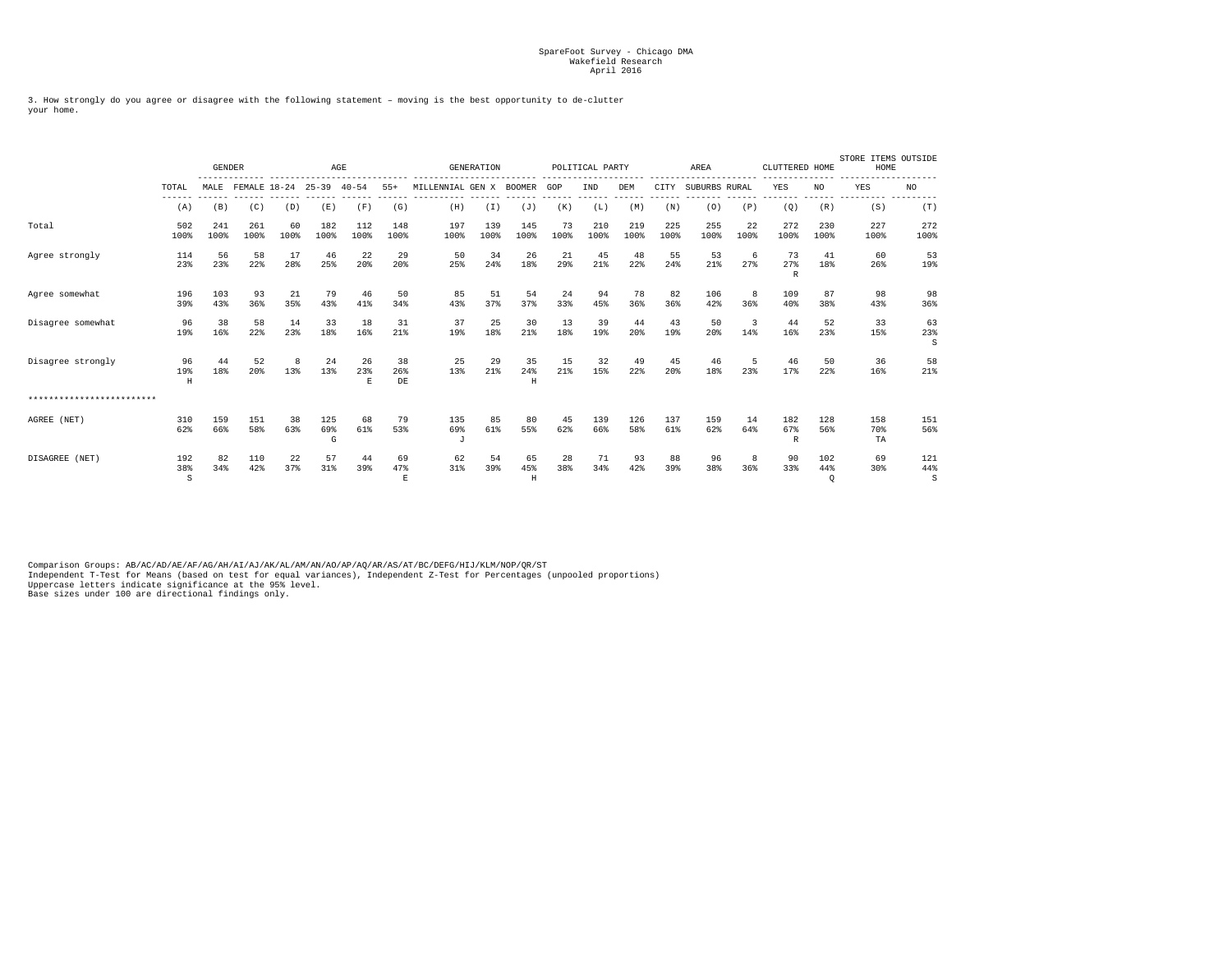3. How strongly do you agree or disagree with the following statement – moving is the best opportunity to de-clutter your home.

|                           |                         |             | MARITAL STATUS<br>PARENT<br>MARRIED/ NOT MARRIED/ |             |             |                            | EDUCATION                             | EMPLOYMENT  |             |                                                             | INCOME              |                        | HISPANIC   |                |                 | RACE        |
|---------------------------|-------------------------|-------------|---------------------------------------------------|-------------|-------------|----------------------------|---------------------------------------|-------------|-------------|-------------------------------------------------------------|---------------------|------------------------|------------|----------------|-----------------|-------------|
|                           | TOTAL                   | IN REL      | IN REL                                            | YES         | NO.         | GRAD                       | COLLEGE COLLEGE                       |             | $NON-$      | NON-GRAD WORKING WORKING LT \$35,000 \$74,999 \$75,000+ YES | $$35.000-$          |                        |            | NO.            | WHITE           | NON-WHITE   |
|                           | (A)                     | (B)         | (C)                                               | (D)         | (E)         | (F)                        | (G)                                   | (H)         | (T)         | (J)                                                         | (K)                 | (L)                    | (M)        | (N)            | (0)             | (P)         |
| Total                     | 502<br>100%             | 298<br>100% | 204<br>100%                                       | 199<br>100% | 303<br>100% | 242<br>100%                | 260<br>100%                           | 331<br>100% | 171<br>100% | 145<br>100%                                                 | 159<br>100%         | 198<br>100%            | 86<br>100% | 416<br>100%    | 268<br>100%     | 234<br>100% |
| Agree strongly            | 114<br>23%              | 60<br>20%   | 54<br>26%                                         | 52<br>26%   | 62<br>20%   | 55<br>23%                  | 59<br>23%                             | 74<br>22%   | 40<br>23%   | 42<br>29%<br>L                                              | 34<br>21%           | 38<br>19%              | 26<br>30%  | 88<br>21%      | 53<br>20%       | 61<br>26%   |
| Agree somewhat            | 196<br>39%<br>$\cdot$ T | 126<br>42%  | 70<br>34%                                         | 79<br>40%   | 117<br>39%  | 109<br>45%<br>$\mathsf{G}$ | 87<br>33%                             | 137<br>41%  | 59<br>35%   | 38<br>26%                                                   | 66<br>42%<br>$\tau$ | 92<br>46%<br>$\cdot$ T | 33<br>38%  | 163<br>39%     | 118<br>44%<br>P | 78<br>33%   |
| Disagree somewhat         | 96<br>19%               | 62<br>21%   | 34<br>17%                                         | 33<br>17%   | 63<br>21%   | 40<br>17%                  | 56<br>22%                             | 64<br>19%   | 32<br>19%   | 33<br>23%                                                   | 28<br>18%           | 35<br>18%              | 18<br>21%  | 78<br>19%      | 47<br>18%       | 49<br>21%   |
| Disagree strongly         | 96<br>19%<br>M          | 50<br>17%   | 46<br>23%                                         | 35<br>18%   | 61<br>20%   | 38<br>16%                  | 58<br>22%                             | 56<br>17%   | 40<br>23%   | 32<br>22%                                                   | 31<br>19%           | 33<br>17%              | 9<br>10%   | 87<br>21%<br>M | 50<br>19%       | 46<br>20%   |
| ************************* |                         |             |                                                   |             |             |                            |                                       |             |             |                                                             |                     |                        |            |                |                 |             |
| AGREE (NET)               | 310<br>62%              | 186<br>62%  | 124<br>61%                                        | 131<br>66%  | 179<br>59%  | 164<br>68%<br>$\mathsf{G}$ | 146<br>56%                            | 211<br>64%  | 99<br>58%   | 80<br>55%                                                   | 100<br>63%          | 130<br>66%<br>$\tau$   | 59<br>69%  | 251<br>60%     | 171<br>64%      | 139<br>59%  |
| DISAGREE (NET)            | 192<br>38%              | 112<br>38%  | 80<br>39%                                         | 68<br>34%   | 124<br>41%  | 78<br>32%                  | 114<br>44%<br>$\overline{\mathrm{F}}$ | 120<br>36%  | 72<br>42%   | 65<br>45%<br>т.                                             | 59<br>37%           | 68<br>34%              | 27<br>31%  | 165<br>40%     | 97<br>36%       | 95<br>41%   |

Comparison Groups: AB/AC/AD/AE/AF/AG/AH/AI/AJ/AK/AL/AM/AN/AO/AP/BC/DE/FG/HI/JKL/MN/OP<br>Independent T-Test for Means (based on test for equal variances), Independent Z-Test for Percentages (unpooled proportions)<br>Uppercase le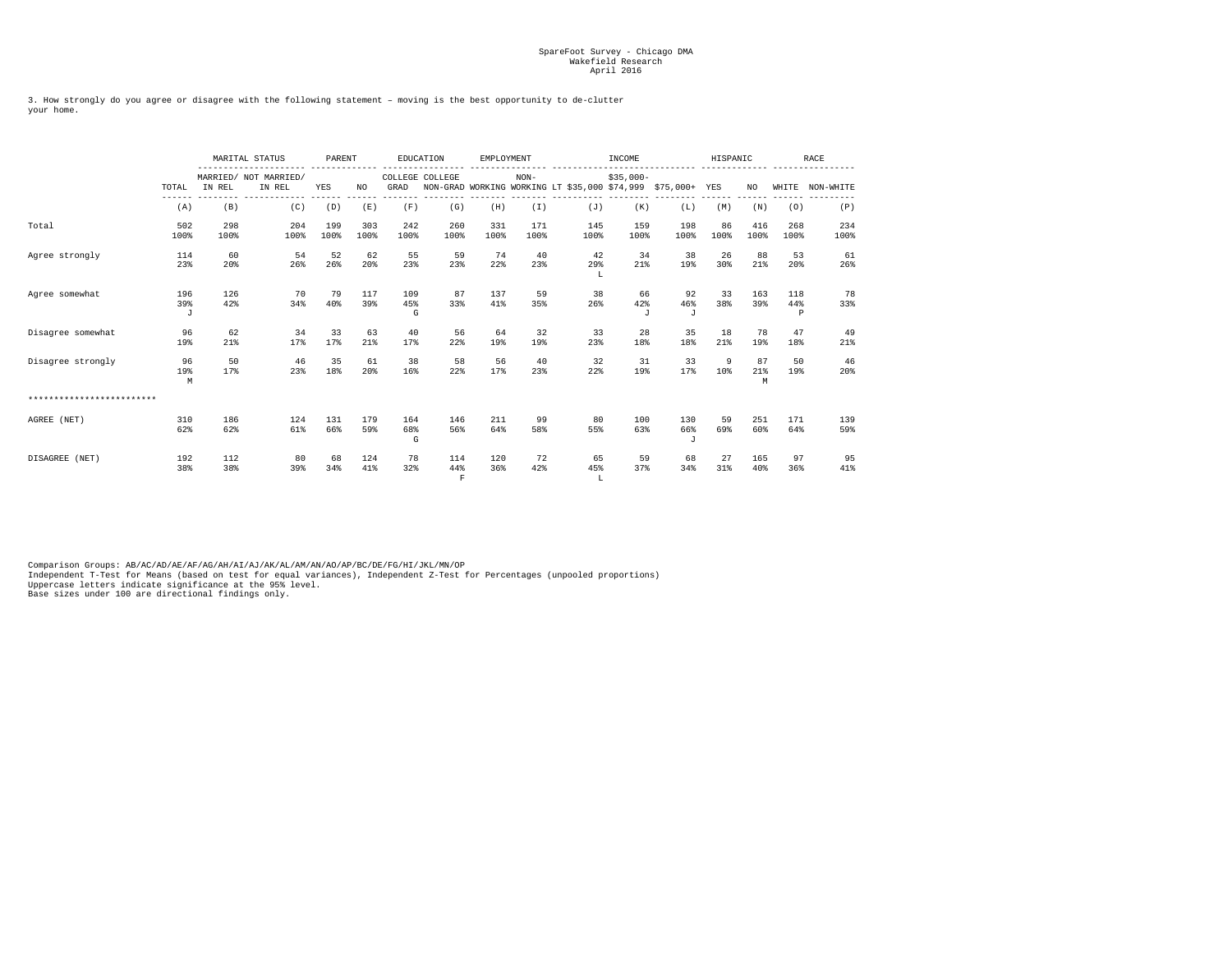4. Which of the following, if any, explain why you keep items in your home that you don't use or need? Please select all that apply.

|                                                                     |                            | $- - - - - -$       | <b>GENDER</b><br>FEMALE 18-24 25-39 40-54 |                                | $\rm{AGE}$                       |                      |             |                       | <b>GENERATION</b>        |                     |                    | POLITICAL PARTY |               |                     | AREA                |                       | CLUTTERED HOME            |                                  | STORE ITEMS OUTSIDE<br>HOME |               |
|---------------------------------------------------------------------|----------------------------|---------------------|-------------------------------------------|--------------------------------|----------------------------------|----------------------|-------------|-----------------------|--------------------------|---------------------|--------------------|-----------------|---------------|---------------------|---------------------|-----------------------|---------------------------|----------------------------------|-----------------------------|---------------|
|                                                                     | TOTAL                      | MALE                |                                           |                                |                                  |                      | $55+$       | MILLENNIAL GEN X      |                          | <b>BOOMER</b>       | GOP                | IND             | DEM           | CITY                | SUBURBS RURAL       |                       | YES                       | NO.                              | YES                         | NO.           |
|                                                                     | $- - - - -$<br>(A)         | (B)                 | (C)                                       | (D)                            | (E)                              | (F)                  | (G)         | (H)                   | (I)                      | (J)                 | (K)                | (L)             | (M)           | (N)                 | (0)                 | (P)                   | (Q)                       | (R)                              | (S)                         | ------<br>(T) |
| Total                                                               | 502<br>100%                | 241<br>100%         | 261<br>100%                               | 60<br>100%                     | 182<br>100%                      | 112<br>100%          | 148<br>100% | 197<br>100%           | 139<br>100%              | 145<br>100%         | 73<br>100%         | 210<br>100%     | 219<br>100%   | 225<br>100%         | 255<br>100%         | 22<br>100%            | 272<br>100%               | 230<br>100%                      | 227<br>100%                 | 272<br>100%   |
| In case I need them in<br>the future                                | 332<br>66%                 | 156<br>65%          | 176<br>67%                                | 45<br>75%                      | 115<br>63%                       | 74<br>66%            | 98<br>66%   | 133<br>68%            | 88<br>63%                | 102<br>70%          | 51<br>70%          | 137<br>65%      | 144<br>66%    | 144<br>64%          | 175<br>69%          | 13<br>59%             | 182<br>67%                | 150<br>65%                       | 143<br>63%                  | 188<br>69%    |
| Sentimental reasons                                                 | 269<br>54%                 | 122<br>51%          | 147<br>56%                                | 33<br>55%                      | 96<br>53%                        | 60<br>54%            | 80<br>54%   | 105<br>53%            | 76<br>55%                | 77<br>53%           | 39<br>53%          | 109<br>52%      | 121<br>55%    | 122<br>54%          | 138<br>54%          | 9<br>41%              | 139<br>51%                | 130<br>57%                       | 126<br>56%                  | 141<br>52%    |
| To sell them in the<br>future                                       | 143<br>28%                 | 70<br>29%           | 73<br>28%                                 | 19<br>32%                      | 63<br>35%<br>G                   | 27<br>24%            | 34<br>23%   | 63<br>32%             | 41<br>29%                | 38<br>26%           | 25<br>34%          | 69<br>33%<br>M  | 49<br>22%     | 59<br>26%           | 75<br>29%           | 9<br>41%              | 86<br>32%                 | 57<br>25%                        | 71<br>31%                   | 71<br>26%     |
| In case I want to give<br>them to someone as gifts                  | 124<br>25%<br>P            | 58<br>24%           | 66<br>25%                                 | 13<br>22%                      | 45<br>25%                        | 27<br>24%            | 39<br>26%   | 45<br>23%             | 36<br>26%                | 37<br>26%           | 19<br>26%          | 46<br>22%       | 59<br>27%     | 49<br>22%           | 73<br>29%<br>P      | 2<br>9%               | 71<br>26%                 | 53<br>23%                        | 55<br>24%                   | 69<br>25%     |
| I felt quilty getting<br>rid of them                                | 104<br>21%<br>$\mathbb{R}$ | 41<br>17%           | 63<br>24%<br>$\,$ B                       | 10<br>17%                      | 46<br>25%                        | 23<br>21%            | 25<br>17%   | 49<br>25%             | 25<br>18%                | 29<br>20%           | 13<br>18%          | 53<br>25%<br>M  | 38<br>17%     | 44<br>20%           | 56<br>22%           | 4<br>18%              | 71<br>26%<br>$\mathbb{R}$ | 33<br>14%                        | 54<br>24%                   | 50<br>18%     |
| I am, or a family member<br>is, too lazy to get rid<br>of old items | 15<br>3 <sup>8</sup>       | 5<br>2 <sup>8</sup> | 10<br>4%                                  | $\overline{a}$<br>3%           | $\overline{2}$<br>1%             | $\overline{4}$<br>4% | 7<br>5%     | $\overline{4}$<br>2.8 | $\overline{4}$<br>3%     | 6<br>4%             |                    | 8<br>4%         | 7<br>3%       | 7<br>3%             | 8<br>3%             |                       | 11<br>4%                  | $\overline{4}$<br>2 <sup>8</sup> | $^{4}$<br>2 <sup>8</sup>    | 11<br>$4\%$   |
| Other                                                               | 13<br>3%                   | 9<br>4%             | $\overline{4}$<br>2 <sup>8</sup>          | $\mathbf{1}$<br>2 <sup>8</sup> | $\overline{4}$<br>2 <sup>8</sup> |                      | 8<br>5%     | 5<br>$3\frac{6}{9}$   | $\overline{\phantom{a}}$ | 7<br>5 <sup>8</sup> | 3<br>$4\%$         | 8<br>$4\%$<br>M | 2<br>$1$ %    | 5<br>2 <sup>8</sup> | 7<br>3 <sup>8</sup> | <sup>1</sup><br>$5\%$ | 10<br>4%                  | 3<br>$1*$                        | 6<br>3%                     | 7<br>3%       |
| None of these                                                       | 28<br>6%<br>K              | 12<br>5%            | 16<br>6%                                  | $\overline{4}$<br>7%           | 6<br>3                           | 7%                   | 10<br>7%    | 4%                    | 8<br>6%                  | 10<br>7%            | 1<br>$1$ $\approx$ | 14<br>7%<br>K   | 13<br>6%<br>K | 13<br>6%            | 13<br>5%            | 2<br>9%               | 10<br>4%                  | 18<br>8%<br>$\circ$              | 10<br>$4\%$                 | 18<br>7%      |

Comparison Groups: AB/AC/AD/AE/AF/AG/AH/AI/AJ/AK/AL/AM/AN/AO/AP/AQ/AR/AS/AT/BC/DEFG/HIJ/KLM/NOP/QR/ST<br>Independent T-Test for Means (based on test for equal variances), Independent Z-Test for Percentages (unpooled proportio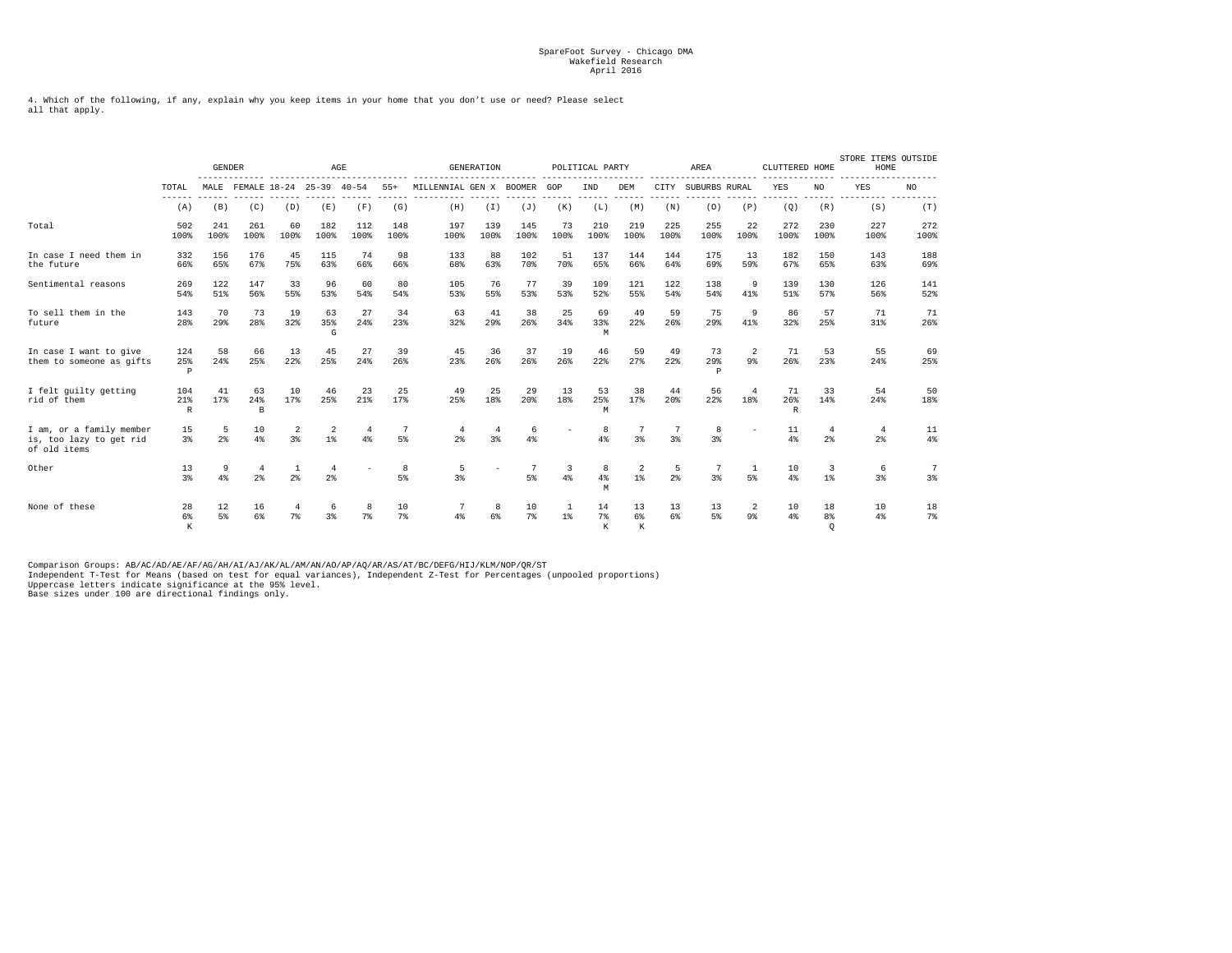4. Which of the following, if any, explain why you keep items in your home that you don't use or need? Please select all that apply.

|                           |               |             | AGE<br><b>GENDER</b><br>--------------<br>FEMALE 18-24 |            |             |             |             |                | <b>GENERATION</b> |               |                  | POLITICAL PARTY |             |             | AREA          |            | CLUTTERED HOME  |             | STORE ITEMS OUTSIDE<br>HOME |             |
|---------------------------|---------------|-------------|--------------------------------------------------------|------------|-------------|-------------|-------------|----------------|-------------------|---------------|------------------|-----------------|-------------|-------------|---------------|------------|-----------------|-------------|-----------------------------|-------------|
|                           | TOTAL         | MALE        |                                                        |            | $25 - 39$   | $40 - 54$   | $55+$       | MILLENNIAL GEN |                   | <b>BOOMER</b> | GOP              | IND             | DEM         | CITY        | SUBURBS RURAL |            | YES             | NO.         | YES                         | NO.         |
|                           | ------<br>(A) | (B)         | (C)                                                    | (D)        | (E)         | (F)         | (G)         | (H)            | (T)               | ( J           | (K)              | (L)             | (M)         | (N)         | (0)           | (P)        | (0)             | (R)         | (S)                         | (T)         |
| Total                     | 502<br>100%   | 241<br>100% | 261<br>100%                                            | 60<br>100% | 182<br>100% | 112<br>100% | 148<br>100% | 197<br>100%    | 139<br>100%       | 145<br>100%   | 73<br>100%       | 210<br>100%     | 219<br>100% | 225<br>100% | 255<br>100%   | 22<br>100% | 272<br>100%     | 230<br>100% | 227<br>100%                 | 272<br>100% |
| ************************* |               |             |                                                        |            |             |             |             |                |                   |               |                  |                 |             |             |               |            |                 |             |                             |             |
| ANY (NET)                 | 474<br>94%    | 229<br>95%  | 245<br>94%                                             | 56<br>93%  | 176<br>97%  | 104<br>93%  | 138<br>93%  | 190<br>96%     | 131<br>94%        | 135<br>93%    | 72<br>99%<br>LMA | 196<br>93%      | 206<br>94%  | 212<br>94%  | 242<br>95%    | 20<br>91%  | 262<br>96%<br>R | 212<br>92%  | 217<br>96%                  | 254<br>93%  |

Comparison Groups: AB/AC/AD/AE/AF/AG/AH/AI/AJ/AK/AL/AM/AN/AO/AP/AQ/AR/AS/AT/BC/DEFG/HIJ/KLM/NOP/QR/ST<br>Independent T-Test for Means (based on test for equal variances), Independent Z-Test for Percentages (unpooled proportio Base sizes under 100 are directional findings only.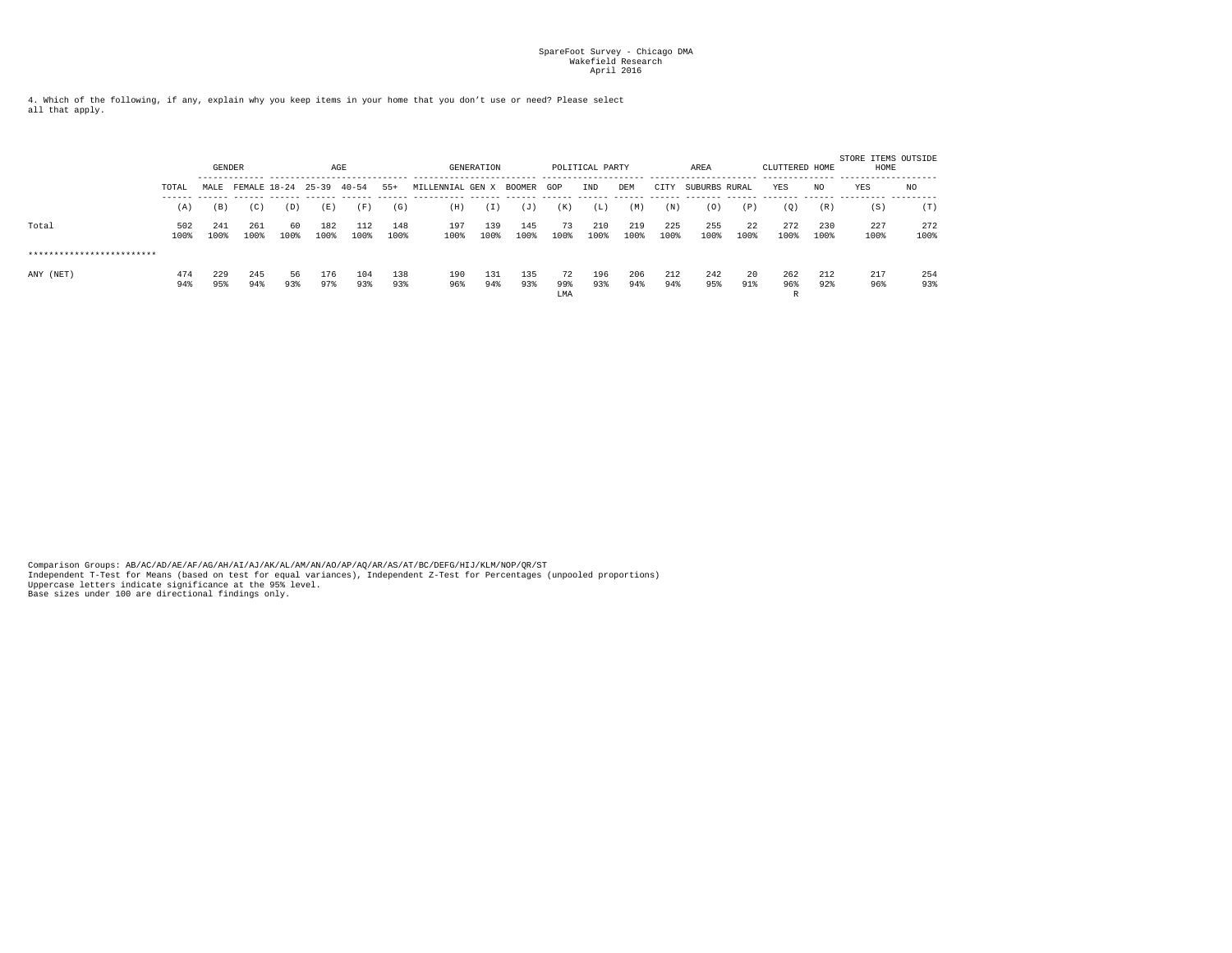4. Which of the following, if any, explain why you keep items in your home that you don't use or need? Please select all that apply.

|                                                                     |                      | MARITAL STATUS              |                                 | PARENT                 |                |                       | EDUCATION           | EMPLOYMENT          |                      |                  | INCOME                |                                                             | HISPANIC             |             |             | <b>RACE</b>          |
|---------------------------------------------------------------------|----------------------|-----------------------------|---------------------------------|------------------------|----------------|-----------------------|---------------------|---------------------|----------------------|------------------|-----------------------|-------------------------------------------------------------|----------------------|-------------|-------------|----------------------|
|                                                                     | TOTAL                | IN REL                      | MARRIED/ NOT MARRIED/<br>IN REL | YES                    | NO.            | GRAD                  | COLLEGE COLLEGE     |                     | $NON-$               |                  | $$35.000-$            | NON-GRAD WORKING WORKING LT \$35,000 \$74,999 \$75,000+ YES |                      | NO.         |             | WHITE NON-WHITE      |
|                                                                     | $- - - - - -$<br>(A) | (B)                         | (C)                             | (D)                    | (E)            | (F)                   | (G)                 | (H)                 | (T)                  | (J)              | (K)                   | (L)                                                         | (M)                  | (N)         | (0)         | (P)                  |
| Total                                                               | 502<br>100%          | 298<br>100%                 | 204<br>100%                     | 199<br>100%            | 303<br>100%    | 242<br>100%           | 260<br>100%         | 331<br>100%         | 171<br>100%          | 145<br>100%      | 159<br>100%           | 198<br>100%                                                 | 86<br>100%           | 416<br>100% | 268<br>100% | 234<br>100%          |
| In case I need them in<br>the future                                | 332<br>66%           | 205<br>69%                  | 127<br>62%                      | 130<br>65%             | 202<br>67%     | 168<br>69%            | 164<br>63%          | 219<br>66%          | 113<br>66%           | 85<br>59%        | 107<br>67%            | 140<br>71%<br>$\cdot$ T                                     | 49<br>57%            | 283<br>68%  | 175<br>65%  | 157<br>67%           |
| Sentimental reasons                                                 | 269<br>54%           | 173<br>58%<br>$\mathcal{C}$ | 96<br>47%                       | 109<br>55%             | 160<br>53%     | 130<br>54%            | 139<br>53%          | 184<br>56%          | 85<br>50%            | 65<br>45%        | 92<br>58%<br>$\sigma$ | 112<br>57%<br>J                                             | 47<br>55%            | 222<br>53%  | 149<br>56%  | 120<br>51%           |
| To sell them in the<br>future                                       | 143<br>28%           | 89<br>30%                   | 54<br>26%                       | 58<br>29%              | 85<br>28%      | 73<br>30 <sup>8</sup> | 70<br>27%           | 102<br>31%          | 41<br>24%            | 41<br>28%        | 48<br>30%             | 54<br>27%                                                   | 30<br>35%            | 113<br>27%  | 85<br>32%   | 58<br>25%            |
| In case I want to give<br>them to someone as gifts                  | 124<br>25%           | 72<br>24%                   | 52<br>25%                       | 51<br>26%              | 73<br>24%      | 64<br>26%             | 60<br>23%           | 79<br>24%           | 45<br>26%            | 38<br>26%        | 43<br>27%             | 43<br>22%                                                   | 15<br>17%            | 109<br>26%  | 63<br>24%   | 61<br>26%            |
| I felt quilty getting<br>rid of them                                | 104<br>21%           | 68<br>23%                   | 36<br>18%                       | 48<br>24%              | 56<br>18%      | 63<br>26%<br>G        | 41<br>16%           | 71<br>21%           | 33<br>19%            | 25<br>17%        | 29<br>18%             | 50<br>25%                                                   | 24<br>28%            | 80<br>19%   | 60<br>2.2%  | 44<br>19%            |
| I am, or a family member<br>is, too lazy to get rid<br>of old items | 15<br>3 <sup>8</sup> | 10<br>3%                    | -5<br>$2*$                      | $\overline{4}$<br>$2*$ | 11<br>4%       | 8<br>3%               | 7<br>3%             | 6<br>2 <sup>8</sup> | 9<br>5%              | 6<br>4%          | 3<br>2.8              | 6<br>3%                                                     | $\overline{1}$<br>1% | 14<br>3     | 7<br>3%     | -8<br>3%             |
| Other                                                               | 13<br>3%             | 6<br>2 <sup>8</sup>         | 7<br>3 <sup>8</sup>             | 2<br>$1$ $\delta$      | 11<br>4%<br>D. | 7<br>3 <sup>8</sup>   | 6<br>2 <sup>8</sup> | 5<br>2 <sup>8</sup> | 8<br>$5\%$           | 6<br>4%          | $\overline{4}$<br>3%  | 3<br>2 <sup>8</sup>                                         |                      | 13<br>3%    | 8<br>3      | -5<br>2 <sup>8</sup> |
| None of these                                                       | 28<br>6%<br>D.       | 10<br>3%                    | 18<br>9%<br>$\mathbb{R}$        | 4<br>2 <sup>8</sup>    | 24<br>8%<br>D. | 11<br>5%              | 17<br>7%            | 17<br>5%            | 11<br>6 <sup>8</sup> | 15<br>10%<br>KT. | 6<br>4%               | 7<br>4%                                                     | 3<br>3%              | 25<br>6%    | 10<br>4%    | 18<br>8 <sup>8</sup> |

Comparison Groups: AB/AC/AD/AE/AF/AG/AH/AI/AJ/AK/AL/AM/AN/AO/AP/BC/DE/FG/HI/JKL/MN/OP<br>Independent T-Test for Means (based on test for equal variances), Independent Z-Test for Percentages (unpooled proportions)<br>Uppercase le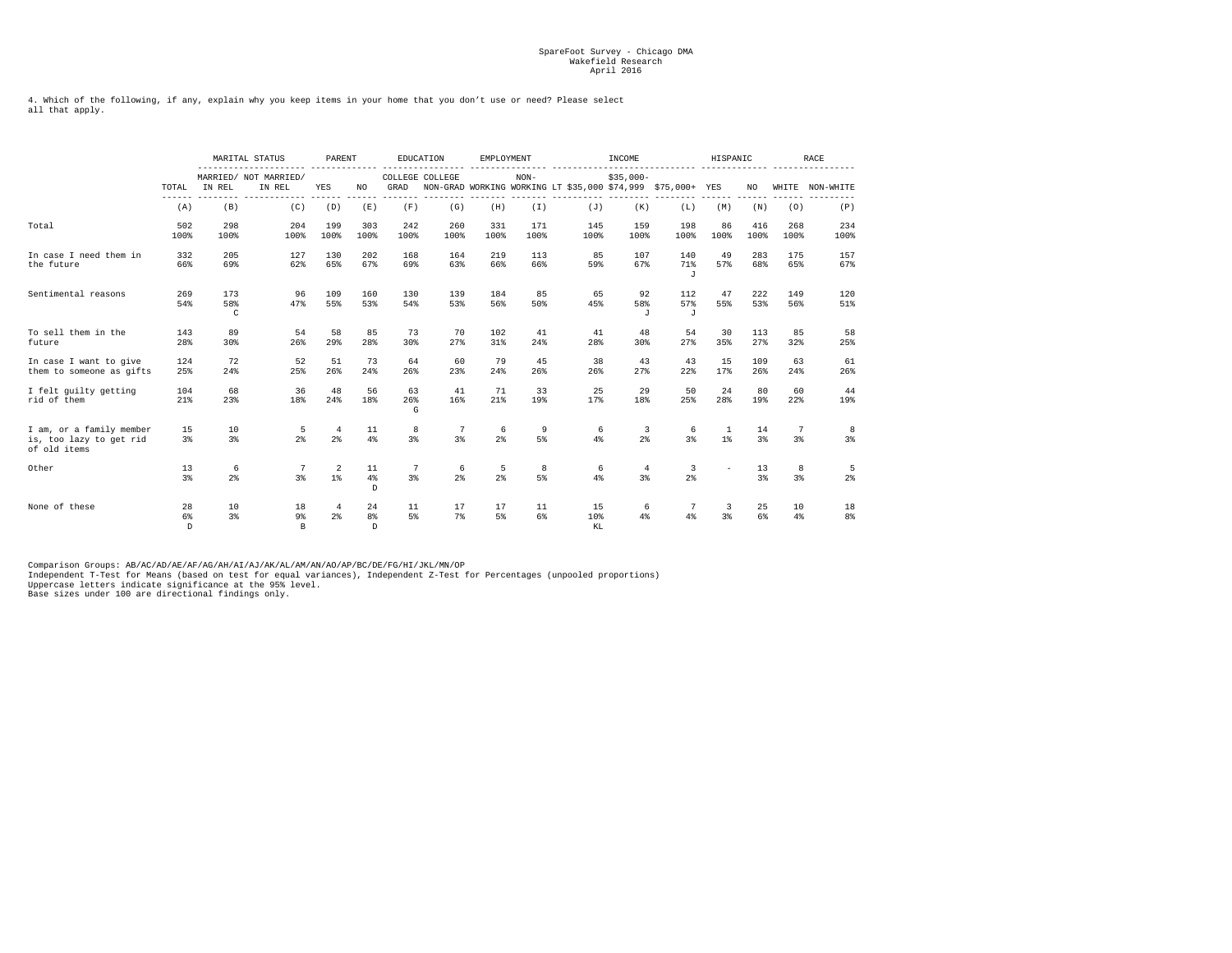4. Which of the following, if any, explain why you keep items in your home that you don't use or need? Please select all that apply.

|                           |             |                      | MARITAL STATUS                  | PARENT           |             |                         | EDUCATION   | EMPLOYMENT  |             |                                                             | INCOME           |                    | HISPANIC   |             |             | RACE        |
|---------------------------|-------------|----------------------|---------------------------------|------------------|-------------|-------------------------|-------------|-------------|-------------|-------------------------------------------------------------|------------------|--------------------|------------|-------------|-------------|-------------|
|                           | TOTAL       | IN REL               | MARRIED/ NOT MARRIED/<br>IN REL | YES              | NO.         | COLLEGE COLLEGE<br>GRAD |             |             | $NON-$      | NON-GRAD WORKING WORKING LT \$35,000 \$74,999 \$75,000+ YES | $$35.000-$       |                    |            | NO          | WHITE       | NON-WHITE   |
|                           | (A)         | (B)                  | (C)                             | (D)              | (E)         | (F)                     | (G)         | (H)         | (I)         | (J)                                                         | (K)              | (L)                | (M)        | (N)         | (0)         | (P)         |
| Total                     | 502<br>100% | 298<br>100%          | 204<br>100%                     | 199<br>100%      | 303<br>100% | 242<br>100%             | 260<br>100% | 331<br>100% | 171<br>100% | 145<br>100%                                                 | 159<br>100%      | 198<br>100%        | 86<br>100% | 416<br>100% | 268<br>100% | 234<br>100% |
| ************************* |             |                      |                                 |                  |             |                         |             |             |             |                                                             |                  |                    |            |             |             |             |
| ANY (NET)                 | 474<br>94%  | 288<br>97%<br>$\sim$ | 186<br>91%                      | 195<br>98%<br>EA | 279<br>92%  | 231<br>95%              | 243<br>93%  | 314<br>95%  | 160<br>94%  | 130<br>90%                                                  | 153<br>96%<br>л. | 191<br>96%<br>- 11 | 83<br>97%  | 391<br>94%  | 258<br>96%  | 216<br>92%  |

Comparison Groups: AB/AC/AD/AE/AF/AG/AH/AI/AJ/AK/AL/AM/AN/AO/AP/BC/DE/FG/HI/JKL/MN/OP<br>Independent T-Test for Means (based on test for equal variances), Independent Z-Test for Percentages (unpooled proportions)<br>Uppercase le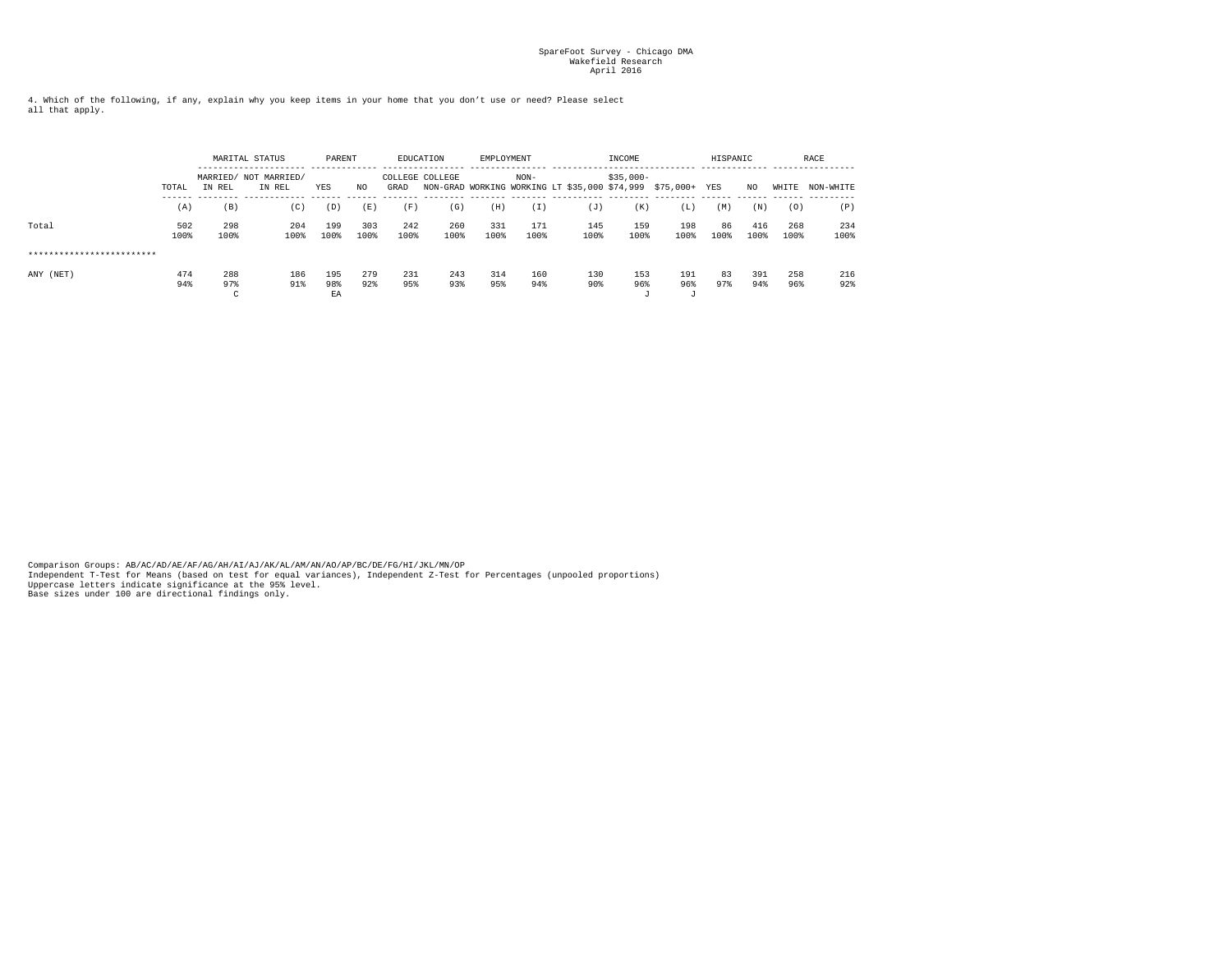5. Which of the following items, if any, have you ever kept, or considered keeping, because you felt guilty getting rid of it? Please select all that apply.

|                                            |                           | $- - - - -$         | <b>GENDER</b>            |                 | AGE                     |                     |                     |                         | <b>GENERATION</b>        |                          |            | POLITICAL PARTY   |                      |                        | AREA                |                         | CLUTTERED HOME |             | STORE ITEMS OUTSIDE<br>HOME |                     |
|--------------------------------------------|---------------------------|---------------------|--------------------------|-----------------|-------------------------|---------------------|---------------------|-------------------------|--------------------------|--------------------------|------------|-------------------|----------------------|------------------------|---------------------|-------------------------|----------------|-------------|-----------------------------|---------------------|
|                                            | TOTAL                     | MALE                | FEMALE 18-24             |                 | $25 - 39$               | $40 - 54$           | $55+$               | MILLENNIAL GEN X        |                          | <b>BOOMER</b>            | GOP        | IND               | DEM                  | CITY                   | SUBURBS RURAL       |                         | YES            | NO.         | <b>YES</b>                  | NO                  |
|                                            | (A)                       | (B)                 | (C)                      | (D)             | (E)                     | (F)                 | (G)                 | (H)                     | (T)                      | (J)                      | (K)        | (L)               | (M)                  | (N)                    | (0)                 | (P)                     | (Q)            | (R)         | (S)                         | (T)                 |
| Total                                      | 502<br>100%               | 241<br>100%         | 261<br>100%              | 60<br>100%      | 182<br>100%             | 112<br>100%         | 148<br>100%         | 197<br>100%             | 139<br>100%              | 145<br>100%              | 73<br>100% | 210<br>100%       | 219<br>100%          | 225<br>100%            | 255<br>100%         | 22<br>100%              | 272<br>100%    | 230<br>100% | 227<br>100%                 | 272<br>100%         |
| Gift I received                            | 294<br>59%<br>$_{\rm KG}$ | 139<br>58%          | 155<br>59%               | 43<br>72%<br>GA | 115<br>63%<br>G         | 69<br>62%<br>G      | 67<br>45%           | 133<br>68%<br><b>JA</b> | 83<br>60%                | 72<br>50%                | 32<br>44%  | 127<br>60%<br>К   | 135<br>62%<br>$\,$ K | 135<br>60%             | 146<br>57%          | 13<br>59%               | 167<br>61%     | 127<br>55%  | 145<br>64%<br>T             | 147<br>54%          |
| Family heirloom                            | 247<br>49%                | 119<br>49%          | 128<br>49%               | 22<br>37%       | 88<br>48%               | 53<br>47%           | 84<br>57%<br>D      | 81<br>41%               | 77<br>55%<br>$\mathbf H$ | 81<br>56%<br>$\mathbf H$ | 37<br>51%  | 108<br>51%        | 102<br>47%           | 103<br>46%             | 134<br>53%          | 10<br>45%               | 137<br>50%     | 110<br>48%  | 104<br>46%                  | 141<br>52%          |
| Clothing I rarely wore                     | 233<br>46%                | 100<br>41%          | 133<br>51%<br>B          | 26<br>43%       | 85<br>47%               | 57<br>51%           | 65<br>44%           | 95<br>48%               | 65<br>47%                | 60<br>41%                | 36<br>49%  | 99<br>47%         | 98<br>45%            | 100<br>44%             | 124<br>49%          | 9<br>41%                | 128<br>47%     | 105<br>46%  | 106<br>47%                  | 125<br>46%          |
| Greeting card                              | 230<br>46%                | 97<br>40%           | 133<br>51%<br>B          | 25<br>42%       | 103<br>57%<br>DFGA      | 41<br>37%           | 61<br>41%           | 101<br>51%<br>$\sigma$  | 62<br>45%                | 57<br>39%                | 31<br>42%  | 98<br>47%         | 101<br>46%           | 116<br>52%<br>$\Omega$ | 106<br>42%          | 8<br>36%                | 125<br>46%     | 105<br>46%  | 115<br>51%<br>T             | 113<br>42%          |
| Drawing, craft or<br>project my child made | 113<br>23%<br><b>JGD</b>  | 40<br>17%           | 73<br>28%<br>$\mathbf B$ | 7<br>12%        | 64<br>35%<br><b>DGA</b> | 34<br>30%<br>DG     | 8<br>5%             | 52<br>26%<br>$\cdot$ T  | 52<br>37%<br>HJA         | 8<br>6%                  | 13<br>18%  | 55<br>26%         | 45<br>21%            | 51<br>23%              | 52<br>20%           | 10<br>45%<br><b>NOA</b> | 62<br>23%      | 51<br>22%   | 62<br>27%<br>$\mathbf T$    | 50<br>18%           |
| Old toy my child used to<br>play with      | 82<br>16%<br>TJG          | 35<br>15%           | 47<br>18%                | 7<br>12%        | 52<br>29%<br>DFGA       | 17<br>15%<br>G      | 6<br>4%             | 41<br>21%<br>$\cdot$ T  | 34<br>24%<br><b>JA</b>   | 6<br>4%                  | 11<br>15%  | 41<br>20%         | 30<br>14%            | 37<br>16%              | 37<br>15%           | 8<br>36%<br>$\cap$      | 50<br>18%      | 32<br>14%   | 52<br>23%<br>TA             | 29<br>$11$ %        |
| Other                                      | 6<br>1                    | 5<br>2 <sub>8</sub> | * &                      |                 | $1$ $\ast$              | 2<br>2 <sup>8</sup> | 3<br>2 <sup>8</sup> | 1%                      | $\overline{2}$<br>1%     | 3<br>2 <sup>8</sup>      |            | $1$ $\frac{6}{5}$ | 2.8                  | **                     | 5<br>2 <sup>8</sup> |                         | 2 <sup>8</sup> | $*$ &       | 1<br>$*$ %                  | 5<br>2 <sup>8</sup> |

Comparison Groups: AB/AC/AD/AE/AF/AG/AH/AI/AJ/AK/AL/AM/AN/AO/AP/AQ/AR/AS/AT/BC/DEFG/HIJ/KLM/NOP/QR/ST<br>Independent T-Test for Means (based on test for equal variances), Independent Z-Test for Percentages (unpooled proportio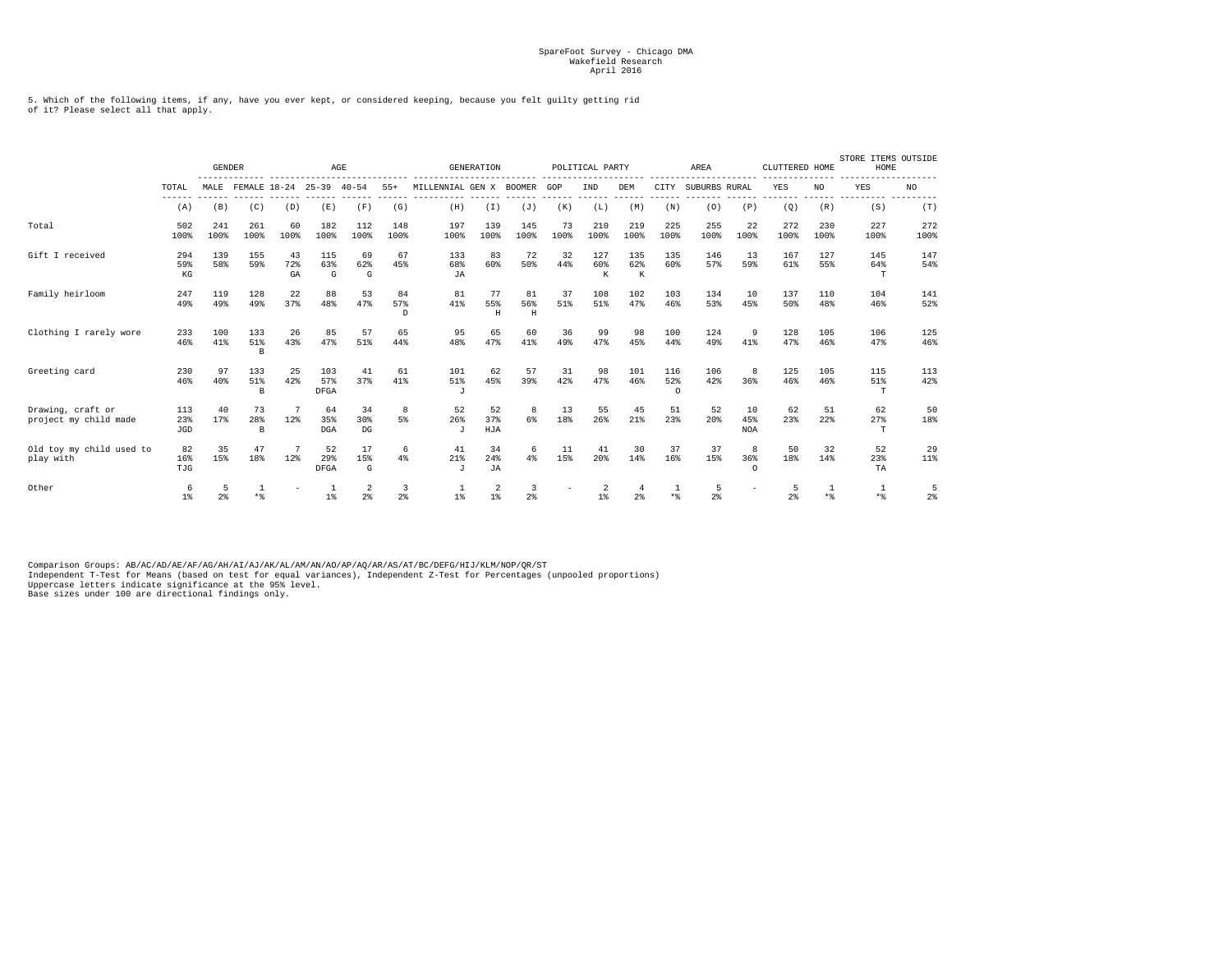5. Which of the following items, if any, have you ever kept, or considered keeping, because you felt guilty getting rid of it? Please select all that apply.

|                           |                    | ------      | <b>GENDER</b><br>AGE<br>FEMALE 18-24<br>$25 - 39$<br>$40 - 54$<br>$55+$ |            |                 |             | <b>GENERATION</b> |                         |             | POLITICAL PARTY |            |             | AREA        |                 | CLUTTERED HOME |            | STORE ITEMS OUTSIDE<br>HOME |             |                 |                |
|---------------------------|--------------------|-------------|-------------------------------------------------------------------------|------------|-----------------|-------------|-------------------|-------------------------|-------------|-----------------|------------|-------------|-------------|-----------------|----------------|------------|-----------------------------|-------------|-----------------|----------------|
|                           | TOTAL<br>$- - - -$ | MALE        |                                                                         |            |                 |             |                   | MILLENNIAL GEN X BOOMER |             |                 | GOP        | IND         | DEM         | CITY            | SUBURBS RURAL  |            | YES                         | NO.         | YES             | NO             |
|                           | (A)                | (B)         | (C)                                                                     | (D)        | (E)             | (F)         | (G)               | (H)                     | (I)         | ( J             | (K)        | (L)         | (M)         | (N)             | (0)            | (P)        | (0)                         | (R)         | (S)             | (T)            |
| Total                     | 502<br>100%        | 241<br>100% | 261<br>100%                                                             | 60<br>100% | 182<br>100%     | 112<br>100% | 148<br>100%       | 197<br>100%             | 139<br>100% | 145<br>100%     | 73<br>100% | 210<br>100% | 219<br>100% | 225<br>100%     | 255<br>100%    | 22<br>100% | 272<br>100%                 | 230<br>100% | 227<br>100%     | 272<br>100%    |
| None of these             | 34<br>$7\%$        | 22<br>9%    | 12<br>5%                                                                | 5%         | 4%              | 8%          | 15<br>10%         | 4%                      | -9<br>$6\%$ | 16<br>11%       | 6<br>8%    | 16<br>8%    | 12<br>5%    | 10<br>$4\%$     | 19<br>7%       | 23%        | 17<br>6%                    | 17<br>7%    | 8<br>$4\,$      | 26<br>10%<br>S |
| ************************* |                    |             |                                                                         |            |                 |             |                   |                         |             |                 |            |             |             |                 |                |            |                             |             |                 |                |
| ANY (NET)                 | 468<br>93%         | 219<br>91%  | 249<br>95%<br>в                                                         | 57<br>95%  | 175<br>96%<br>G | 103<br>92%  | 133<br>90%        | 190<br>96%<br>- 1       | 130<br>94%  | 129<br>89%      | 67<br>92%  | 194<br>92%  | 207<br>95%  | 215<br>96%<br>D | 236<br>93%     | 17<br>77%  | 255<br>94%                  | 213<br>93%  | 219<br>96%<br>m | 246<br>90%     |

Comparison Groups: AB/AC/AD/AE/AF/AG/AH/AI/AJ/AK/AL/AM/AN/AO/AP/AQ/AR/AS/AT/BC/DEFG/HIJ/KLM/NOP/QR/ST<br>Independent T-Test for Means (based on test for equal variances), Independent Z-Test for Percentages (unpooled proportio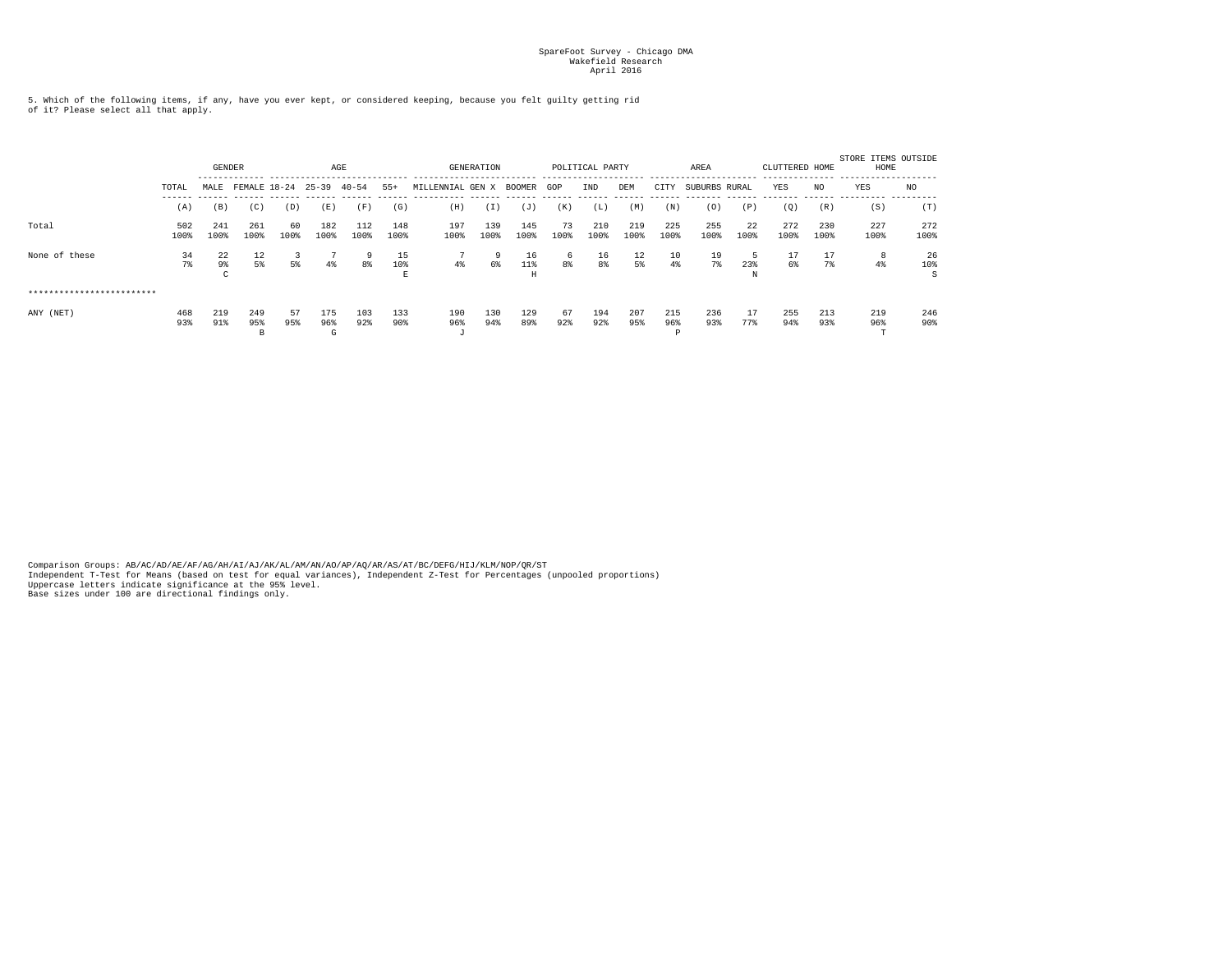5. Which of the following items, if any, have you ever kept, or considered keeping, because you felt guilty getting rid of it? Please select all that apply.

|                                            |                            |                     | MARITAL STATUS                  | PARENT                       |                            |                 | EDUCATION                         | EMPLOYMENT                                     |                      |                                                             | INCOME                            |                        | HISPANIC            |                           |                           | RACE            |
|--------------------------------------------|----------------------------|---------------------|---------------------------------|------------------------------|----------------------------|-----------------|-----------------------------------|------------------------------------------------|----------------------|-------------------------------------------------------------|-----------------------------------|------------------------|---------------------|---------------------------|---------------------------|-----------------|
|                                            | TOTAL                      | IN REL              | MARRIED/ NOT MARRIED/<br>IN REL | YES                          | NO.                        | GRAD            | COLLEGE COLLEGE                   |                                                | $NON-$               | NON-GRAD WORKING WORKING LT \$35,000 \$74,999 \$75,000+ YES | $$35.000-$                        |                        |                     | NO.                       |                           | WHITE NON-WHITE |
|                                            | (A)                        | (B)                 | (C)                             | (D)                          | (E)                        | (F)             | (G)                               | (H)                                            | (T)                  | (J)                                                         | (K)                               | (L)                    | (M)                 | (N)                       | (0)                       | (P)             |
| Total                                      | 502<br>100%                | 298<br>100%         | 204<br>100%                     | 199<br>100%                  | 303<br>100%                | 242<br>100%     | 260<br>100%                       | 331<br>100%                                    | 171<br>100%          | 145<br>100%                                                 | 159<br>100%                       | 198<br>100%            | 86<br>100%          | 416<br>100%               | 268<br>100%               | 234<br>100%     |
| Gift I received                            | 294<br>59%                 | 179<br>60%          | 115<br>56%                      | 126<br>63%                   | 168<br>55%                 | 149<br>62%      | 145<br>56%                        | 196<br>59%                                     | 98<br>57%            | 77<br>53%                                                   | 99<br>62%                         | 118<br>60%             | 51<br>59%           | 243<br>58%                | 154<br>57%                | 140<br>60%      |
| Family heirloom                            | 247<br>49%                 | 157<br>53%          | 90<br>44%                       | 98<br>49%                    | 149<br>49%                 | 134<br>55%<br>G | 113<br>43%                        | 170<br>51%                                     | 77<br>45%            | 61<br>42%                                                   | 76<br>48%                         | 110<br>56%<br>$\sigma$ | 39<br>45%           | 208<br>50%                | 148<br>55%<br>$\mathbb P$ | 99<br>42%       |
| Clothing I rarely wore                     | 233<br>46%                 | 146<br>49%          | 87<br>43%                       | 94<br>47%                    | 139<br>46%                 | 119<br>49%      | 114<br>44%                        | 157<br>47%                                     | 76<br>44%            | 61<br>42%                                                   | 71<br>45%                         | 101<br>51%             | 40<br>47%           | 193<br>46%                | 129<br>48%                | 104<br>44%      |
| Greeting card                              | 230<br>46%                 | 137<br>46%          | 93<br>46%                       | 104<br>52%<br>$\mathbf E$    | 126<br>42%                 | 119<br>49%      | 111<br>43%                        | 160<br>48%                                     | 70<br>41%            | 60<br>41%                                                   | 76<br>48%                         | 94<br>47%              | 42<br>49%           | 188<br>45%                | 120<br>45%                | 110<br>47%      |
| Drawing, craft or<br>project my child made | 113<br>23%<br>$\mathbb{C}$ | 86<br>29%<br>CA     | 27<br>13%                       | 113<br>57%<br>$\overline{A}$ | $\overline{\phantom{a}}$   | 61<br>25%       | 52<br>20%                         | 80<br>24%                                      | 33<br>19%            | 27<br>19%                                                   | 30<br>19%                         | 56<br>28%<br>JК        | 26<br>30%           | 87<br>21%                 | 61<br>23%                 | 52<br>22%       |
| Old toy my child used to<br>play with      | 82<br>16%<br>$\mathbb{C}$  | 62<br>21%<br>C      | 20<br>10%                       | 82<br>41%<br>$\mathbb A$     |                            | 47<br>19%       | 35<br>13%                         | 61<br>18%                                      | 21<br>12%            | 20<br>14%                                                   | 21<br>13%                         | 41<br>21%              | 21<br>24%<br>N      | 61<br>15%                 | 48<br>18%                 | 34<br>15%       |
| Other                                      | 6<br>$1$ %                 | 6<br>2 <sup>8</sup> |                                 |                              | 6<br>2 <sup>8</sup>        | 3<br>$1$ %      | 3<br>$1$ $\overline{\phantom{a}}$ | $\overline{3}$<br>$1$ $\overline{\phantom{a}}$ | 3<br>2 <sup>8</sup>  | 1<br>$1$ %                                                  | 2<br>$1$ $\overline{\phantom{a}}$ | 3<br>2 <sup>8</sup>    |                     | 6<br>$1$ $\delta$         | $\overline{3}$<br>$1$ %   | 3<br>1%         |
| None of these                              | 34<br>$7\%$<br>M           | 16<br>5%            | 18<br>9%                        | 8<br>$4\%$                   | 26<br>9 <sup>8</sup><br>D. | 12<br>$5\%$     | 22<br>8%                          | 21<br>6%                                       | 13<br>8 <sup>8</sup> | 14<br>10%                                                   | 7<br>4%                           | 13<br>7 <sup>8</sup>   | 2<br>2 <sup>8</sup> | 32<br>8 <sup>8</sup><br>M | 17<br>6%                  | 17<br>7%        |

Comparison Groups: AB/AC/AD/AE/AF/AG/AH/AI/AJ/AK/AL/AM/AN/AO/AP/BC/DE/FG/HI/JKL/MN/OP<br>Independent T-Test for Means (based on test for equal variances), Independent Z-Test for Percentages (unpooled proportions)<br>Uppercase le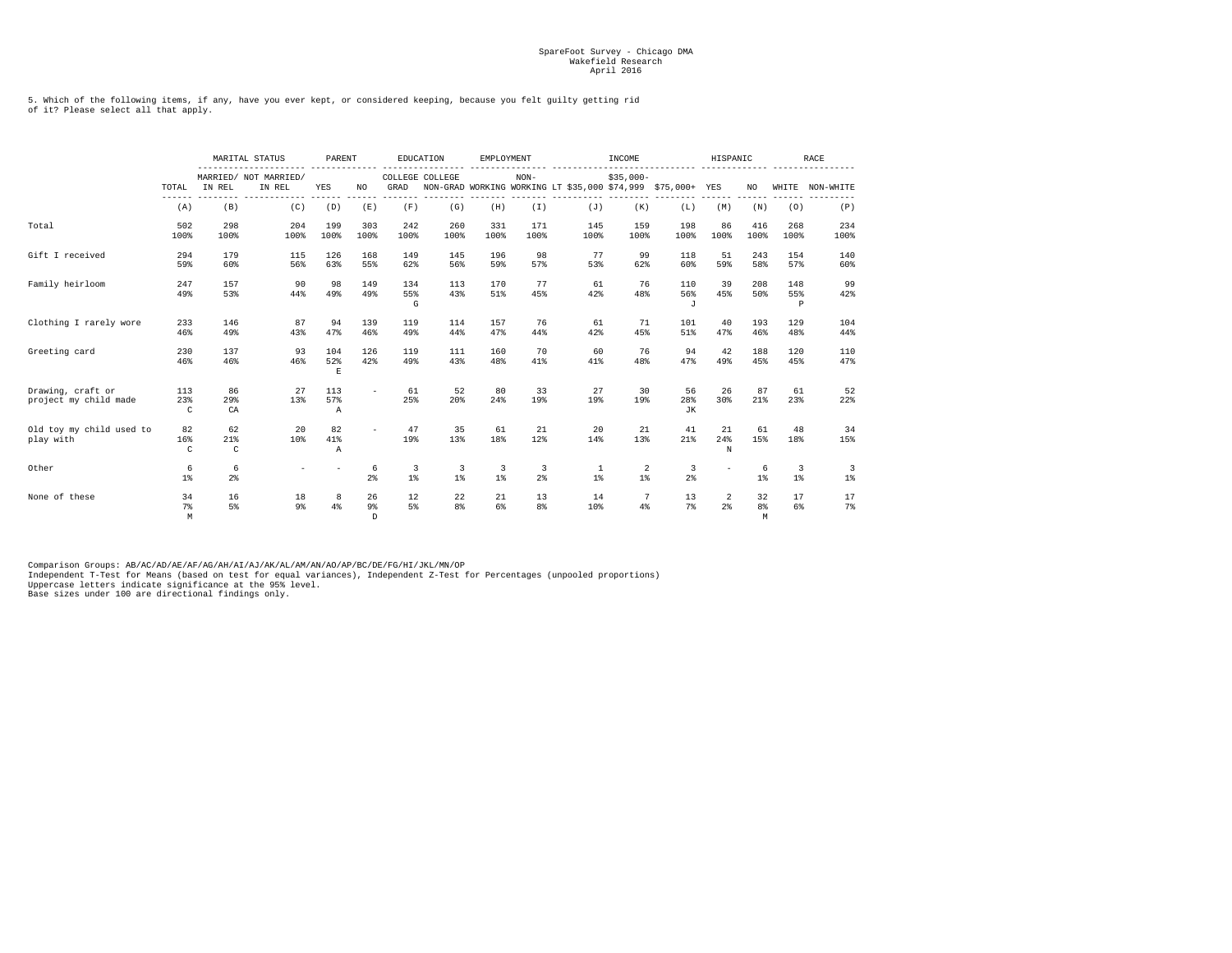5. Which of the following items, if any, have you ever kept, or considered keeping, because you felt guilty getting rid of it? Please select all that apply.

|                           |             |             | MARITAL STATUS                  | PARENT          |             |             | EDUCATION       | EMPLOYMENT  |                                                                       |             | INCOME      |             | HISPANIC        |             |             | RACE        |
|---------------------------|-------------|-------------|---------------------------------|-----------------|-------------|-------------|-----------------|-------------|-----------------------------------------------------------------------|-------------|-------------|-------------|-----------------|-------------|-------------|-------------|
|                           | TOTAL       | IN REL      | MARRIED/ NOT MARRIED/<br>IN REL | YES             | NO.         | GRAD        | COLLEGE COLLEGE |             | $NON-$<br>NON-GRAD WORKING WORKING LT \$35,000 \$74,999 \$75,000+ YES |             | $$35.000-$  |             |                 | NO.         | WHITE       | NON-WHITE   |
|                           | (A)         | (B)         | (C)                             | (D)             | (E)         | (F)         | (G)             | (H)         | (I)                                                                   | (J)         | (K)         | (L)         | (M)             | (N)         | (0)         | (P)         |
| Total                     | 502<br>100% | 298<br>100% | 204<br>100%                     | 199<br>100%     | 303<br>100% | 242<br>100% | 260<br>100%     | 331<br>100% | 171<br>100%                                                           | 145<br>100% | 159<br>100% | 198<br>100% | 86<br>100%      | 416<br>100% | 268<br>100% | 234<br>100% |
| ************************* |             |             |                                 |                 |             |             |                 |             |                                                                       |             |             |             |                 |             |             |             |
| ANY (NET)                 | 468<br>93%  | 282<br>95%  | 186<br>91%                      | 191<br>96%<br>E | 277<br>91%  | 230<br>95%  | 238<br>92%      | 310<br>94%  | 158<br>92%                                                            | 131<br>90%  | 152<br>96%  | 185<br>93%  | 84<br>98%<br>NA | 384<br>92%  | 251<br>94%  | 217<br>93%  |

Comparison Groups: AB/AC/AD/AE/AF/AG/AH/AI/AJ/AK/AL/AM/AN/AO/AP/BC/DE/FG/HI/JKL/MN/OP<br>Independent T-Test for Means (based on test for equal variances), Independent Z-Test for Percentages (unpooled proportions)<br>Uppercase le Base sizes under 100 are directional findings only.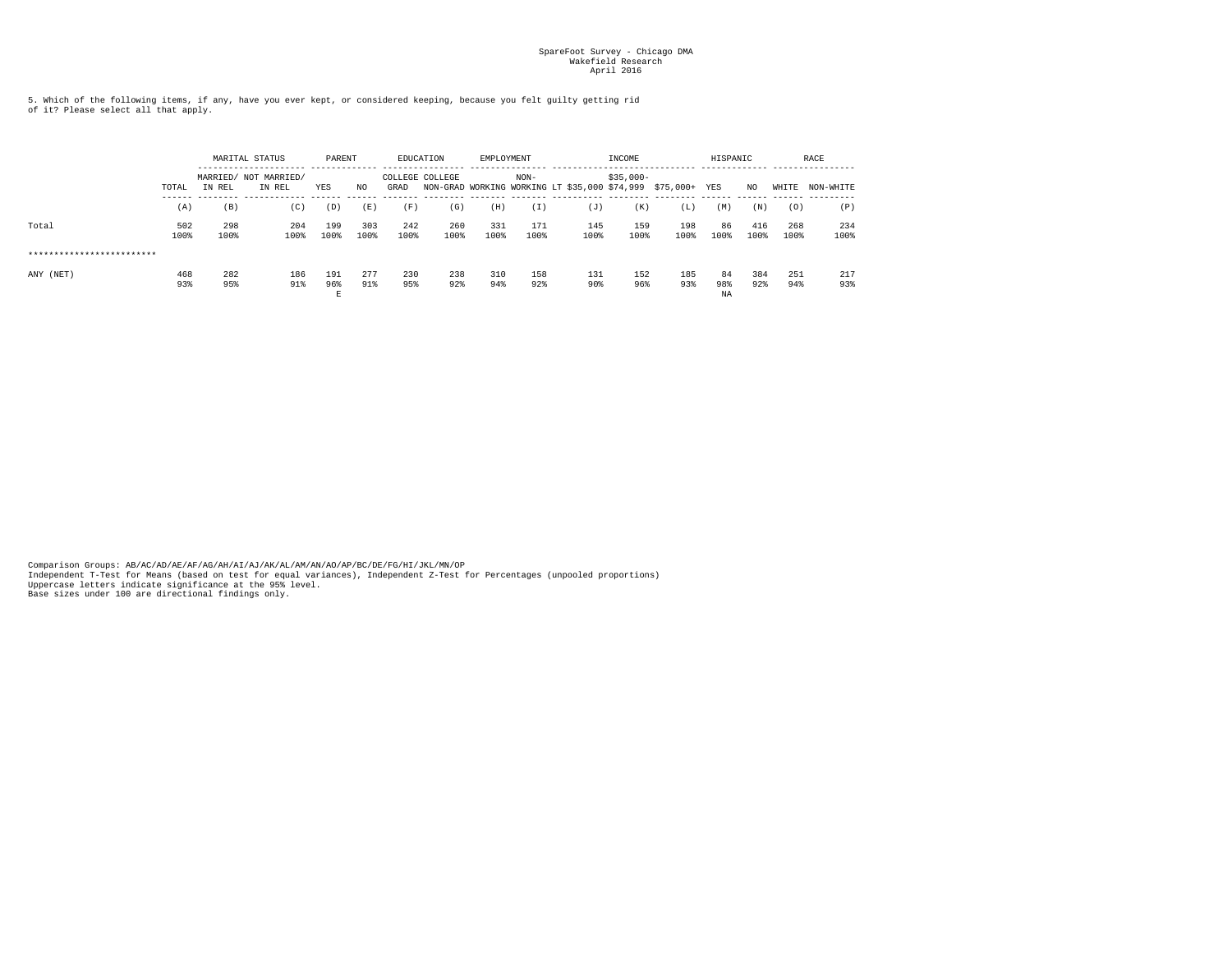6. If you knew there wouldn't be consequences, approximately what percentage of your significant other's possessions, if any, would you get rid of? Your best guess is fine.

|                           |              |                           | <b>GENDER</b><br>FEMALE 18-24 25-39 40-54 |                       | AGE                                  |                      |                |                         | <b>GENERATION</b>    |                                           |            | POLITICAL PARTY |                |                        | AREA          |                      | CLUTTERED HOME       |                      | STORE ITEMS OUTSIDE<br>HOME |               |
|---------------------------|--------------|---------------------------|-------------------------------------------|-----------------------|--------------------------------------|----------------------|----------------|-------------------------|----------------------|-------------------------------------------|------------|-----------------|----------------|------------------------|---------------|----------------------|----------------------|----------------------|-----------------------------|---------------|
|                           | TOTAL        | MALE                      |                                           |                       |                                      |                      | $55+$          | MILLENNIAL GEN X BOOMER |                      |                                           | GOP        | IND             | DEM            | CITY                   | SUBURBS RURAL |                      | YES                  | NO.                  | YES                         | NO.<br>------ |
|                           | (A)          | (B)                       | (C)                                       | (D)                   | (E)                                  | (F)                  | (G)            | (H)                     | (I)                  | (J)                                       | (K)        | (L)             | (M)            | (N)                    | (0)           | (P)                  | (Q)                  | (R)                  | (S)                         | (T)           |
| Total                     | 298<br>100%  | 151<br>100%               | 147<br>100%                               | 20<br>100%            | 125<br>100%                          | 70<br>100%           | 83<br>100%     | 112<br>100%             | 92<br>100%           | 82<br>100%                                | 51<br>100% | 125<br>100%     | 122<br>100%    | 115<br>100%            | 171<br>100%   | 12<br>100%           | 160<br>100%          | 138<br>100%          | 136<br>100%                 | 159<br>100%   |
| None                      | 27<br>9%     | 13<br>9%                  | 14<br>10%                                 | 3<br>15%              | 8<br>6%                              | 7<br>10 <sup>8</sup> | -9<br>$11\%$   | 8<br>7%                 | 9<br>10 <sup>8</sup> | 9<br>$11$ %                               | 4<br>8%    | 10<br>8%        | 13<br>$11$ %   | -11<br>10 <sup>8</sup> | 15<br>9%      | -1<br>8 <sup>8</sup> | -9<br>6%             | 18<br>13%<br>$\circ$ | 9<br>7%                     | 18<br>11%     |
| $1 - 10%$                 | 76<br>26%    | 37<br>25%                 | 39<br>27%                                 | 8<br>40%              | 24<br>19%                            | 17<br>24%            | 27<br>33%<br>Е | 27<br>24%               | 17<br>18%            | 30<br>37%<br>$\mathbb{I}$                 | 15<br>29%  | 24<br>19%       | 37<br>30%<br>L | 25<br>22%              | 47<br>27%     | 4<br>33%             | 36<br>23%            | 40<br>$29$ $*$       | 31<br>23%                   | 45<br>28%     |
| $11 - 24%$                | 33<br>$11$ % | 22<br>15%<br>$\mathsf{C}$ | 11<br>7%                                  | 2<br>10%              | 14<br>$11\%$                         | 8<br>11%             | -9<br>$11\%$   | -9<br>8 <sup>8</sup>    | 15<br>16%            | 6<br>$7\%$                                | 7<br>14%   | 11<br>9%        | 15<br>12%      | -11<br>10%             | 20<br>12%     | 2<br>17%             | 17<br>$11$ %         | 16<br>12%            | 17<br>13%                   | 15<br>9%      |
| $25 - 49%$                | 78<br>26%    | 45<br>30%                 | 33<br>22%                                 | 3<br>15%              | 37<br>30%                            | 19<br>27%            | 19<br>23%      | 33<br>29%               | 23<br>25%            | 19<br>23%                                 | 13<br>25%  | 40<br>32%<br>M  | 25<br>20%      | 31<br>27%              | 44<br>26%     | 3<br>25%             | 47<br>29%            | 31<br>22%            | 37<br>27%                   | 39<br>25%     |
| 50% or more               | 84<br>28%    | 34<br>23%                 | 50<br>34%<br>$\overline{B}$               | $\overline{4}$<br>20% | 42<br>34%                            | 19<br>27%            | 19<br>23%      | 35<br>31%               | 28<br>30%            | 18<br>22%                                 | 12<br>24%  | 40<br>32%       | 32<br>26%      | 37<br>32%              | 45<br>26%     | 2<br>17%             | 51<br>32%            | 33<br>24%            | 42<br>$31\%$                | 42<br>26%     |
| ************************* |              |                           |                                           |                       |                                      |                      |                |                         |                      |                                           |            |                 |                |                        |               |                      |                      |                      |                             |               |
| ANY (NET)                 | 271<br>91%   | 138<br>91%                | 133<br>90%                                | -17<br>85%            | 117<br>94%                           | 63<br>90%            | 74<br>89%      | 104<br>93%              | 83<br>90%            | 73<br>89%                                 | 47<br>92%  | 115<br>92%      | 109<br>89%     | 104<br>90%             | 156<br>91%    | 11<br>92%            | 151<br>94%<br>R      | 120<br>87%           | 127<br>93%                  | 141<br>89%    |
| AVERAGE (INCLUDING 0)     |              |                           |                                           |                       | 30.27 28.30 32.28 19.60 35.84<br>DGA | 28.60 25.84          |                | J                       |                      | 33.66 30.75 24.93 28.06 33.14 28.24 32.95 |            |                 |                |                        |               | 29.08 21.50          | 33.66<br>$\mathbb R$ | 26.33                | 33.89<br>T                  | 27.16         |

Comparison Groups: AB/AC/AD/AE/AF/AG/AH/AI/AJ/AK/AL/AM/AN/AO/AP/AQ/AR/AS/AT/BC/DEFG/HIJ/KLM/NOP/QR/ST<br>Independent T-Test for Means (based on test for equal variances), Independent Z-Test for Percentages (unpooled proportio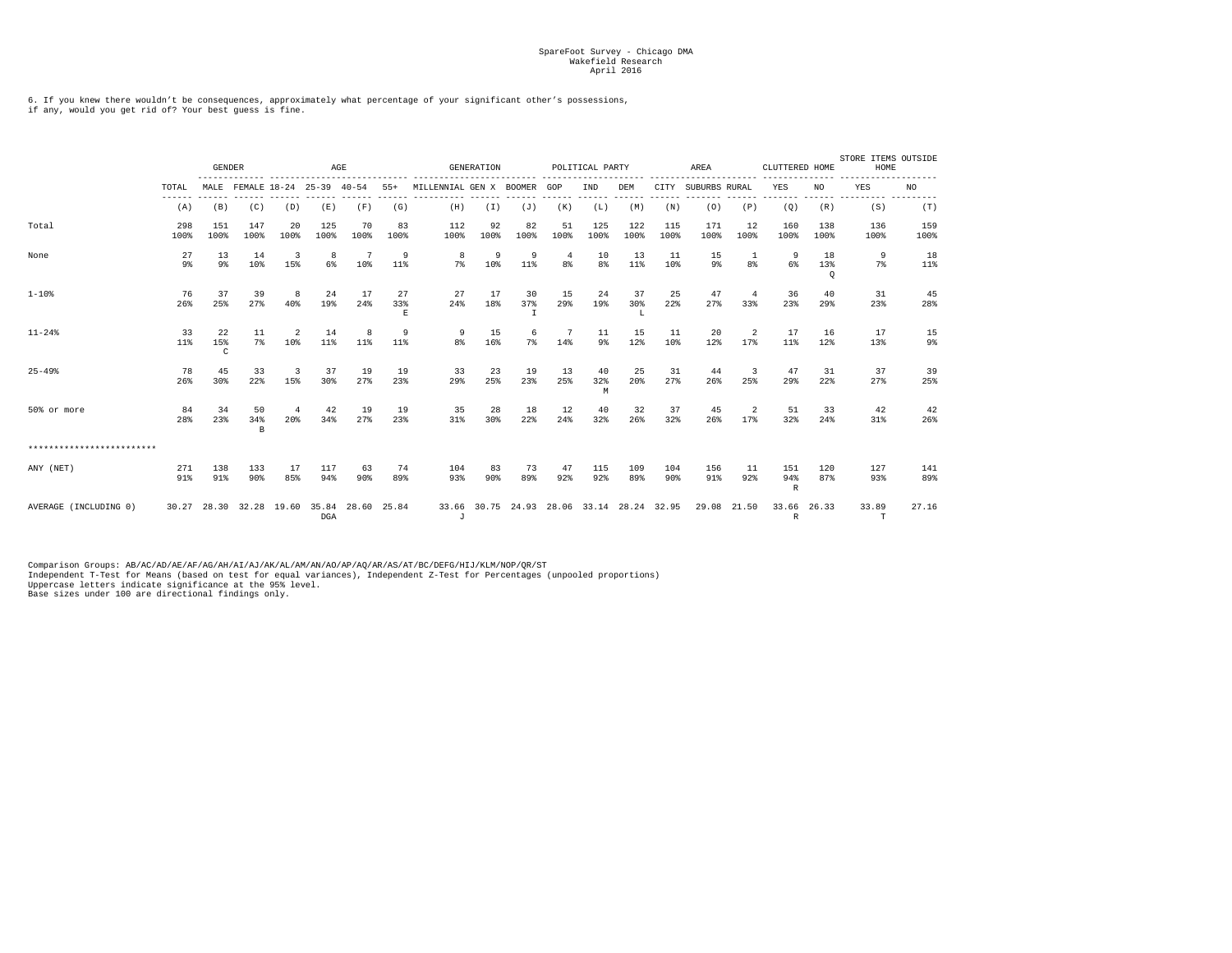6. If you knew there wouldn't be consequences, approximately what percentage of your significant other's possessions, if any, would you get rid of? Your best guess is fine.

|                       |             | <b>GENDER</b> |                    |            | AGE         |                               |            |                         | <b>GENERATION</b> |            |            | POLITICAL PARTY               |             |             | AREA          |            | CLUTTERED HOME |             | STORE ITEMS OUTSIDE<br>HOME |             |
|-----------------------|-------------|---------------|--------------------|------------|-------------|-------------------------------|------------|-------------------------|-------------------|------------|------------|-------------------------------|-------------|-------------|---------------|------------|----------------|-------------|-----------------------------|-------------|
|                       | TOTAL       | MALE.         | FEMALE 18-24 25-39 |            |             | $40 - 54$                     | 55+        | MILLENNIAL GEN X BOOMER |                   |            | GOP        | IND                           | DEM         | CITY        | SUBURBS RURAL |            | YES            | NO.         | YES                         | NO          |
|                       | (A)         | (B)           | (C)                | (D)        | (E)         | (F)                           | (G)        | (H)                     | (T)               | (J)        | (K)        | 'L)                           | (M)         | (N)         | (0)           | (P)        | (0)            | (R)         | (S)                         | (T)         |
| Total                 | 298<br>100% | 151<br>100%   | 147<br>100%        | 20<br>100% | 125<br>100% | 70<br>100%                    | 83<br>100% | 112<br>100%             | 92<br>100%        | 82<br>100% | 51<br>100% | 125<br>100%                   | 122<br>100% | 115<br>100% | 171<br>100%   | 12<br>100% | 160<br>100%    | 138<br>100% | 136<br>100%                 | 159<br>100% |
| AVERAGE (EXCLUDING 0) | 33.28       | 30.97         |                    |            | DG          | 35.68 23.06 38.29 31.78 28.99 |            |                         | 36.25 34.08       |            |            | 28.00 30.45 36.03 31.61 36.43 |             |             | 31.87         | 23.45      | 35.67          | 30.28       | 36.29                       | 30.63       |

Comparison Groups: AB/AC/AD/AE/AF/AG/AH/AI/AJ/AK/AL/AM/AN/AO/AP/AQ/AR/AS/AT/BC/DEFG/HIJ/KLM/NOP/QR/ST<br>Independent T-Test for Means (based on test for equal variances), Independent Z-Test for Percentages (unpooled proportio Base sizes under 100 are directional findings only.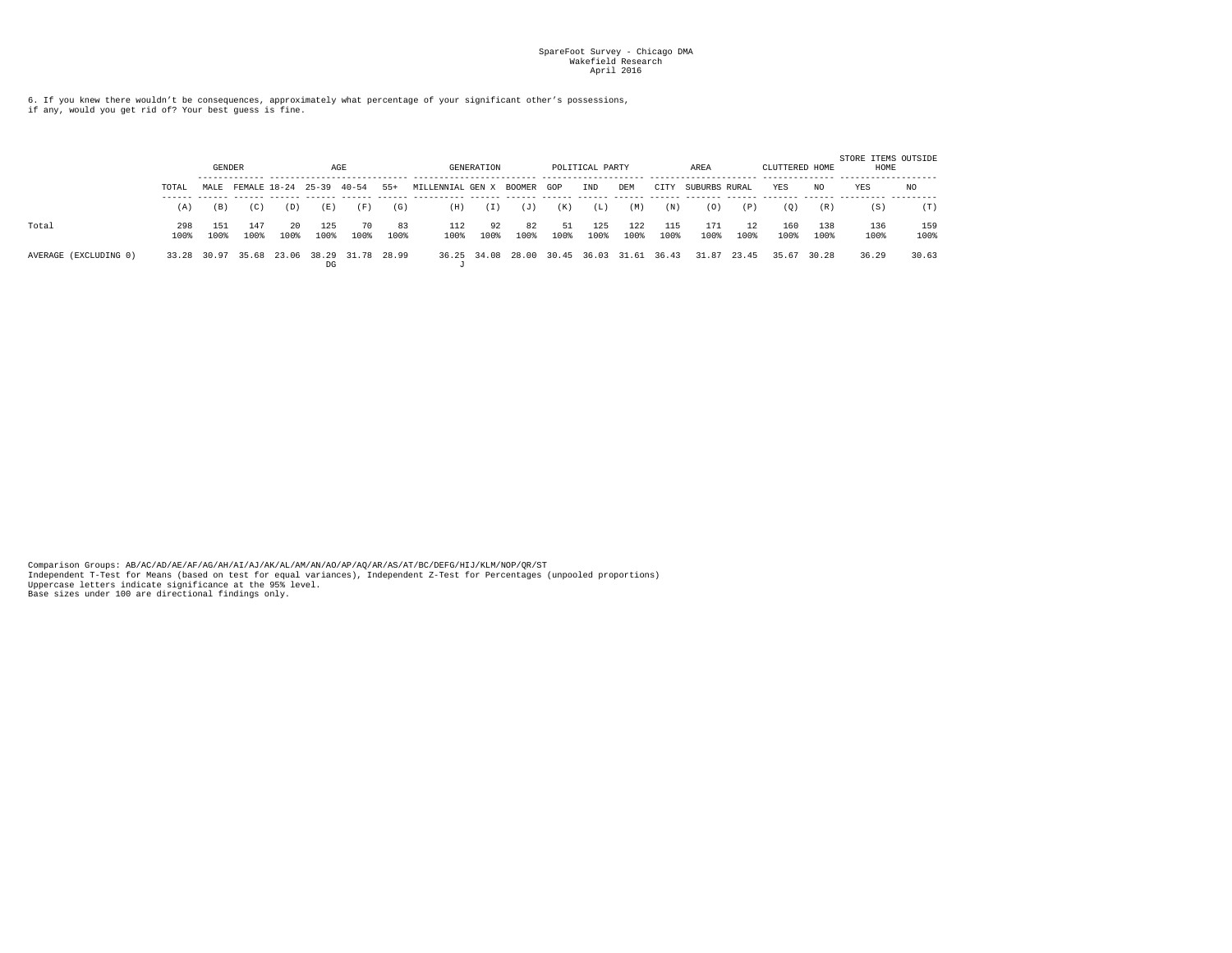6. If you knew there wouldn't be consequences, approximately what percentage of your significant other's possessions, if any, would you get rid of? Your best guess is fine.

|                           |                |             | MARITAL STATUS                  | PARENT                                    |                 |                         | EDUCATION   | EMPLOYMENT  |                     | ----------                                                  | INCOME                 |                       | HISPANIC                |             |             | <b>RACE</b>         |
|---------------------------|----------------|-------------|---------------------------------|-------------------------------------------|-----------------|-------------------------|-------------|-------------|---------------------|-------------------------------------------------------------|------------------------|-----------------------|-------------------------|-------------|-------------|---------------------|
|                           | TOTAL          | IN REL      | MARRIED/ NOT MARRIED/<br>IN REL | YES                                       | NO.             | COLLEGE COLLEGE<br>GRAD |             |             | $NON-$              | NON-GRAD WORKING WORKING LT \$35,000 \$74,999 \$75,000+ YES | $$35.000-$             |                       |                         | NO          |             | WHITE NON-WHITE     |
|                           | (A)            | (B)         | (C)                             | (D)                                       | (E)             | (F)                     | (G)         | (H)         | (I)                 | (J)                                                         | (K)                    | (L)                   | (M)                     | (N)         | (0)         | (P)                 |
| Total                     | 298<br>100%    | 298<br>100% | $\sim$                          | 147<br>100%                               | 151<br>100%     | 165<br>100%             | 133<br>100% | 210<br>100% | 88<br>100%          | 47<br>100%                                                  | 101<br>100%            | 150<br>100%           | 53<br>100%              | 245<br>100% | 179<br>100% | 119<br>100%         |
| None                      | 27<br>9%       | 27<br>9%    | $\sim$                          | 8<br>5%                                   | 19<br>13%<br>D. | 15<br>9%                | 12<br>9%    | 17<br>8%    | 10<br>$11$ %        | 9<br>19%<br>K                                               | -5<br>5%               | 13<br>9%              | $\overline{4}$<br>8%    | 23<br>9%    | 13<br>7%    | 14<br>12%           |
| $1 - 10%$                 | 76<br>26%      | 76<br>26%   | $\overline{\phantom{a}}$        | 32<br>22%                                 | 44<br>29%       | 40<br>24%               | 36<br>27%   | 51<br>24%   | 25<br>28%           | 14<br>30%                                                   | 24<br>24%              | 38<br>25%             | 13<br>25%               | 63<br>26%   | 49<br>27%   | 27<br>23%           |
| $11 - 24%$                | 33<br>$11$ %   | 33<br>11%   | $\sim$                          | 19<br>13%                                 | 14<br>9%        | 20<br>12%               | 13<br>10%   | 25<br>12%   | 8<br>9 <sub>8</sub> | $\overline{4}$<br>9 <sup>8</sup>                            | 12<br>12%              | 17<br>$11$ %          | 6<br>11%                | 27<br>11%   | 24<br>13%   | 9<br>8 <sup>8</sup> |
| $25 - 49%$                | 78<br>26%<br>J | 78<br>26%   | $\sim$                          | 43<br>29%                                 | 35<br>23%       | 45<br>27%               | 33<br>25%   | 57<br>27%   | 21<br>24%           | 6<br>13%                                                    | 29<br>29%<br>$\cdot$ T | 43<br>29%<br>$\sigma$ | 14<br>26%               | 64<br>26%   | 48<br>27%   | 30<br>25%           |
| 50% or more               | 84<br>28%      | 84<br>28%   |                                 | 45<br>31%                                 | 39<br>26%       | 45<br>27%               | 39<br>29%   | 60<br>29%   | 24<br>27%           | 14<br>30%                                                   | 31<br>31%              | 39<br>26%             | 16<br>30%               | 68<br>28%   | 45<br>25%   | 39<br>33%           |
| ************************* |                |             |                                 |                                           |                 |                         |             |             |                     |                                                             |                        |                       |                         |             |             |                     |
| ANY (NET)                 | 271<br>91%     | 271<br>91%  | $ -$                            | 139<br>95%<br>$\mathop{}\!\textnormal{E}$ | 132<br>87%      | 150<br>91%              | 121<br>91%  | 193<br>92%  | 78<br>89%           | 38<br>81%                                                   | 96<br>95%<br>$\cdot$ T | 137<br>91%            | 49<br>92%               | 222<br>91%  | 166<br>93%  | 105<br>88%          |
| AVERAGE (INCLUDING 0)     | 30.27          | 30.27       |                                 | $-33.33$ 27.28<br>E                       |                 | 29.71                   | 30.95       | 30.81       | 28.95               | 29.11                                                       | 33.11                  |                       | 28.71 30.26 30.27 28.07 |             |             | 33.56               |
| AVERAGE (EXCLUDING 0)     | 33.28          | 33.28       |                                 | $-35.25$ 31.20                            |                 | 32.68                   | 34.02       | 33.53       | 32.67               | 36.00                                                       | 34.83                  |                       | 31.44 32.73 33.40 30.27 |             |             | 38.04<br>$\circ$    |

Comparison Groups: AB/AC/AD/AE/AF/AG/AH/AI/AJ/AK/AL/AM/AN/AO/AP/BC/DE/FG/HI/JKL/MN/OP<br>Independent T-Test for Means (based on test for equal variances), Independent Z-Test for Percentages (unpooled proportions)<br>Uppercase le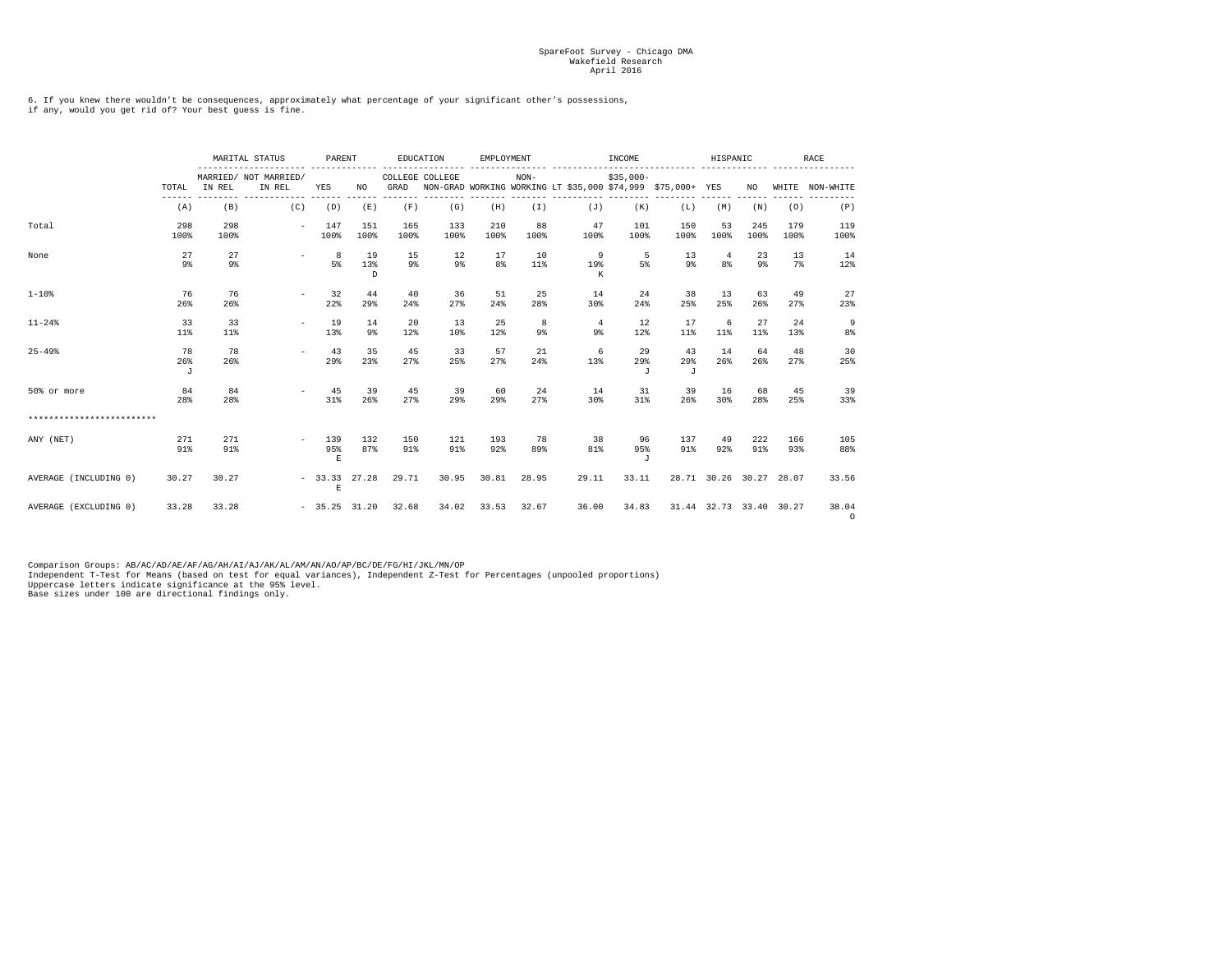7. How often, if ever, do you stop your significant other from throwing out an item you want to keep?

|                           |                     |                           | <b>GENDER</b><br>-------------<br>FEMALE 18-24 25-39 40-54 |                          | AGE<br>----------------- |                |                       | ----------------------  | <b>GENERATION</b> | ---------            |                      | POLITICAL PARTY |                |                        | AREA           | -------               | CLUTTERED HOME            |             | STORE ITEMS OUTSIDE<br>HOME |                      |
|---------------------------|---------------------|---------------------------|------------------------------------------------------------|--------------------------|--------------------------|----------------|-----------------------|-------------------------|-------------------|----------------------|----------------------|-----------------|----------------|------------------------|----------------|-----------------------|---------------------------|-------------|-----------------------------|----------------------|
|                           | TOTAL               | MALE                      |                                                            |                          |                          |                | $55+$                 | MILLENNIAL GEN X BOOMER |                   |                      | GOP                  | IND             | DEM            | CITY                   | SUBURBS RURAL  |                       | YES                       | NO          | YES                         | NO.                  |
|                           | (A)                 | (B)                       | (C)                                                        | (D)                      | (E)                      | (F)            | (G)                   | (H)                     | (T)               | (J)                  | (K)                  | (L)             | (M)            | (N)                    | (0)            | (P)                   | (Q)                       | (R)         | (S)                         | $- - - - - -$<br>(T) |
| Total                     | 298<br>100%         | 151<br>100%               | 147<br>100%                                                | 20<br>100%               | 125<br>100%              | 70<br>100%     | 83<br>100%            | 112<br>100%             | 92<br>100%        | 82<br>100%           | 51<br>100%           | 125<br>100%     | 122<br>100%    | 115<br>100%            | 171<br>100%    | 12<br>100%            | 160<br>100%               | 138<br>100% | 136<br>100%                 | 159<br>100%          |
| All the time              | 33<br>$11$ %<br>TJG | 18<br>12%                 | 15<br>10 <sup>8</sup>                                      | 2<br>10%                 | 23<br>18%<br>FG          | 5<br>7%        | 3<br>$4\%$            | 18<br>16%<br>J          | -11<br>12%        | $\overline{4}$<br>5% | $\overline{4}$<br>8% | 9<br>7%         | 20<br>16%<br>L | 20<br>17%<br>$\circ$   | 13<br>8%       | $\sim$                | 15<br>9%                  | 18<br>13%   | 25<br>18%<br>т              | 8<br>5%              |
| Some of the time          | 123<br>41%<br>TJG   | 71<br>47%<br>$\mathtt{C}$ | 52<br>35%                                                  | 13<br>65%<br>GA          | 54<br>43%<br>G           | 33<br>47%<br>G | 23<br>28 <sup>8</sup> | 54<br>48%<br>J          | 42<br>46%<br>J    | 2.2.<br>27%          | 17<br>33%            | 55<br>44%       | 51<br>42%      | 53<br>46%              | 66<br>39%      | $\overline{4}$<br>33% | 76<br>48%<br>$\mathbb{R}$ | 47<br>34%   | 74<br>54%<br>TA             | 48<br>30%            |
| Hardly ever               | 100<br>34%<br>S     | 48<br>32%                 | 52<br>35%                                                  | 5<br>25%                 | 35<br>28%                | 21<br>30%      | 39<br>47%<br>DEFA     | 31<br>28%               | 26<br>28%         | 37<br>45%<br>HI      | 19<br>37%            | 47<br>38%       | 34<br>28%      | 32<br>28%              | 64<br>37%      | $\overline{4}$<br>33% | 47<br>29%                 | 53<br>38%   | 29<br>21%                   | 70<br>44%<br>SA      |
| Never                     | 42<br>14%<br>S      | 14<br>9%                  | 28<br>19%<br>B.                                            | $\overline{\phantom{a}}$ | 13<br>10%                | 11<br>16%      | 18<br>22%<br>E.       | - 9<br>8 <sup>8</sup>   | 13<br>14%         | 19<br>23%<br>H       | 11<br>22%            | 14<br>11%       | 17<br>14%      | 10<br>9%               | 28<br>16%<br>N | -4<br>33%             | 22<br>14%                 | 20<br>14%   | 8<br>6%                     | 33<br>21%<br>S       |
| ************************* |                     |                           |                                                            |                          |                          |                |                       |                         |                   |                      |                      |                 |                |                        |                |                       |                           |             |                             |                      |
| FREQUENTLY (NET)          | 156<br>52%<br>TJG   | 89<br>59%<br>$\mathbf C$  | 67<br>46%                                                  | 15<br>75%<br>GA          | 77<br>62%<br>G           | 38<br>54%<br>G | 26<br>31%             | 72<br>64%<br><b>JA</b>  | 53<br>58%<br>J    | 26<br>32%            | 21<br>41%            | 64<br>51%       | 71<br>58%<br>К | 73<br>63%<br>OPA       | 79<br>46%      | $\overline{4}$<br>33% | 91<br>57%                 | 65<br>47%   | 99<br>73%<br>TA             | 56<br>35%            |
| INFREOUENTLY (NET)        | 142<br>48%<br>SNHD  | 62<br>41%                 | 80<br>54%<br>$\mathbf B$                                   | 5<br>25%                 | 48<br>38%                | 32<br>46%      | 57<br>69%<br>DEFA     | 40<br>36%               | 39<br>42%         | 56<br>68%<br>HIA     | 30<br>59%<br>M       | 61<br>49%       | 51<br>42%      | 42<br>37%              | 92<br>54%<br>N | 8<br>67%<br>N         | 69<br>43%                 | 73<br>53%   | 37<br>27%                   | 103<br>65%<br>SA     |
| EVER (NET)                | 256<br>86%          | 137<br>91%<br>$\rm{C}$    | 119<br>81%                                                 | 20<br>100%<br>EFGA       | 112<br>90%<br>G          | 59<br>84%      | 65<br>78%             | 103<br>92%<br>$\sigma$  | 79<br>86%         | 63<br>77%            | 40<br>78%            | 111<br>89%      | 105<br>86%     | 105<br>91%<br>$\Omega$ | 143<br>84%     | 8<br>67%              | 138<br>86%                | 118<br>86%  | 128<br>94%<br>TA            | 126<br>79%           |

Comparison Groups: AB/AC/AD/AE/AF/AG/AH/AI/AJ/AK/AL/AM/AN/AO/AP/AQ/AR/AS/AT/BC/DEFG/HIJ/KLM/NOP/QR/ST<br>Independent T-Test for Means (based on test for equal variances), Independent Z-Test for Percentages (unpooled proportio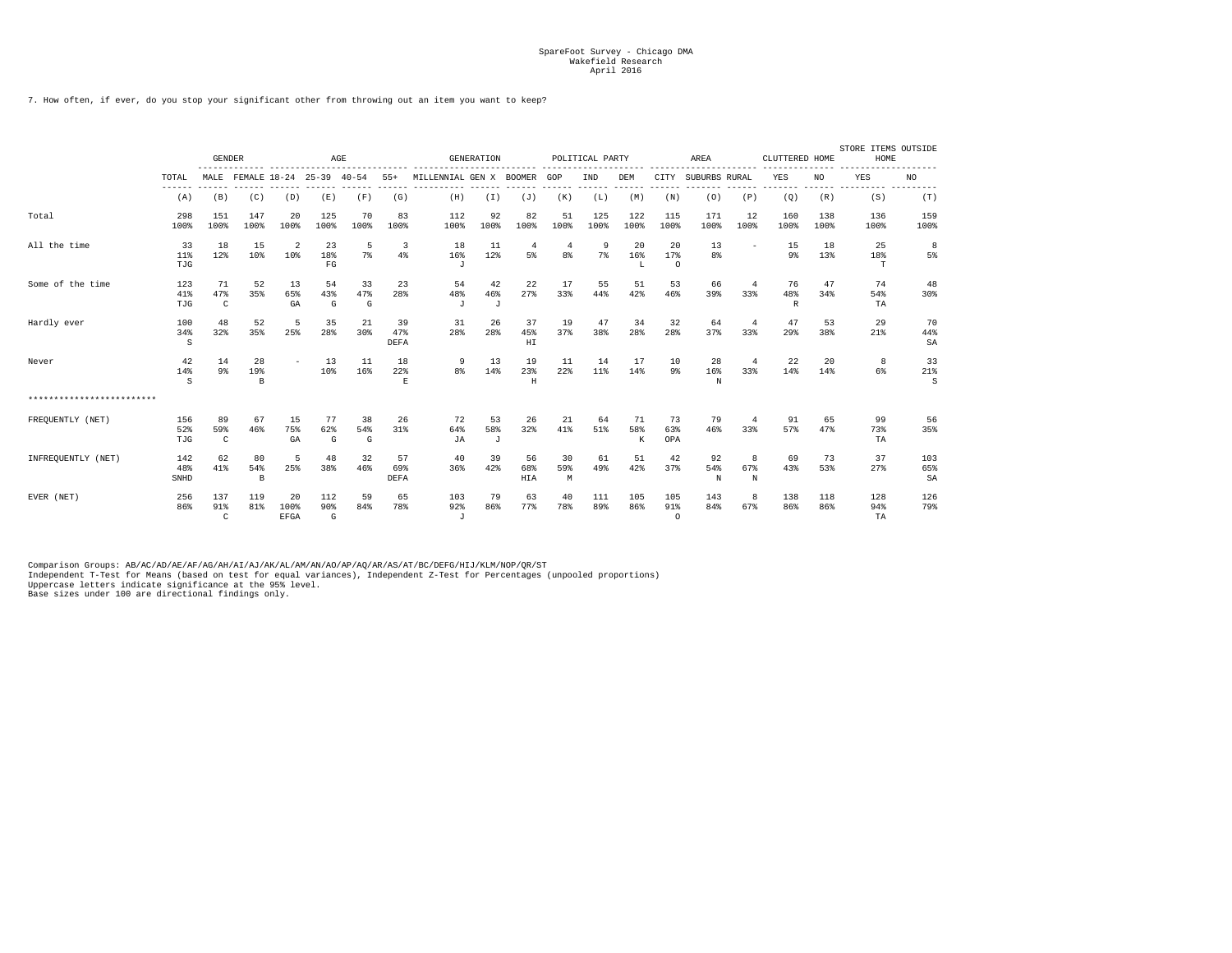7. How often, if ever, do you stop your significant other from throwing out an item you want to keep?

|                           |                            |              | MARITAL STATUS<br>$- - - - -$   | PARENT                   |                           |                 | EDUCATION                            | EMPLOYMENT  |                      | --- --------- | INCOME                | -----------                                                 | HISPANIC                      |                 |                          | RACE                 |
|---------------------------|----------------------------|--------------|---------------------------------|--------------------------|---------------------------|-----------------|--------------------------------------|-------------|----------------------|---------------|-----------------------|-------------------------------------------------------------|-------------------------------|-----------------|--------------------------|----------------------|
|                           | TOTAL                      | IN REL       | MARRIED/ NOT MARRIED/<br>IN REL | YES                      | NO.                       | GRAD            | COLLEGE COLLEGE                      |             | $NON-$               |               | $$35.000-$            | NON-GRAD WORKING WORKING LT \$35,000 \$74,999 \$75,000+ YES |                               | NO              | WHITE                    | NON-WHITE            |
|                           | $- - - - - -$<br>(A)       | (B)          | (C)                             | (D)                      | (E)                       | (F)             | (G)                                  | (H)         | (T)                  | (J)           | (K)                   | (L)                                                         | (M)                           | (N)             | (0)                      | (P)                  |
| Total                     | 298<br>100%                | 298<br>100%  | $\sim$                          | 147<br>100%              | 151<br>100%               | 165<br>100%     | 133<br>100%                          | 210<br>100% | 88<br>100%           | 47<br>100%    | 101<br>100%           | 150<br>100%                                                 | 53<br>100%                    | 245<br>100%     | 179<br>100%              | 119<br>100%          |
| All the time              | 33<br>11%<br>$\mathbf E$   | 33<br>$11$ % | $\overline{\phantom{a}}$        | 25<br>17%<br>$\mathbf E$ | 8<br>5%                   | 20<br>12%       | 13<br>10%                            | 26<br>12%   | $\overline{7}$<br>8% | 9<br>19%      | 9<br>$9\%$            | 15<br>10%                                                   | -5<br>9%                      | 28<br>$11$ %    | 13<br>7%                 | 20<br>17%<br>$\circ$ |
| Some of the time          | 123<br>41%                 | 123<br>41%   |                                 | 68<br>46%                | 55<br>36%                 | 72<br>44%       | 51<br>38%                            | 89<br>42%   | 34<br>39%            | 16<br>34%     | 49<br>49%             | 58<br>39%                                                   | 29<br>55%<br>$_{\rm N}$       | 94<br>38%       | 72<br>$40*$              | 51<br>43%            |
| Hardly ever               | 100<br>34%                 | 100<br>34%   |                                 | 39<br>27%                | 61<br>40%<br>$\mathbb{D}$ | 56<br>34%       | 44<br>33%                            | 67<br>32%   | 33<br>38%            | 17<br>36%     | 30<br>30 <sup>8</sup> | 53<br>35%                                                   | 16<br>30 <sup>8</sup>         | 84<br>34%       | 67<br>37%                | 33<br>28%            |
| Never                     | 42<br>14%<br>M             | 42<br>14%    | $\sim$                          | 15<br>10%                | 27<br>18%                 | 17<br>10%       | 25<br>19%<br>$\overline{\mathrm{F}}$ | 28<br>13%   | 14<br>16%            | 5<br>$11$ %   | 13<br>13%             | 24<br>16%                                                   | $\overline{\mathbf{3}}$<br>6% | 39<br>16%<br>M  | 27<br>15%                | 15<br>13%            |
| ************************* |                            |              |                                 |                          |                           |                 |                                      |             |                      |               |                       |                                                             |                               |                 |                          |                      |
| FREQUENTLY (NET)          | 156<br>52%<br>$\mathbf E$  | 156<br>52%   | $\sim$                          | 93<br>63%<br>EA          | 63<br>42%                 | 92<br>56%       | 64<br>48%                            | 115<br>55%  | 41<br>47%            | 25<br>53%     | 58<br>57%             | 73<br>49%                                                   | 34<br>64%<br>N                | 122<br>50%      | 85<br>47%                | 71<br>60%<br>$\circ$ |
| INFREOUENTLY (NET)        | 142<br>48%<br>$\mathbb{D}$ | 142<br>48%   | $\sim$                          | 54<br>37%                | 88<br>58%<br>DA           | 73<br>44%       | 69<br>52%                            | 95<br>45%   | 47<br>53%            | 22<br>47%     | 43<br>43%             | 77<br>51%                                                   | 19<br>36%                     | 123<br>50%<br>M | 94<br>53%<br>$\mathbb P$ | 48<br>40%            |
| EVER (NET)                | 256<br>86%                 | 256<br>86%   | $\sim$                          | 132<br>90%               | 124<br>82%                | 148<br>90%<br>G | 108<br>81%                           | 182<br>87%  | 74<br>84%            | 42<br>89%     | 88<br>87%             | 126<br>84%                                                  | 50<br>94%<br>NA               | 206<br>84%      | 152<br>85%               | 104<br>87%           |

Comparison Groups: AB/AC/AD/AE/AF/AG/AH/AI/AJ/AK/AL/AM/AN/AO/AP/BC/DE/FG/HI/JKL/MN/OP<br>Independent T-Test for Means (based on test for equal variances), Independent Z-Test for Percentages (unpooled proportions)<br>Uppercase le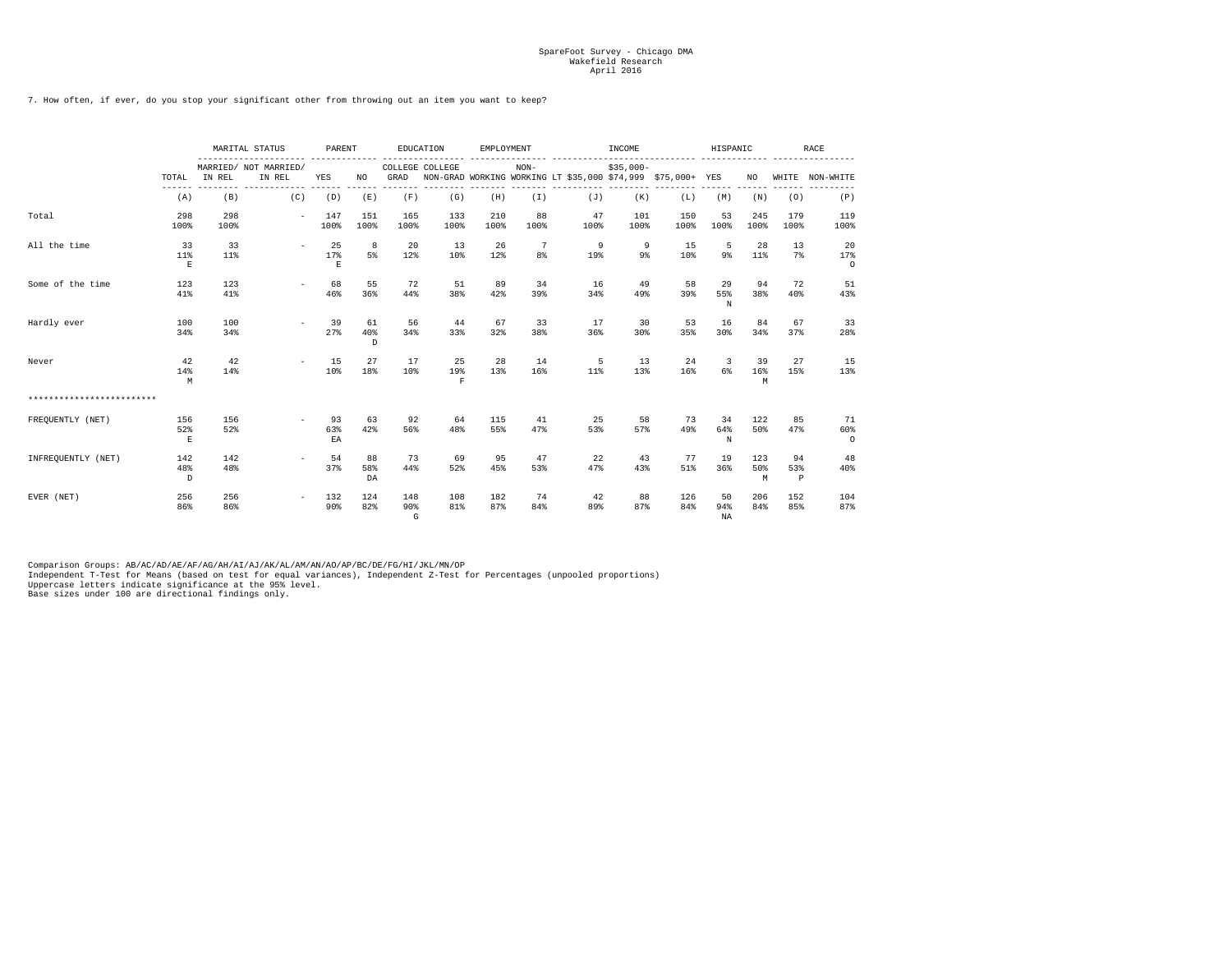8. How likely or unlikely would you be to consider breaking up with someone if they got rid of something that had sentimental value to you? For example, an item from your childhood.

|                           |                          |             | <b>GENDER</b><br>FEMALE 18-24 |                      |                 | AGE                        |                    |                  | <b>GENERATION</b> |                   |                      | POLITICAL PARTY |                       |                      | AREA            |            | CLUTTERED HOME            |                       | STORE ITEMS OUTSIDE<br>HOME |                  |
|---------------------------|--------------------------|-------------|-------------------------------|----------------------|-----------------|----------------------------|--------------------|------------------|-------------------|-------------------|----------------------|-----------------|-----------------------|----------------------|-----------------|------------|---------------------------|-----------------------|-----------------------------|------------------|
|                           | TOTAL                    | MALE        |                               |                      | $25 - 39$       | $40 - 54$                  | $55+$              | MILLENNIAL GEN X |                   | BOOMER            | GOP                  | IND             | DEM                   | CITY                 | SUBURBS RURAL   |            | YES                       | NO.                   | YES                         | NO               |
|                           | (A)                      | (B)         | (C)                           | (D)                  | (E)             | (F)                        | (G)                | (H)              | (T)               | (J)               | (K)                  | (L)             | (M)                   | (N)                  | (0)             | (P)        | (Q)                       | (R)                   | (S)                         | (T)              |
| Total                     | 502<br>100%              | 241<br>100% | 261<br>100%                   | 60<br>100%           | 182<br>100%     | 112<br>100%                | 148<br>100%        | 197<br>100%      | 139<br>100%       | 145<br>100%       | 73<br>100%           | 210<br>100%     | 219<br>100%           | 225<br>100%          | 255<br>100%     | 22<br>100% | 272<br>100%               | 230<br>100%           | 227<br>100%                 | 272<br>100%      |
| Very likely               | 52<br>10 <sup>8</sup>    | 21<br>9%    | 31<br>12%                     | 7<br>12 <sup>8</sup> | 26<br>14%<br>G  | 10<br>9%                   | 9<br>6%            | 30<br>15%<br>IJ  | 11<br>8%          | 11<br>8%          | 7<br>10 <sup>8</sup> | 17<br>8%        | 28<br>13 <sup>8</sup> | 31<br>14%            | 21<br>8%        | $\sim$     | 31<br>$11$ %              | 21<br>9%              | 32<br>14%<br>T              | 20<br>7%         |
| Somewhat likely           | 122<br>24%<br>TKJG       | 62<br>26%   | 60<br>23%                     | 15<br>25%<br>G       | 60<br>33%<br>GA | 34<br>30%<br>G             | 13<br>9%           | 64<br>32%<br>JA  | 40<br>29%<br>J    | 16<br>11%         | 10<br>14%            | 63<br>30%<br>К  | 49<br>22%             | 61<br>27%            | 54<br>21%       | 32%        | 75<br>28%                 | 47<br>20%             | 77<br>34%<br>TA             | 45<br>17%        |
| Somewhat unlikely         | 167<br>33%               | 76<br>32%   | 91<br>35%                     | 25<br>42%            | 57<br>31%       | 32<br>29%                  | 53<br>36%          | 66<br>34%        | 44<br>32%         | 50<br>34%         | 28<br>38%            | 72<br>34%       | 67<br>31%             | 66<br>29%            | 94<br>37%       | 32%        | 94<br>35%                 | 73<br>32%             | 63<br>28%                   | 103<br>38%<br>S  |
| Very unlikely             | 161<br>32%<br><b>SHE</b> | 82<br>34%   | 79<br>30%                     | 13<br>22%            | 39<br>21%       | 36<br>32%<br>E             | 73<br>49%<br>DEFA  | 37<br>19%        | 44<br>32%<br>H    | 68<br>47%<br>HIA  | 28<br>38%            | 58<br>28%       | 75<br>34%             | 67<br>30%            | 86<br>34%       | 8<br>36%   | 72<br>26%                 | 89<br>39%<br>$\circ$  | 55<br>24%                   | 104<br>38%<br>s  |
| ************************* |                          |             |                               |                      |                 |                            |                    |                  |                   |                   |                      |                 |                       |                      |                 |            |                           |                       |                             |                  |
| LIKELY (NET)              | 174<br>35%<br>TKJG       | 83<br>34%   | 91<br>35%                     | 22<br>37%<br>G       | 86<br>47%<br>GA | 44<br>39%<br>${\mathbb G}$ | 22<br>15%          | 94<br>48%<br>IJA | 51<br>37%<br>J    | 27<br>19%         | 17<br>23%            | 80<br>38%<br>К  | 77<br>35%<br>$\,$ K   | 92<br>41%<br>$\circ$ | 75<br>29%       | 32%        | 106<br>39%<br>$\mathbb R$ | 68<br>30%             | 109<br>48%<br>TA            | 65<br>24%        |
| UNLIKELY (NET)            | 328<br>65%<br>SHE        | 158<br>66%  | 170<br>65%                    | 38<br>63%            | 96<br>53%       | 68<br>61%                  | 126<br>85%<br>DEFA | 103<br>52%       | 88<br>63%<br>Н    | 118<br>81%<br>HIA | 56<br>77%<br>LMA     | 130<br>62%      | 142<br>65%            | 133<br>59%           | 180<br>71%<br>N | 15<br>68%  | 166<br>61%                | 162<br>70%<br>$\circ$ | 118<br>52%                  | 207<br>76%<br>SA |

Comparison Groups: AB/AC/AD/AE/AF/AG/AH/AI/AJ/AK/AL/AM/AN/AO/AP/AQ/AR/AS/AT/BC/DEFG/HIJ/KLM/NOP/QR/ST<br>Independent T-Test for Means (based on test for equal variances), Independent Z-Test for Percentages (unpooled proportio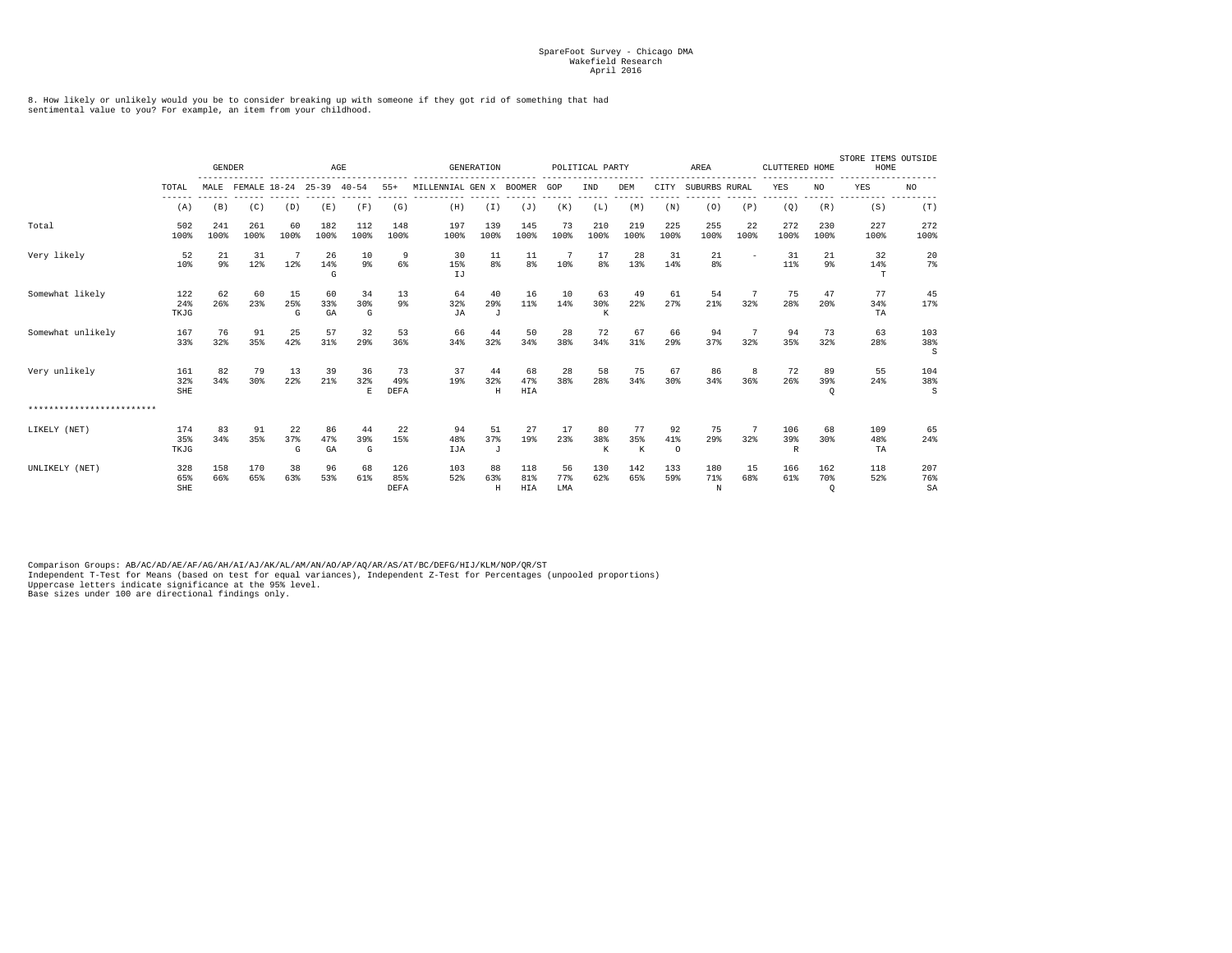8. How likely or unlikely would you be to consider breaking up with someone if they got rid of something that had sentimental value to you? For example, an item from your childhood.

|                           |                            |                       | MARITAL STATUS                  | PARENT                   |                      |             | EDUCATION       | EMPLOYMENT                 |                         | .                                                       | INCOME      | ------------- | HISPANIC   |                       |             | RACE                 |
|---------------------------|----------------------------|-----------------------|---------------------------------|--------------------------|----------------------|-------------|-----------------|----------------------------|-------------------------|---------------------------------------------------------|-------------|---------------|------------|-----------------------|-------------|----------------------|
|                           | TOTAL                      | IN REL                | MARRIED/ NOT MARRIED/<br>IN REL | YES                      | NO                   | GRAD        | COLLEGE COLLEGE |                            | $\rm{NON-}$             | NON-GRAD WORKING WORKING LT \$35,000 \$74,999 \$75,000+ | $$35,000-$  |               | YES        | NO.                   | WHITE       | NON-WHITE            |
|                           | (A)                        | (B)                   | (C)                             | (D)                      | (E)                  | (F)         | (G)             | (H)                        | (T)                     | (J)                                                     | (K)         | (L)           | (M)        | (N)                   | (0)         | (P)                  |
| Total                     | 502<br>100%                | 298<br>100%           | 204<br>100%                     | 199<br>100%              | 303<br>100%          | 242<br>100% | 260<br>100%     | 331<br>100%                | 171<br>100%             | 145<br>100%                                             | 159<br>100% | 198<br>100%   | 86<br>100% | 416<br>100%           | 268<br>100% | 234<br>100%          |
| Very likely               | 52<br>10 <sup>8</sup>      | 22<br>$7\%$           | 30<br>15%<br>$\,$ B             | 29<br>15%<br>$\mathbf E$ | 23<br>8 <sup>8</sup> | 25<br>10%   | 27<br>10%       | 37<br>11%                  | 15<br>9%                | 17<br>12%                                               | 17<br>11%   | 18<br>9%      | 12<br>14%  | 40<br>10 <sup>8</sup> | 20<br>7%    | 32<br>14%<br>$\circ$ |
| Somewhat likely           | 122<br>24%<br>IE           | 68<br>23%             | 54<br>26%                       | 67<br>34%<br>EA          | 55<br>18%            | 61<br>25%   | 61<br>23%       | 96<br>29%<br>$\mathbb{I}$  | 26<br>15%               | 35<br>24%                                               | 45<br>28%   | 42<br>21%     | 25<br>29%  | 97<br>23%             | 63<br>24%   | 59<br>25%            |
| Somewhat unlikely         | 167<br>33%                 | 92<br>31%             | 75<br>37%                       | 54<br>27%                | 113<br>37%<br>D      | 87<br>36%   | 80<br>31%       | 105<br>32%                 | 62<br>36%               | 48<br>33%                                               | 52<br>33%   | 67<br>34%     | 28<br>33%  | 139<br>33%            | 98<br>37%   | 69<br>29%            |
| Very unlikely             | 161<br>32%<br>DC.          | 116<br>39%<br>C       | 45<br>22%                       | 49<br>25%                | 112<br>37%<br>D.     | 69<br>29%   | 92<br>35%       | 93<br>28%                  | 68<br>40%<br>H          | 45<br>31%                                               | 45<br>28%   | 71<br>36%     | 21<br>24%  | 140<br>34%            | 87<br>32%   | 74<br>32%            |
| ************************* |                            |                       |                                 |                          |                      |             |                 |                            |                         |                                                         |             |               |            |                       |             |                      |
| LIKELY (NET)              | 174<br>35%<br>IE           | 90<br>30 <sup>8</sup> | 84<br>$41$ %<br>$\,$ B          | 96<br>48%<br>EA          | 78<br>26%            | 86<br>36%   | 88<br>34%       | 133<br>40%<br>$\mathbb{I}$ | 41<br>24%               | 52<br>36%                                               | 62<br>39%   | 60<br>30%     | 37<br>43%  | 137<br>33%            | 83<br>31%   | 91<br>39%            |
| UNLIKELY (NET)            | 328<br>65%<br>$\mathbb{D}$ | 208<br>70%<br>C       | 120<br>59%                      | 103<br>52%               | 225<br>74%<br>DA     | 156<br>64%  | 172<br>66%      | 198<br>60%                 | 130<br>76%<br><b>HA</b> | 93<br>64%                                               | 97<br>61%   | 138<br>70%    | 49<br>57%  | 279<br>67%            | 185<br>69%  | 143<br>61%           |

Comparison Groups: AB/AC/AD/AE/AF/AG/AH/AI/AJ/AK/AL/AM/AN/AO/AP/BC/DE/FG/HI/JKL/MN/OP<br>Independent T-Test for Means (based on test for equal variances), Independent Z-Test for Percentages (unpooled proportions)<br>Uppercase le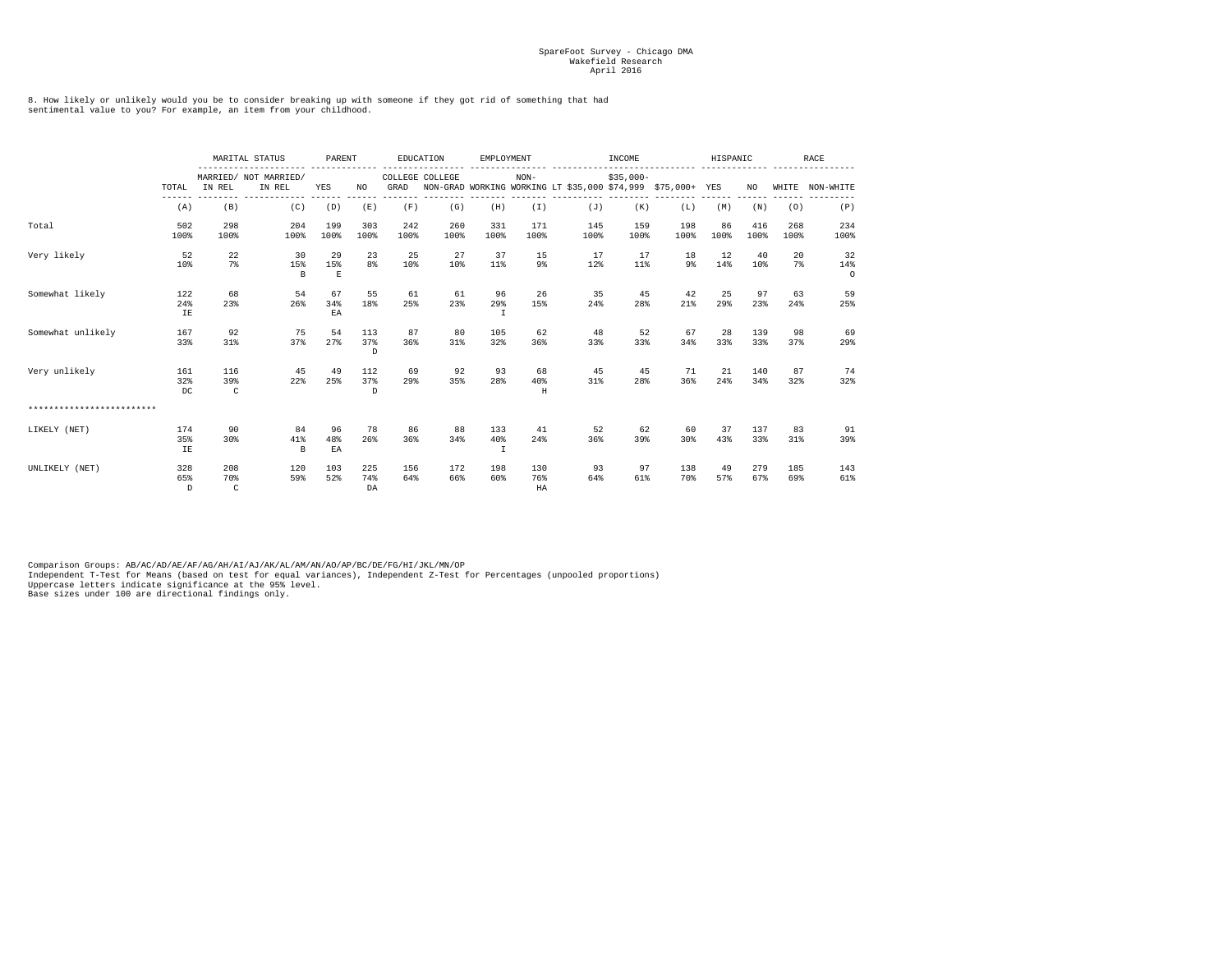9. Do you currently have any items from an ex that you don't want your significant other to know you kept? For example, letters or photos.

|                           |                           |                | <b>GENDER</b><br>----------------------------<br>-------------<br>FEMALE 18-24 |            |                  | AGE            |                 | ------------------------- | <b>GENERATION</b>       |                          | ------------- | POLITICAL PARTY | ------      | $- - - - -$            | AREA<br>-------------- |                | CLUTTERED HOME |                      | STORE ITEMS OUTSIDE<br>HOME |                  |
|---------------------------|---------------------------|----------------|--------------------------------------------------------------------------------|------------|------------------|----------------|-----------------|---------------------------|-------------------------|--------------------------|---------------|-----------------|-------------|------------------------|------------------------|----------------|----------------|----------------------|-----------------------------|------------------|
|                           | TOTAL                     | MALE           |                                                                                |            | $25 - 39$        | $40 - 54$      | $55+$           | MILLENNIAL GEN X          |                         | <b>BOOMER</b>            | GOP           | IND             | DEM         | CITY                   | SUBURBS RURAL          |                | YES            | NO.                  | YES                         | NO               |
|                           | $- - - - - -$<br>(A)      | (B)            | (C)                                                                            | (D)        | (E)              | (F)            | (G)             | (H)                       | (T)                     | (J)                      | (K)           | (L)             | (M)         | (N)                    | (0)                    | (P)            | (Q)            | (R)                  | (S)                         | (T)              |
| Total                     | 298<br>100%               | 151<br>100%    | 147<br>100%                                                                    | 20<br>100% | 125<br>100%      | 70<br>100%     | 83<br>100%      | 112<br>100%               | 92<br>100%              | 82<br>100%               | 51<br>100%    | 125<br>100%     | 122<br>100% | 115<br>100%            | 171<br>100%            | 12<br>100%     | 160<br>100%    | 138<br>100%          | 136<br>100%                 | 159<br>100%      |
| Yes, more than one        | 63<br>21%<br>TOJG         | 41<br>27%<br>C | 22<br>15%                                                                      | 4<br>20%   | 40<br>32%<br>FGA | 10<br>14%      | -9<br>11%       | 38<br>34%<br>IJA          | 15<br>16%               | -9<br>11%                | 11<br>22%     | 24<br>19%       | 28<br>23%   | 37<br>32%<br>OA        | 24<br>14%              | 17%            | 40<br>25%      | 23<br>17%            | 48<br>35%<br>TA             | 15<br>9%         |
| Yes, one                  | 45<br>15%<br>T            | 23<br>15%      | 22<br>15%                                                                      | -5<br>25%  | 19<br>15%        | 11<br>16%      | 10<br>12%       | 20<br>18%                 | 12<br>13%               | 12<br>15%                | 8<br>16%      | 16<br>13%       | 21<br>17%   | 18<br>16%              | 26<br>15%              | 8 <sup>8</sup> | 28<br>18%      | 17<br>12%            | 32<br>24%<br>TA             | 13<br>8%         |
| No                        | 190<br>64%<br><b>SNHE</b> | 87<br>58%      | 103<br>70%<br>в                                                                | 11<br>55%  | 66<br>53%        | 49<br>70%<br>Е | 64<br>77%<br>EA | 54<br>48%                 | 65<br>71%<br>$_{\rm H}$ | 61<br>74%<br>$\mathbf H$ | 32<br>63%     | 85<br>68%       | 73<br>60%   | 60<br>52%              | 121<br>71%<br>N        | 75%            | 92<br>58%      | 98<br>71%<br>$\circ$ | 56<br>$41\%$                | 131<br>82%<br>SA |
| ************************* |                           |                |                                                                                |            |                  |                |                 |                           |                         |                          |               |                 |             |                        |                        |                |                |                      |                             |                  |
| YES (NET)                 | 108<br>36%<br>TG          | 64<br>42%<br>C | 44<br>30%                                                                      | 9<br>45%   | 59<br>47%<br>FGA | 21<br>30%      | 19<br>23%       | 58<br>52%<br><b>IJA</b>   | 27<br>29%               | 21<br>26%                | 19<br>37%     | 40<br>32%       | 49<br>40%   | 55<br>48%<br><b>OA</b> | 50<br>29%              | -3<br>25%      | 68<br>43%<br>R | 40<br>29%            | 80<br>59%<br>TA             | 28<br>18%        |

Comparison Groups: AB/AC/AD/AE/AF/AG/AH/AI/AJ/AK/AL/AM/AN/AO/AP/AQ/AR/AS/AT/BC/DEFG/HIJ/KLM/NOP/QR/ST<br>Independent T-Test for Means (based on test for equal variances), Independent Z-Test for Percentages (unpooled proportio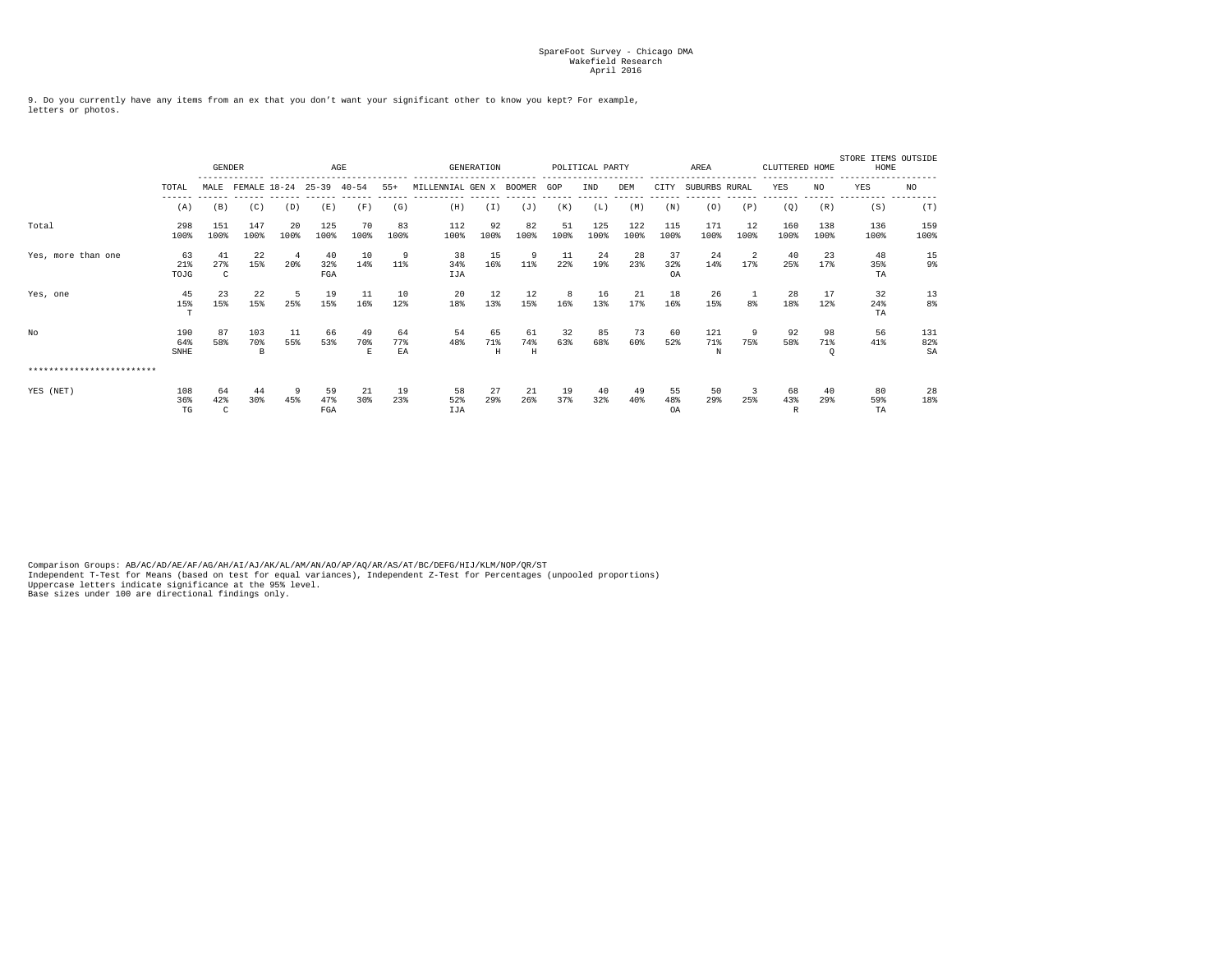9. Do you currently have any items from an ex that you don't want your significant other to know you kept? For example, letters or photos.

|                           |                            |             | MARITAL STATUS                  | PARENT                   |                 |             | EDUCATION       | EMPLOYMENT  |                 |                                                             | INCOME                  |                       | HISPANIC        |                 |             | RACE        |
|---------------------------|----------------------------|-------------|---------------------------------|--------------------------|-----------------|-------------|-----------------|-------------|-----------------|-------------------------------------------------------------|-------------------------|-----------------------|-----------------|-----------------|-------------|-------------|
|                           | TOTAL                      | IN REL      | MARRIED/ NOT MARRIED/<br>IN REL | YES                      | NO.             | GRAD        | COLLEGE COLLEGE |             | $NON-$          | NON-GRAD WORKING WORKING LT \$35,000 \$74,999 \$75,000+ YES | $$35,000-$              |                       |                 | NO.             | WHITE       | NON-WHITE   |
|                           | (A)                        | (B)         | (C)                             | (D)                      | (E)             | (F)         | (G)             | (H)         | (T)             | (J)                                                         | (K)                     | (L)                   | (M)             | (N)             | (0)         | (P)         |
| Total                     | 298<br>100%                | 298<br>100% | $\sim$                          | 147<br>100%              | 151<br>100%     | 165<br>100% | 133<br>100%     | 210<br>100% | 88<br>100%      | 47<br>100%                                                  | 101<br>100%             | 150<br>100%           | 53<br>100%      | 245<br>100%     | 179<br>100% | 119<br>100% |
| Yes, more than one        | 63<br>21%<br>$\mathbbm{1}$ | 63<br>21%   |                                 | 37<br>25%                | 26<br>17%       | 38<br>23%   | 25<br>19%       | 55<br>26%   | 8<br>9%         | 9<br>19%                                                    | 29<br>29%<br>т.         | 25<br>17%             | 16<br>30%       | 47<br>19%       | 37<br>21%   | 26<br>22%   |
| Yes, one                  | 45<br>15%                  | 45<br>15%   |                                 | 25<br>17%                | 20<br>13%       | 22<br>13%   | 23<br>17%       | 32<br>15%   | 13<br>15%       | $\overline{4}$<br>9%                                        | 21<br>21%<br>J          | 20<br>13%             | 10<br>19%       | 35<br>14%       | 22<br>12%   | 23<br>19%   |
| No                        | 190<br>64%<br>K            | 190<br>64%  | $\overline{\phantom{a}}$        | 85<br>58%                | 105<br>70%<br>D | 105<br>64%  | 85<br>64%       | 123<br>59%  | 67<br>76%<br>HA | 34<br>72%<br>K                                              | 51<br>50%               | 105<br>70%<br>K       | 27<br>51%       | 163<br>67%<br>M | 120<br>67%  | 70<br>59%   |
| ************************* |                            |             |                                 |                          |                 |             |                 |             |                 |                                                             |                         |                       |                 |                 |             |             |
| YES (NET)                 | 108<br>36%<br>$\mathbf I$  | 108<br>36%  |                                 | 62<br>42%<br>$\mathbf E$ | 46<br>30%       | 60<br>36%   | 48<br>36%       | 87<br>41%   | 21<br>24%       | 13<br>28%                                                   | 50<br>50%<br><b>JLA</b> | 45<br>30 <sup>8</sup> | -26<br>49%<br>N | 82<br>33%       | 59<br>33%   | 49<br>41%   |

Comparison Groups: AB/AC/AD/AE/AF/AG/AH/AI/AJ/AK/AL/AM/AN/AO/AP/BC/DE/FG/HI/JKL/MN/OP<br>Independent T-Test for Means (based on test for equal variances), Independent Z-Test for Percentages (unpooled proportions)<br>Uppercase le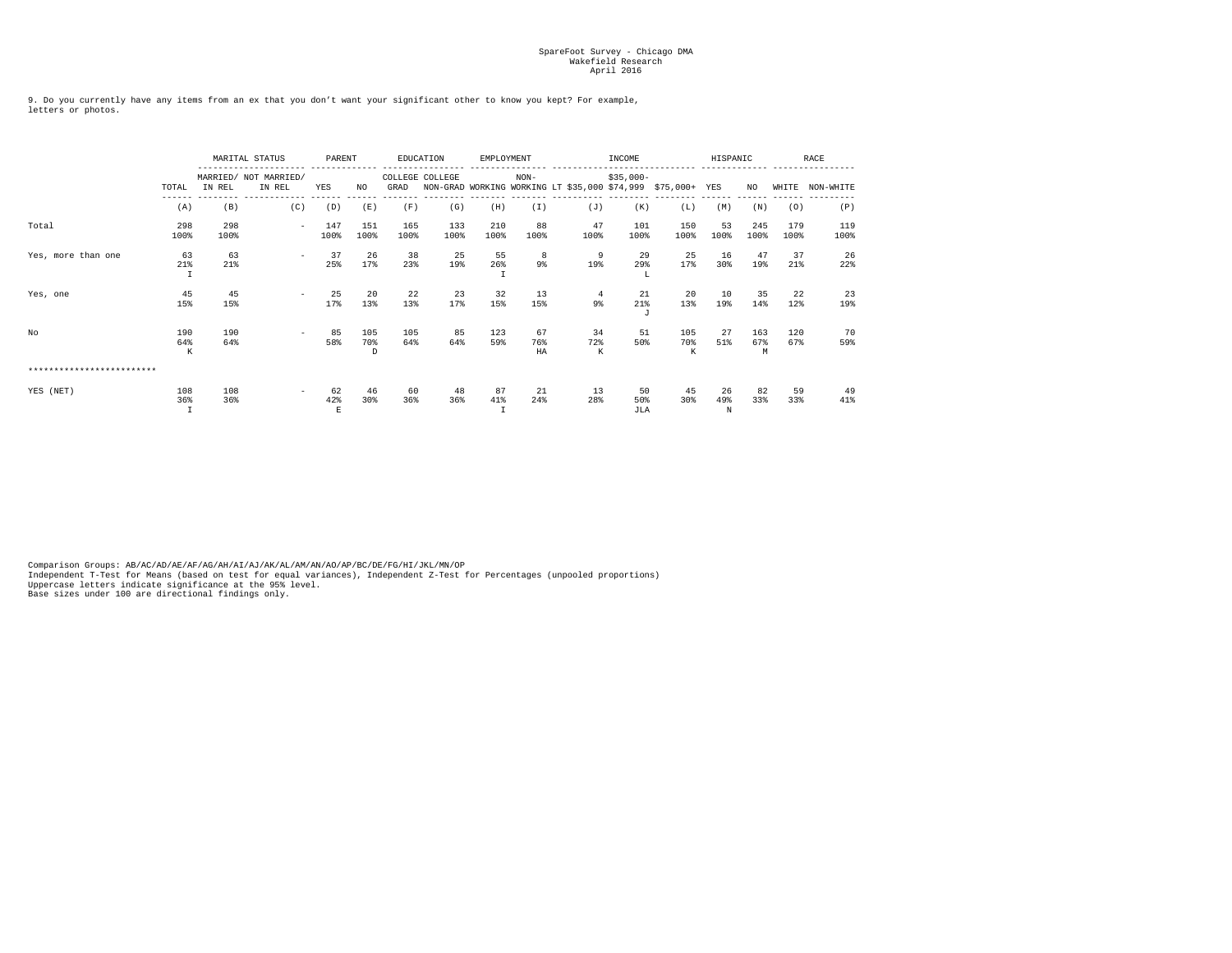10. Approximately what percentage of your child's toys, if any, do you think you could get rid of without them noticing? Your best guess is fine.

|                           |                           | <b>GENDER</b> |                          |                       | AGE                      |                   |                          |                  | <b>GENERATION</b> | ------------          |                   | POLITICAL PARTY |            |                | AREA                      |                          | CLUTTERED HOME |            | STORE ITEMS OUTSIDE<br>HOME |            |
|---------------------------|---------------------------|---------------|--------------------------|-----------------------|--------------------------|-------------------|--------------------------|------------------|-------------------|-----------------------|-------------------|-----------------|------------|----------------|---------------------------|--------------------------|----------------|------------|-----------------------------|------------|
|                           | TOTAL                     | MALE          | FEMALE 18-24 25-39 40-54 |                       |                          |                   | $55+$                    | MILLENNIAL GEN X |                   | BOOMER                | GOP               | IND             | DEM        | CITY           | SUBURBS RURAL             |                          | YES            | NO.        | YES                         | NO         |
|                           | (A)                       | (B)           | (C)                      | (D)                   | (E)                      | (F)               | (G)                      | (H)              | (I)               | (J)                   | (K)               | (L)             | (M)        | (N)            | (0)                       | (P)                      | (Q)            | (R)        | (S)                         | (T)        |
| Total                     | 199<br>100%               | 84<br>100%    | 115<br>100%              | 20<br>100%            | 113<br>100%              | 53<br>100%        | 13<br>100%               | 100<br>100%      | 83<br>100%        | 15<br>100%            | 27<br>100%        | 90<br>100%      | 82<br>100% | 96<br>100%     | 93<br>100%                | 10<br>100%               | 116<br>100%    | 83<br>100% | 117<br>100%                 | 80<br>100% |
| None                      | 9<br>5%                   | 6<br>7%       | 3<br>3%                  | 5%                    | 3<br>3%                  | -5<br>9%          | $\overline{\phantom{a}}$ | -3<br>3%         | 6<br>7%           |                       |                   | -5<br>6%        | -4<br>5%   | -5<br>5%       | $\overline{4}$<br>$4\%$   | $\overline{\phantom{a}}$ | 6<br>5%        | 3<br>$4\%$ | $\overline{4}$<br>3%        | -5<br>6%   |
| $1 - 10$ %                | 31<br>16%                 | 14<br>17%     | 17<br>15%                | $\overline{4}$<br>20% | 18<br>16%                | 6<br>11%          | 3<br>23%                 | 17<br>17%        | 10<br>12%         | $\overline{4}$<br>27% | -5<br>19%         | 11<br>12%       | 15<br>18%  | 16<br>17%      | 14<br>15%                 | 1<br>10 <sup>8</sup>     | 17<br>15%      | 14<br>17%  | 18<br>15%                   | 12<br>15%  |
| $11 - 24%$                | 34<br>17%                 | 18<br>21%     | 16<br>14%                | 2<br>10%              | 21<br>19%                | 10<br>19%         | 1<br>8 <sup>8</sup>      | 18<br>18%        | 15<br>18%         | 1<br>7%               | 6<br>22%          | 20<br>22%<br>M  | 8<br>10%   | 14<br>15%      | 16<br>17%                 | $\overline{4}$<br>40%    | 24<br>21%      | 10<br>12%  | 21<br>18%                   | 13<br>16%  |
| $25 - 49%$                | 47<br>24%                 | 20<br>24%     | 27<br>23%                | $\overline{4}$<br>20% | 32<br>28%<br>$\mathbf F$ | 8<br>15%          | 3<br>23%                 | 29<br>29%        | 15<br>18%         | $\overline{2}$<br>13% | 6<br>22%          | 19<br>21%       | 22<br>27%  | 23<br>24%      | 20<br>22%                 | $\overline{4}$<br>40%    | 30<br>26%      | 17<br>20%  | 34<br>29%<br>T              | 13<br>16%  |
| 50% or more               | 78<br>39%<br>$\mathbf{P}$ | 26<br>31%     | 52<br>45%<br>$\mathbf B$ | 9<br>45%              | 39<br>35%                | 24<br>45%         | 6<br>46%                 | 33<br>33%        | 37<br>45%         | 8<br>53%              | 10<br>37%         | 35<br>39%       | 33<br>40%  | 38<br>40%<br>P | 39<br>42%<br>$\mathbf{P}$ | -1<br>10 <sup>8</sup>    | 39<br>34%      | 39<br>47%  | 40<br>34%                   | 37<br>46%  |
| ************************* |                           |               |                          |                       |                          |                   |                          |                  |                   |                       |                   |                 |            |                |                           |                          |                |            |                             |            |
| ANY (NET)                 | 190<br>95%                | 78<br>93%     | 112<br>97%               | 19<br>95%             | 110<br>97%               | 48<br>91%         | 13<br>100%<br>${\rm FA}$ | 97<br>97%        | 77<br>93%         | 15<br>100%<br>ΙA      | 27<br>100%<br>LMA | 85<br>94%       | 78<br>95%  | 91<br>95%      | 89<br>96%                 | 10<br>100%<br>NOA        | 110<br>95%     | 80<br>96%  | 113<br>97%                  | 75<br>94%  |
| AVERAGE (INCLUDING 0)     | 38.39                     | 33.76         | 41.77<br>В               | 40.10                 |                          | 37.82 37.51 44.23 |                          |                  |                   | 36.96 38.65 47.33     | 34.00             | 39.76           | 38.33      | 38.14          |                           | 39.71 28.50              | 36.21          | 41.43      | 36.70                       | 41.18      |

Comparison Groups: AB/AC/AD/AE/AF/AG/AH/AI/AJ/AK/AL/AM/AN/AO/AP/AQ/AR/AS/AT/BC/DEFG/HIJ/KLM/NOP/QR/ST<br>Independent T-Test for Means (based on test for equal variances), Independent Z-Test for Percentages (unpooled proportio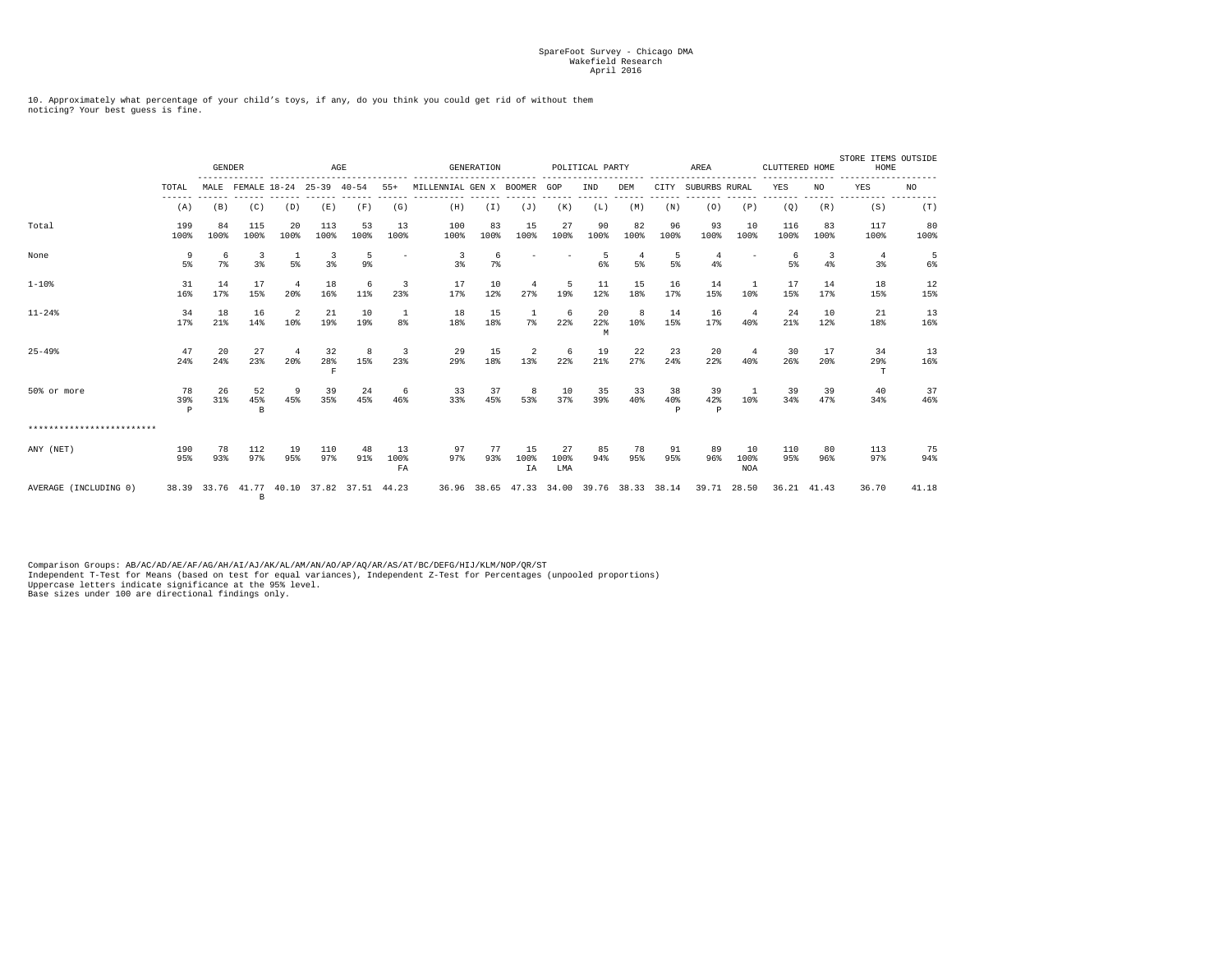10. Approximately what percentage of your child's toys, if any, do you think you could get rid of without them noticing? Your best guess is fine.

|                       |             | <b>GENDER</b> |                    |            |             | AGE         |            |                         | GENERATION  |            |             | POLITICAL PARTY |            |            | AREA          |            | CLUTTERED HOME |            | STORE ITEMS OUTSIDE<br>HOME |            |
|-----------------------|-------------|---------------|--------------------|------------|-------------|-------------|------------|-------------------------|-------------|------------|-------------|-----------------|------------|------------|---------------|------------|----------------|------------|-----------------------------|------------|
|                       | TOTAL       | MALE          | FEMALE 18-24 25-39 |            |             | $40 - 54$   | $55+$      | MILLENNIAL GEN X BOOMER |             |            | GOP         | IND             | DEM        | CITY       | SUBURBS RURAL |            | YES            | NO.        | YES                         | NO         |
|                       | (A)         | (B)           | (C)                | (D)        | (E)         | (F)         | (G)        | (H)                     | (I)         | (J)        | (K)         | (L)             | (M)        | (N)        | (0)           | (P)        | (Q)            | (R)        | (S)                         | (T)        |
| Total                 | 199<br>100% | 84<br>100%    | 115<br>100%        | 20<br>100% | 113<br>100% | 53<br>100%  | 13<br>100% | 100<br>100%             | 83<br>100%  | 15<br>100% | -27<br>100% | 90<br>100%      | 82<br>100% | 96<br>100% | 93<br>100%    | 10<br>100% | 116<br>100%    | 83<br>100% | 117<br>100%                 | 80<br>100% |
| AVERAGE (EXCLUDING 0) | 40.21       |               | 36.36 42.88 42.21  |            |             | 38.85 41.42 | 44.23      |                         | 38.10 41.66 |            | 47.33 34.00 | 42.09           | 40.29      | 40.23      | 41.49         | 28.50      | 38.18          | 42.99      | 38.00                       | 43.92      |

Comparison Groups: AB/AC/AD/AE/AF/AG/AH/AI/AJ/AK/AL/AM/AN/AO/AP/AQ/AR/AS/AT/BC/DEFG/HIJ/KLM/NOP/QR/ST<br>Independent T-Test for Means (based on test for equal variances), Independent Z-Test for Percentages (unpooled proportio Base sizes under 100 are directional findings only.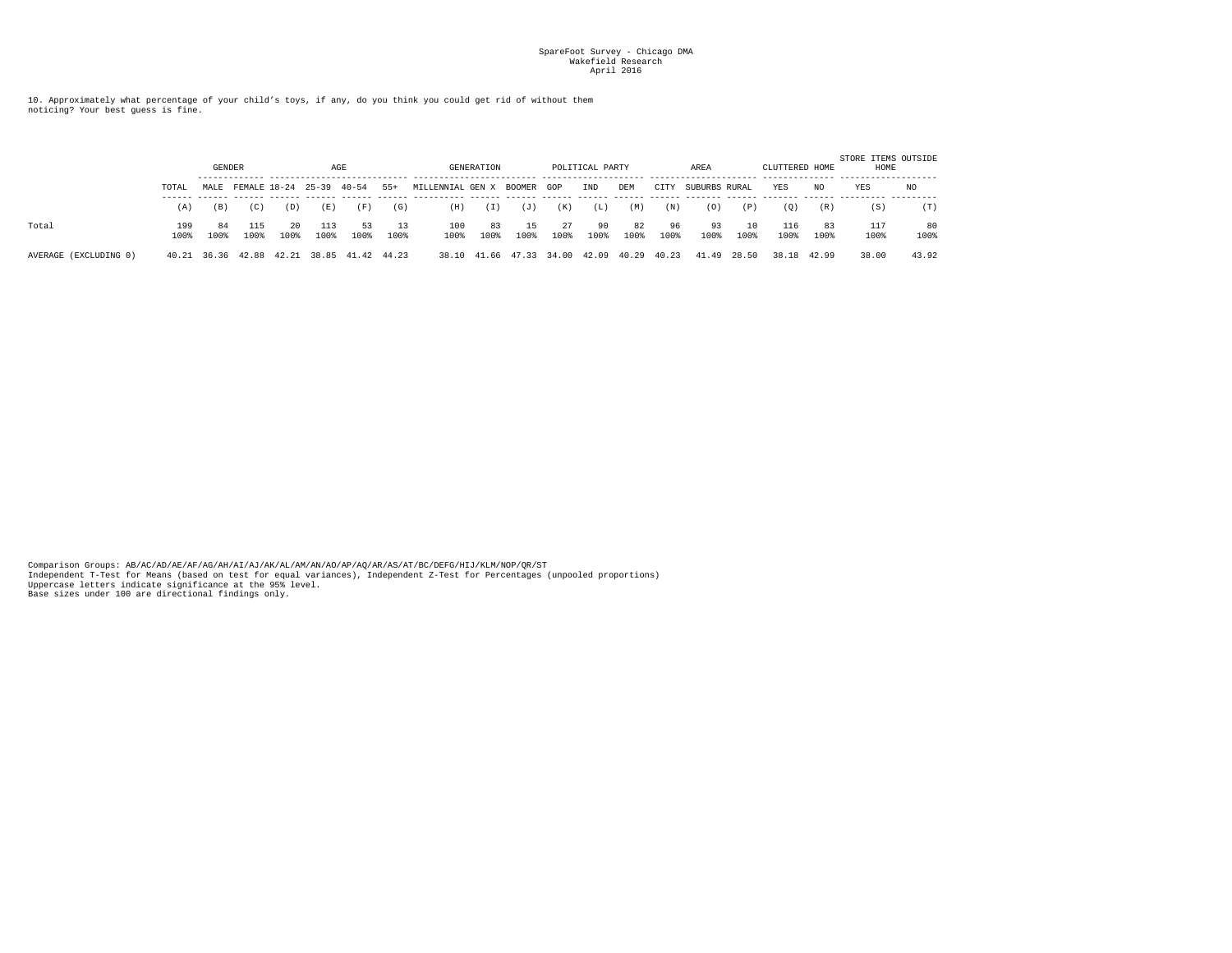10. Approximately what percentage of your child's toys, if any, do you think you could get rid of without them noticing? Your best guess is fine.

|                           |             |             | MARITAL STATUS<br>MARRIED/ NOT MARRIED/ |             | PARENT                   |                         | EDUCATION<br>$- - - - -$             | EMPLOYMENT   |            | .                                                           | INCOME              | --------------- | HISPANIC                         |                |                      | <b>RACE</b>     |
|---------------------------|-------------|-------------|-----------------------------------------|-------------|--------------------------|-------------------------|--------------------------------------|--------------|------------|-------------------------------------------------------------|---------------------|-----------------|----------------------------------|----------------|----------------------|-----------------|
|                           | TOTAL       | IN REL      | IN REL                                  | YES         | NO.                      | COLLEGE COLLEGE<br>GRAD |                                      |              | $NON-$     | NON-GRAD WORKING WORKING LT \$35,000 \$74,999 \$75,000+ YES | $$35,000-$          |                 |                                  | NO.            |                      | WHITE NON-WHITE |
|                           | (A)         | (B)         | (C)                                     | (D)         | (E)                      | (F)                     | (G)                                  | (H)          | (T)        | (J)                                                         | (K)                 | (L)             | (M)                              | (N)            | (0)                  | (P)             |
| Total                     | 199<br>100% | 147<br>100% | 52<br>100%                              | 199<br>100% | $\overline{\phantom{a}}$ | 102<br>100%             | 97<br>100%                           | 146<br>100%  | 53<br>100% | 47<br>100%                                                  | 64<br>100%          | 88<br>100%      | 47<br>100%                       | 152<br>100%    | 100<br>100%          | 99<br>100%      |
| None                      | 9<br>5%     | 6<br>4%     | 3<br>6%                                 | 9<br>5%     | $\overline{\phantom{a}}$ | 2<br>2 <sup>8</sup>     | 7<br>7%                              | - 6<br>$4\%$ | 3<br>6%    | $\overline{4}$<br>$9\%$                                     | 2<br>3 <sup>8</sup> | 3<br>3%         | -5<br>$11$ %                     | 4<br>3%        | $\overline{4}$<br>4% | -5<br>5%        |
| $1 - 10$ %                | 31<br>16%   | 20<br>14%   | 11<br>21%                               | 31<br>16%   | $\overline{\phantom{0}}$ | 10<br>10%               | 21<br>22%<br>$\overline{\mathrm{F}}$ | 23<br>16%    | 8<br>15%   | 9<br>19%                                                    | 11<br>17%           | 11<br>13%       | 7<br>15%                         | 24<br>16%      | 14<br>14%            | 17<br>17%       |
| $11 - 24%$                | 34<br>17%   | 26<br>18%   | 8<br>15%                                | 34<br>17%   | $\overline{\phantom{0}}$ | 21<br>21%               | 13<br>13%                            | 24<br>16%    | 10<br>19%  | -5<br>$11$ %                                                | 13<br>20%           | 16<br>18%       | $\overline{4}$<br>9 <sub>8</sub> | 30<br>20%<br>M | 22<br>22%            | 12<br>$12\%$    |
| $25 - 49$                 | 47<br>24%   | 37<br>25%   | 10<br>19%                               | 47<br>24%   |                          | 31<br>30%<br>G          | 16<br>16%                            | 38<br>26%    | 9<br>17%   | 9<br>19%                                                    | 17<br>27%           | 21<br>24%       | 19<br>40%<br>NA                  | 28<br>18%      | 23<br>23%            | 24<br>24%       |
| 50% or more               | 78<br>39%   | 58<br>39%   | 20<br>38%                               | 78<br>39%   |                          | 38<br>37%               | 40<br>41%                            | 55<br>38%    | 23<br>43%  | 20<br>43%                                                   | 21<br>33%           | 37<br>42%       | 12<br>26%                        | 66<br>43%<br>M | 37<br>37%            | 41<br>41%       |
| ************************* |             |             |                                         |             |                          |                         |                                      |              |            |                                                             |                     |                 |                                  |                |                      |                 |
| ANY (NET)                 | 190<br>95%  | 141<br>96%  | 49<br>94%                               | 190<br>95%  | $\overline{\phantom{0}}$ | 100<br>98%              | 90<br>93%                            | 140<br>96%   | 50<br>94%  | 43<br>91%                                                   | 62<br>97%           | 85<br>97%       | 42<br>89%                        | 148<br>97%     | 96<br>96%            | 94<br>95%       |
| AVERAGE (INCLUDING 0)     | 38.39       | 38.67       | 37.60                                   | 38.39       | $\overline{\phantom{0}}$ | 38.29                   | 38.48                                | 37.42        | 41.04      | 41.45                                                       | 36.38               |                 | 38.22 33.62                      |                | 39.86 37.24          | 39.55           |
| AVERAGE (EXCLUDING 0)     | 40.21       | 40.31       |                                         | 39.90 40.21 | $\overline{\phantom{a}}$ | 39.06                   | 41.48                                | 39.03        | 43.50      | 45.30                                                       | 37.55               |                 | 39.56 37.62 40.94 38.79          |                |                      | 41.65           |

Comparison Groups: AB/AC/AD/AE/AF/AG/AH/AI/AJ/AK/AL/AM/AN/AO/AP/BC/DE/FG/HI/JKL/MN/OP<br>Independent T-Test for Means (based on test for equal variances), Independent Z-Test for Percentages (unpooled proportions)<br>Uppercase le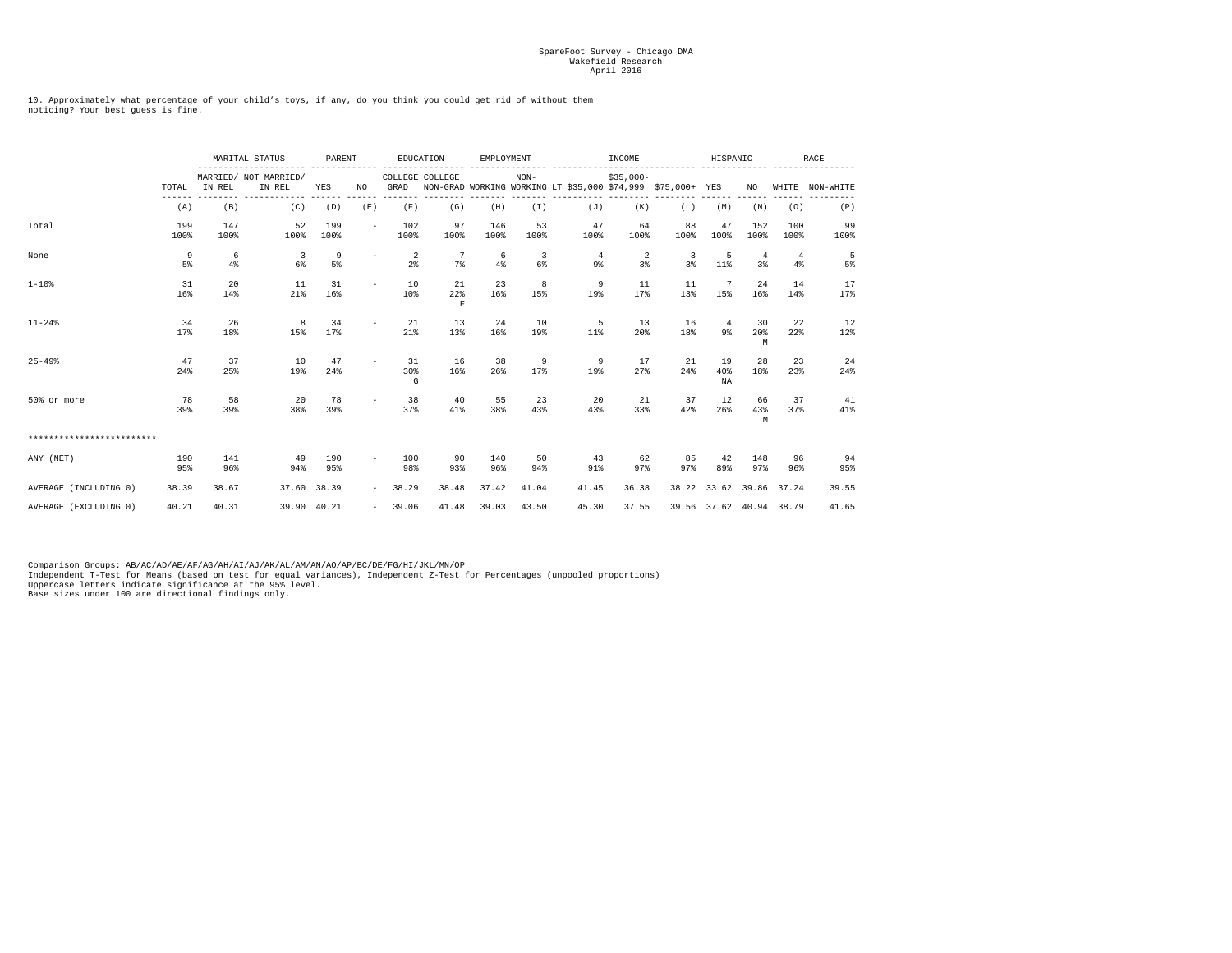#### 11. Approximately how many individual items, if any, would you say you have stored outside of your current residence? For example, at a friend or family member's home, or in a storage facility. Your best guess is fine.

|                           |                      | <b>GENDER</b>   |                               |                      | $\rm{AGE}$          |                 |                    |                         | <b>GENERATION</b> |                                                |            | POLITICAL PARTY |             |                  | AREA                       |             | CLUTTERED HOME  |             | STORE ITEMS OUTSIDE<br>HOME |                  |
|---------------------------|----------------------|-----------------|-------------------------------|----------------------|---------------------|-----------------|--------------------|-------------------------|-------------------|------------------------------------------------|------------|-----------------|-------------|------------------|----------------------------|-------------|-----------------|-------------|-----------------------------|------------------|
|                           | TOTAL                | MALE            | FEMALE 18-24                  |                      | $25 - 39$ $40 - 54$ |                 | $55+$              | MILLENNIAL GEN X BOOMER |                   |                                                | GOP        | IND             | DEM         | CITY             | SUBURBS RURAL              |             | YES             | NO.         | YES                         | NO.              |
|                           | (A)                  | (B)             | (C)                           | (D)                  | (E)                 | (F)             | (G)                | (H)                     | (I)               | (J)                                            | (K)        | (L)             | (M)         | (N)              | (0)                        | (P)         | (Q)             | (R)         | (S)                         | (T)              |
| Total                     | 499<br>100%          | 240<br>100%     | 259<br>100%                   | 60<br>100%           | 181<br>100%         | 110<br>100%     | 148<br>100%        | 197<br>100%             | 136<br>100%       | 145<br>100%                                    | 73<br>100% | 208<br>100%     | 218<br>100% | 223<br>100%      | 254<br>100%                | 22<br>100%  | 269<br>100%     | 230<br>100% | 227<br>100%                 | 272<br>100%      |
| None                      | 272<br>55%<br>NHED   | 119<br>50%      | 153<br>59%<br>в               | 20<br>33%            | 77<br>43%           | 62<br>56%<br>DE | 113<br>76%<br>DEFA | 74<br>38%               | 72<br>53%<br>Н    | 111<br>77%<br>HIA                              | 38<br>52%  | 113<br>54%      | 121<br>56%  | 104<br>47%       | 154<br>61%<br>$\, {\rm N}$ | 14<br>64%   | 134<br>50%      | 138<br>60%  |                             | 272<br>100%<br>Α |
| 1-99 items                | 205<br>41%<br>JG     | 112<br>47%<br>C | 93<br>36%                     | 38<br>63%<br>FGA     | 98<br>54%<br>FGA    | 43<br>39%<br>G  | 26<br>18%          | 117<br>59%<br>IJA       | 57<br>42%<br>J    | 26<br>18%                                      | 32<br>44%  | 87<br>42%       | 86<br>39%   | 112<br>50%<br>OA | 86<br>34%                  | 32%         | 120<br>45%      | 85<br>37%   | 205<br>90%<br>Α             |                  |
| 100 items or more         | 22<br>$4\%$          | 9<br>4%         | 13<br>5%                      | $\overline{2}$<br>3% | 6<br>3%             | 5<br>5%         | 9<br>6%            | -6<br>3%                | 7<br>5%           | 8<br>6%                                        | 3<br>4%    | 8<br>4%         | 11<br>5%    | 7<br>3%          | 14<br>6%                   | 5%          | 15<br>6%        | 3%          | 22<br>10 <sup>8</sup><br>Α  |                  |
| ************************* |                      |                 |                               |                      |                     |                 |                    |                         |                   |                                                |            |                 |             |                  |                            |             |                 |             |                             |                  |
| ANY (NET)                 | 227<br>45%<br>JG     | 121<br>50%<br>C | 106<br>41%                    | 40<br>67%<br>FGA     | 104<br>57%<br>FGA   | 48<br>44%<br>G  | 35<br>24%          | 123<br>62%<br>IJA       | 64<br>47%<br>J    | 34<br>23%                                      | 35<br>48%  | 95<br>46%       | 97<br>44%   | 119<br>53%<br>OA | 100<br>39%                 | 8<br>36%    | 135<br>50%<br>R | 92<br>40%   | 227<br>100%<br>A            |                  |
| AVERAGE (INCLUDING 0)     | 13.82<br>$\mathbf T$ |                 | 14.33 13.35 11.38 14.06       |                      |                     |                 | 9.08 18.05         |                         |                   | 12.15 13.24 17.28 16.97 13.66 12.93 12.61      |            |                 |             |                  |                            | 13.58 28.91 | 16.47 10.73     |             | 30.39<br>TA                 | 0.00             |
| AVERAGE (EXCLUDING 0)     | 30.39<br>D           |                 | 28.43 32.62 17.08 24.46 20.81 |                      |                     |                 | 76.34<br>DEF       | 19.46                   |                   | 28.14 73.68 35.40 29.91 29.05 23.64<br>$\rm H$ |            |                 |             |                  |                            | 34.49 79.50 | 32.81 26.83     |             | 30.39                       |                  |

Comparison Groups: AB/AC/AD/AE/AF/AG/AH/AI/AJ/AK/AL/AM/AN/AO/AP/AQ/AR/AS/AT/BC/DEFG/HIJ/KLM/NOP/QR/ST<br>Independent T-Test for Means (based on test for equal variances), Independent Z-Test for Percentages (unpooled proportio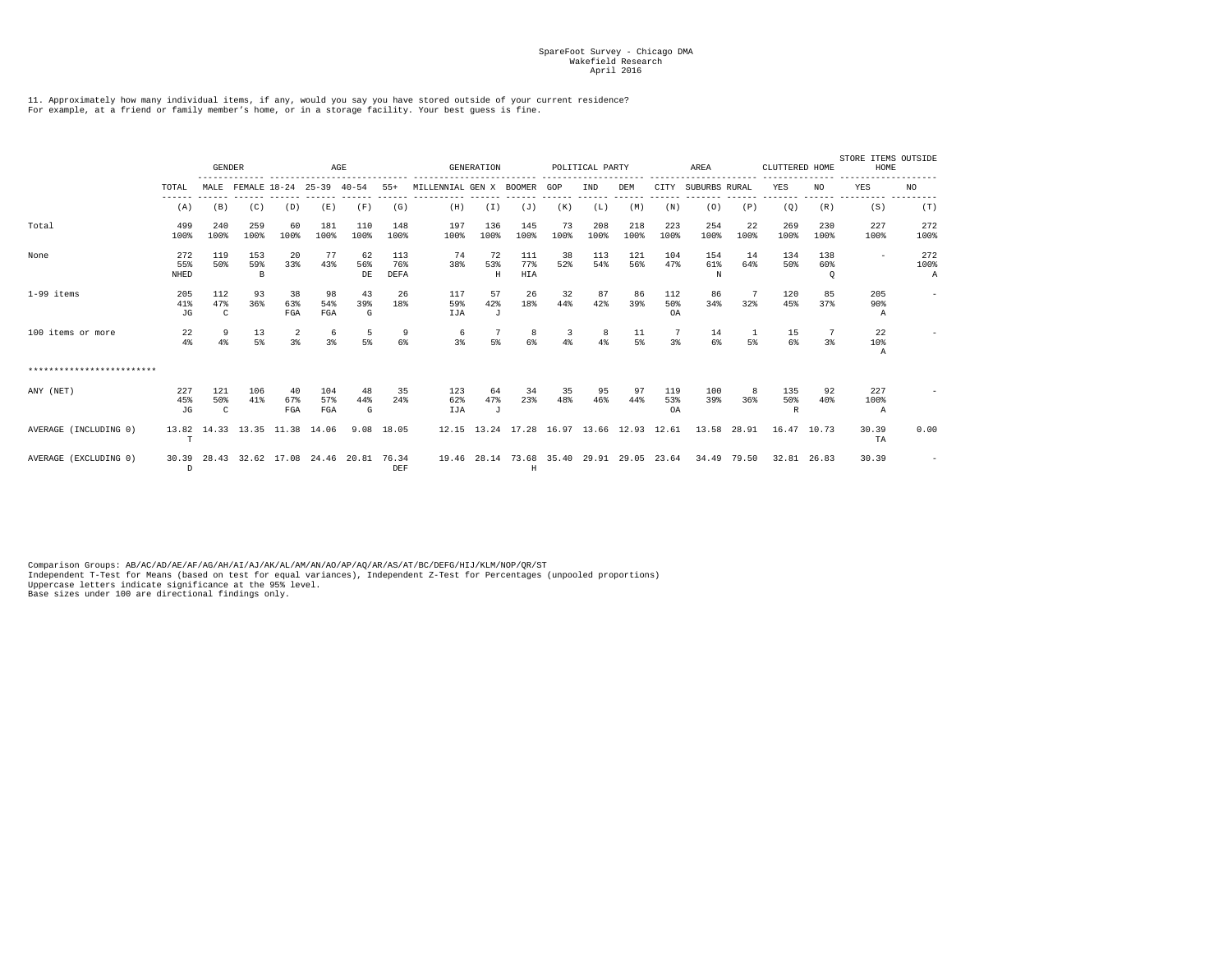#### 11. Approximately how many individual items, if any, would you say you have stored outside of your current residence? For example, at a friend or family member's home, or in a storage facility. Your best guess is fine.

|                           |                   | MARITAL STATUS | PARENT                          |                   |                  | EDUCATION   | EMPLOYMENT      |                            |                         | INCOME                                                      |                         | HISPANIC        |                  |                 | RACE                       |                       |
|---------------------------|-------------------|----------------|---------------------------------|-------------------|------------------|-------------|-----------------|----------------------------|-------------------------|-------------------------------------------------------------|-------------------------|-----------------|------------------|-----------------|----------------------------|-----------------------|
|                           | TOTAL             | IN REL         | MARRIED/ NOT MARRIED/<br>IN REL | YES               | NO.              | GRAD        | COLLEGE COLLEGE |                            | $NON-$                  | NON-GRAD WORKING WORKING LT \$35,000 \$74,999 \$75,000+ YES | $$35.000-$              |                 |                  | NO.             | WHITE                      | NON-WHITE             |
|                           | (A)               | (B)            | (C)                             | (D)               | (E)              | (F)         | (G)             | (H)                        | (T)                     | (J)                                                         | (K)                     | (L)             | (M)              | (N)             | (0)                        | (P)                   |
| Total                     | 499<br>100%       | 295<br>100%    | 204<br>100%                     | 197<br>100%       | 302<br>100%      | 241<br>100% | 258<br>100%     | 329<br>100%                | 170<br>100%             | 144<br>100%                                                 | 159<br>100%             | 196<br>100%     | 86<br>100%       | 413<br>100%     | 266<br>100%                | 233<br>100%           |
| None                      | 272<br>55%<br>MKD | 159<br>54%     | 113<br>55%                      | 80<br>41%         | 192<br>64%<br>DA | 124<br>51%  | 148<br>57%      | 161<br>49%                 | 111<br>65%<br><b>HA</b> | 86<br>60%<br>К                                              | 69<br>43%               | 117<br>60%<br>К | 35<br>41%        | 237<br>57%<br>M | 156<br>59%<br>$\mathbf{P}$ | 116<br>50%            |
| 1-99 items                | 205<br>41%<br>IE  | 124<br>42%     | 81<br>40%                       | 109<br>55%<br>EA  | 96<br>32%        | 102<br>42%  | 103<br>40%      | 154<br>47%<br>$\mathbb{I}$ | 51<br>30%               | 53<br>37%                                                   | 85<br>53%<br><b>JLA</b> | 67<br>34%       | -51<br>59%<br>NA | 154<br>37%      | 95<br>36%                  | 110<br>47%<br>$\circ$ |
| 100 items or more         | 22<br>$4\%$       | 12<br>4%       | 10<br>5%                        | 8<br>$4\%$        | 14<br>5%         | 15<br>6%    | 7<br>3%         | 14<br>$4\%$                | 8<br>5%                 | 5<br>3%                                                     | -5<br>3%                | 12<br>6%        | Ξ.               | 22<br>5%        | 15<br>6%                   | 7<br>3%               |
| ************************* |                   |                |                                 |                   |                  |             |                 |                            |                         |                                                             |                         |                 |                  |                 |                            |                       |
| ANY (NET)                 | 227<br>45%<br>IE  | 136<br>46%     | 91<br>45%                       | 117<br>59%<br>EA  | 110<br>36%       | 117<br>49%  | 110<br>43%      | 168<br>51%<br>$\mathbb{I}$ | 59<br>35%               | 58<br>40%                                                   | 90<br>57%<br>JLA        | 79<br>40%       | 51<br>59%<br>NA  | 176<br>43%      | 110<br>41%                 | 117<br>50%<br>$\circ$ |
| AVERAGE (INCLUDING 0)     | 13.82<br>M        | 13.78          |                                 | 13.89 15.93 12.45 |                  | 18.18       | 9.76            | 13.07                      | 15.29                   | 12.70                                                       | 14.83                   | 13.83           |                  | M               | 8.07 15.02 13.49           | 14.20                 |
| AVERAGE (EXCLUDING 0)     | 30.39<br>M        | 29.88          |                                 | 31.14 26.83 34.17 |                  | 37.44       | 22.88           | 25.59                      | 44.05                   | 31.53                                                       | 26.20                   |                 | 34.32 13.61      | М               | 35.25 32.63                | 28.28                 |

Comparison Groups: AB/AC/AD/AE/AF/AG/AH/AI/AJ/AK/AL/AM/AN/AO/AP/BC/DE/FG/HI/JKL/MN/OP<br>Independent T-Test for Means (based on test for equal variances), Independent Z-Test for Percentages (unpooled proportions)<br>Uppercase le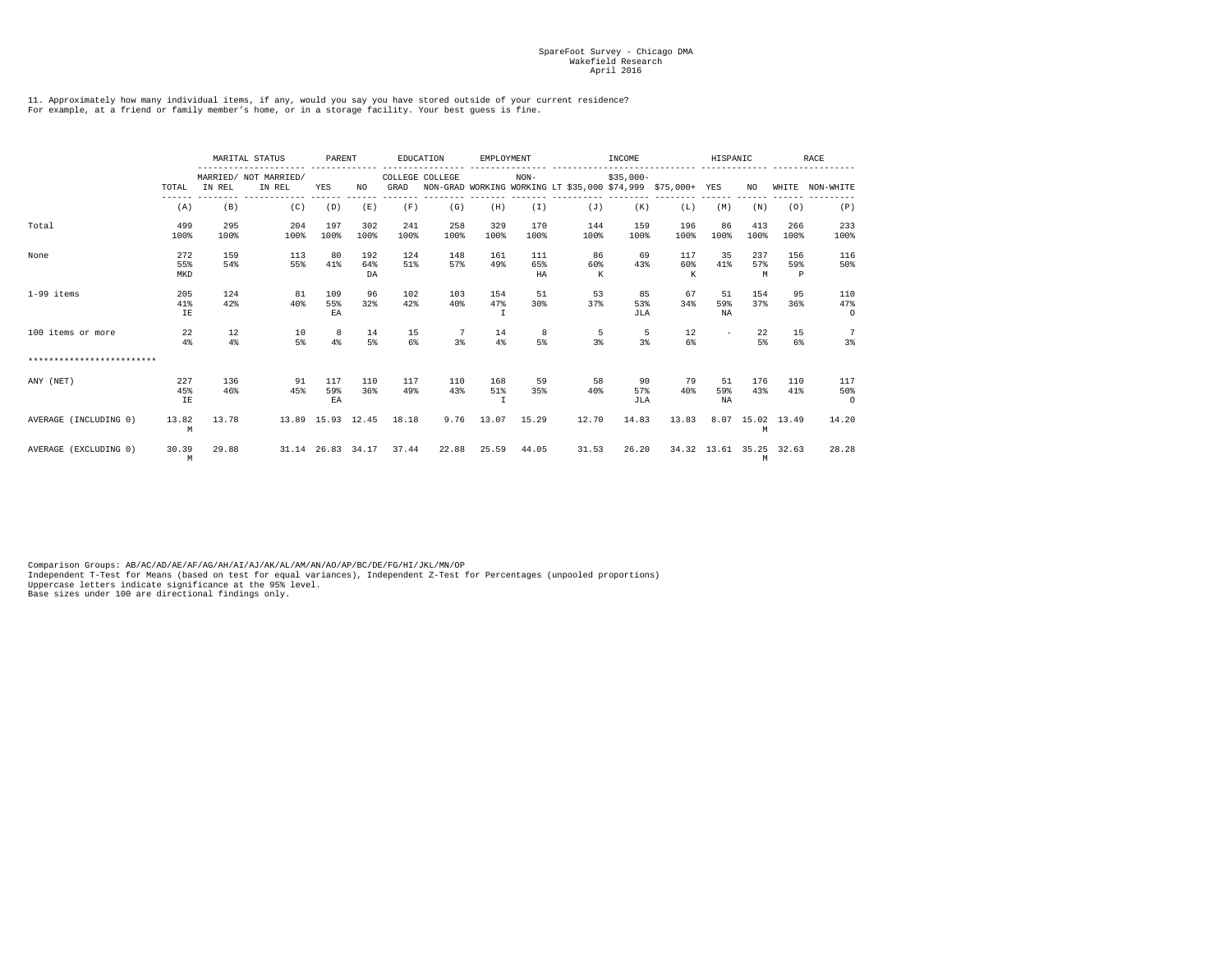12. What is the most embarrassing item you've ever stored away? Please be honest. Your answers are confidential.

|             |                          | <b>GENDER</b> |                               |                          |     | AGE |       |                         | <b>GENERATION</b> |                          |                          | POLITICAL PARTY |     |      | AREA          |     | CLUTTERED HOME |     | STORE ITEMS OUTSIDE<br>HOME |        |
|-------------|--------------------------|---------------|-------------------------------|--------------------------|-----|-----|-------|-------------------------|-------------------|--------------------------|--------------------------|-----------------|-----|------|---------------|-----|----------------|-----|-----------------------------|--------|
|             | TOTAL<br>------          | $- - - -$     | MALE FEMALE 18-24 25-39 40-54 |                          |     |     | $55+$ | MILLENNIAL GEN X BOOMER |                   |                          | GOP                      | IND             | DEM | CITY | SUBURBS RURAL |     | YES            | NO. | YES                         | NO     |
|             | (A)                      | (B)           | (C)                           | (D)                      | (E) | (F) | (G)   | (H)                     | (T)               | (J)                      | (K)                      | (L)             | (M) | (N)  | (0)           | (P) | (0)            | (R) | (S)                         | (T)    |
| Total       | $\overline{\phantom{a}}$ | -             |                               | $\overline{\phantom{a}}$ |     |     |       | -                       | $\sim$            | $\overline{\phantom{a}}$ | $\overline{\phantom{a}}$ |                 |     |      | $\sim$        |     |                |     | $\overline{\phantom{a}}$    |        |
| Refusal     | $\sim$                   |               |                               | $\overline{\phantom{a}}$ |     |     |       |                         |                   |                          |                          |                 |     |      |               |     |                |     |                             | $\sim$ |
| Do not know |                          |               |                               |                          |     |     |       |                         |                   |                          |                          |                 |     |      |               |     |                |     |                             |        |

Comparison Groups: AB/AC/AD/AE/AF/AG/AH/AI/AJ/AK/AL/AM/AN/AO/AP/AQ/AR/AS/AT/BC/DEFG/HIJ/KLM/NOP/QR/ST<br>Independent T-Test for Means (based on test for equal variances), Independent Z-Test for Percentages (unpooled proportio Base sizes under 100 are directional findings only.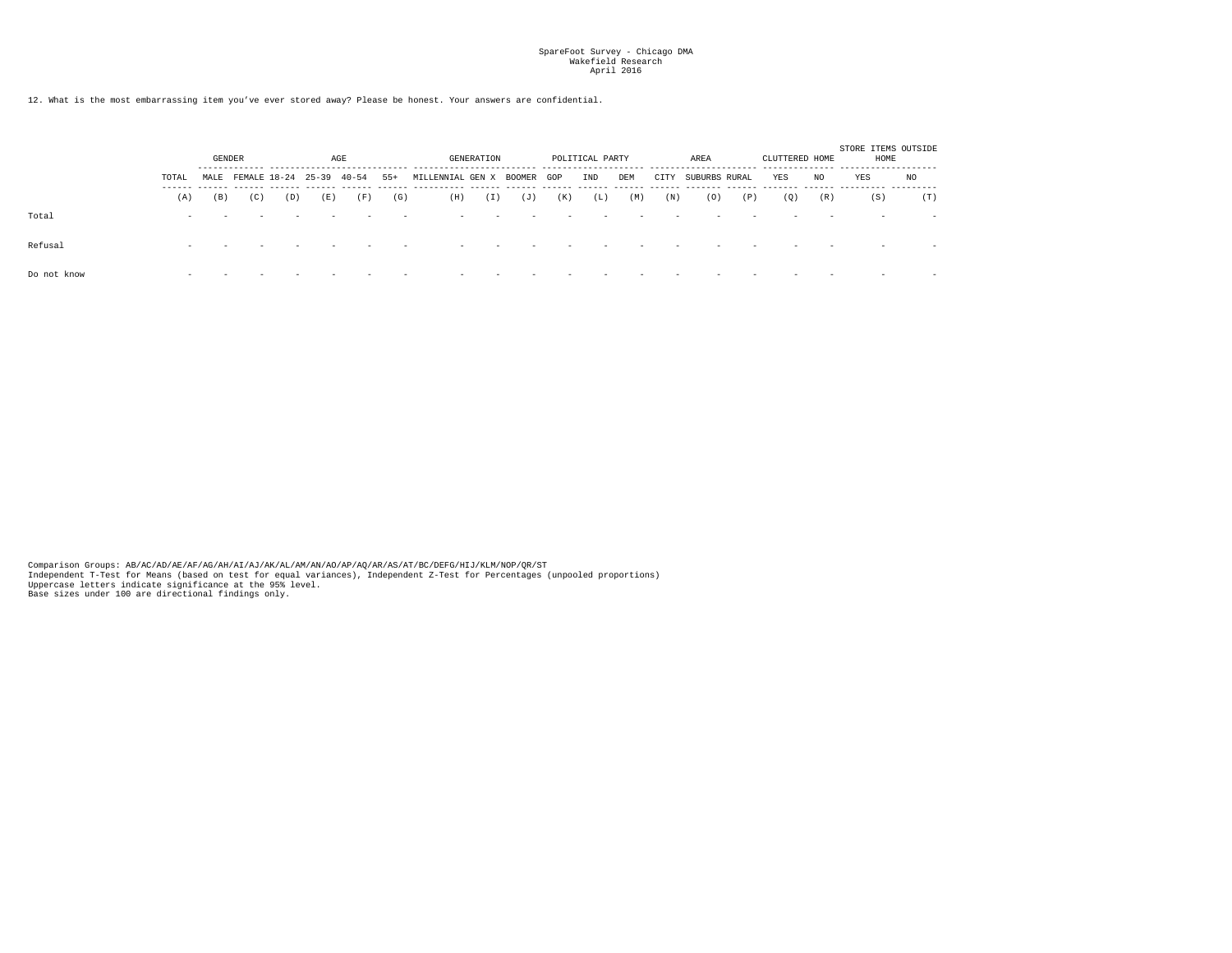12. What is the most embarrassing item you've ever stored away? Please be honest. Your answers are confidential.

|             |        |                                                                | MARITAL STATUS | PARENT |     |      | EDUCATION       | EMPLOYMENT |        |                                                             | INCOME     |     | HISPANIC |     |       | RACE      |
|-------------|--------|----------------------------------------------------------------|----------------|--------|-----|------|-----------------|------------|--------|-------------------------------------------------------------|------------|-----|----------|-----|-------|-----------|
|             | TOTAL  | MARRIED/ NOT MARRIED/<br>YES<br>IN REL<br>IN REL<br>(B)<br>(C) |                |        | NO. | GRAD | COLLEGE COLLEGE |            | $NON-$ | NON-GRAD WORKING WORKING LT \$35,000 \$74,999 \$75,000+ YES | $$35.000-$ |     |          | NO  | WHITE | NON-WHITE |
|             | (A)    |                                                                |                | (D)    | (E) | (F)  | (G)             | (H)        | (T)    | (J)                                                         | (K)        | (L) | (M)      | (N) | (0)   | (P)       |
| Total       | $\sim$ |                                                                |                |        |     |      |                 |            |        |                                                             |            |     |          |     |       |           |
| Refusal     | $\sim$ |                                                                |                |        |     |      |                 |            |        |                                                             |            |     |          |     |       |           |
| Do not know |        |                                                                |                |        |     |      |                 |            |        | $\overline{\phantom{a}}$                                    |            |     |          |     |       |           |

Comparison Groups: AB/AC/AD/AE/AF/AG/AH/AI/AJ/AK/AL/AM/AN/AO/AP/BC/DE/FG/HI/JKL/MN/OP<br>Independent T-Test for Means (based on test for equal variances), Independent Z-Test for Percentages (unpooled proportions)<br>Uppercase le Base sizes under 100 are directional findings only.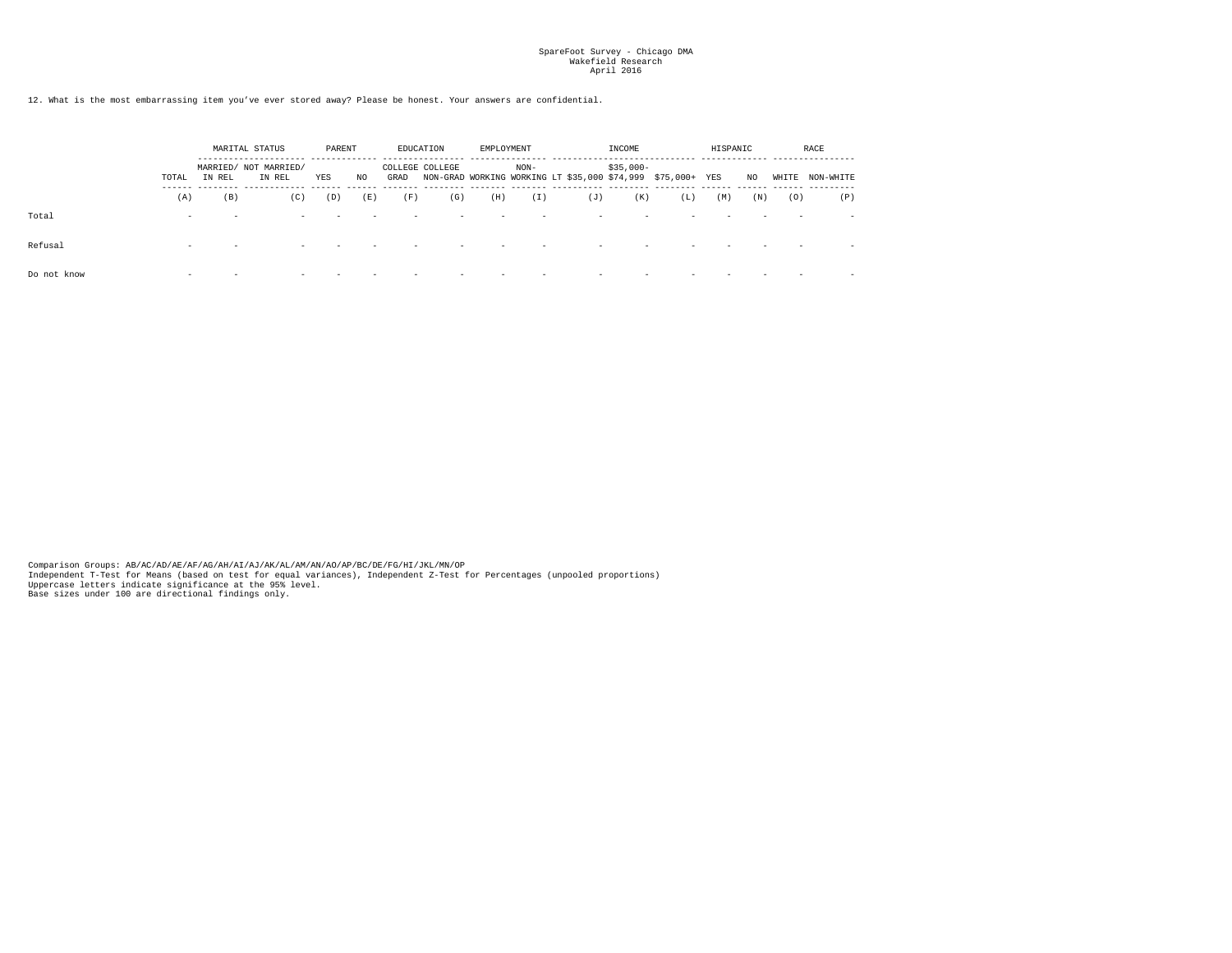13. For which of the following reasons, if any, have you ever moved? Please select all that apply.

|                    |                           | <b>GENDER</b>             |                          |                      |                   | AGE            |                   |                                              | <b>GENERATION</b>     |                      |                   | POLITICAL PARTY      | ------------                     |                       | AREA                             |                | CLUTTERED HOME        |                       | STORE ITEMS OUTSIDE<br>HOME |                  |
|--------------------|---------------------------|---------------------------|--------------------------|----------------------|-------------------|----------------|-------------------|----------------------------------------------|-----------------------|----------------------|-------------------|----------------------|----------------------------------|-----------------------|----------------------------------|----------------|-----------------------|-----------------------|-----------------------------|------------------|
|                    | TOTAL                     | MALE                      | FEMALE 18-24 25-39 40-54 |                      |                   |                | $55+$             | MILLENNIAL GEN X BOOMER GOP<br>$- - - - - -$ |                       |                      |                   | IND                  | DEM<br>$- - - - - -$             | CITY                  | SUBURBS RURAL                    |                | YES                   | NO.<br>$- - - - - -$  | YES                         | NO               |
|                    | (A)                       | (B)                       | (C)                      | (D)                  | (E)               | (F)            | (G)               | (H)                                          | -------<br>(T)        | (J)                  | (K)               | (L)                  | (M)                              | (N)                   | (0)                              | (P)            | (0)                   | (R)                   | (S)                         | (T)              |
| Total              | 502<br>100%               | 241<br>100%               | 261<br>100%              | 60<br>100%           | 182<br>100%       | 112<br>100%    | 148<br>100%       | 197<br>100%                                  | 139<br>100%           | 145<br>100%          | 73<br>100%        | 210<br>100%          | 219<br>100%                      | 225<br>100%           | 255<br>100%                      | 22<br>100%     | 272<br>100%           | 230<br>100%           | 227<br>100%                 | 272<br>100%      |
| Cost of living     | 158<br>31%<br>TOJG        | 77<br>32%                 | 81<br>31%                | 22<br>37%<br>G       | 83<br>46%<br>FGA  | 28<br>25%      | 25<br>17%         | 87<br>44%<br>IJA                             | 41<br>29%<br>$\sigma$ | 28<br>19%            | 19<br>26%         | 69<br>33%            | 70<br>32%                        | 91<br>40%<br>0A       | 61<br>24%                        | -6<br>27%      | 83<br>31%             | 75<br>33%             | 90<br>$40\%$<br>TA          | 67<br>25%        |
| Job prospects      | 154<br>31%<br>JG          | 82<br>34%                 | 72<br>28%                | 18<br>30%<br>G       | 71<br>39%<br>GA   | 40<br>36%<br>G | 25<br>17%         | 71<br>36%<br>$\cdot$ T                       | 51<br>37%<br>$\sigma$ | 29<br>20%            | 28<br>38%<br>M    | 71<br>34%<br>M       | 55<br>25%                        | 69<br>31%             | 80<br>31%                        | 5<br>23%       | 88<br>32%             | 66<br>29 <sub>8</sub> | 78<br>34%                   | 75<br>28%        |
| Crime              | 90<br>18%<br>TOKG         | 40<br>17%                 | 50<br>19%                | 12<br>20%            | 43<br>24%<br>G    | 19<br>17%      | 16<br>11%         | 46<br>23%<br>$\cdot$ T                       | 25<br>18%             | 17<br>12%            | 6<br>8%           | 36<br>17%<br>К       | 48<br>22%<br>K                   | 59<br>26%<br>OA       | 31<br>12%                        |                | 50<br>18%             | 40<br>17%             | 55<br>24%<br>T              | 34<br>13%        |
| Traffic            | 53<br>$11$ %<br>G         | 34<br>14%<br>$\mathsf{C}$ | 19<br>7%                 | $\overline{4}$<br>7% | 32<br>18%<br>DFGA | 10<br>9%       | 7<br>5%           | 27<br>14%<br>J                               | 17<br>12%             | 9<br>6%              | 9<br>12%          | 24<br>$11$ %         | 20<br>9%                         | 27<br>12%             | 25<br>10 <sup>8</sup>            | -1<br>5%       | 26<br>10 <sup>8</sup> | 27<br>12 <sup>8</sup> | 28<br>12 <sup>8</sup>       | 24<br>9%         |
| Weather            | 42<br>8%<br>TO            | 22<br>$9$ %               | 20<br>8 <sup>8</sup>     | -6<br>10%            | 23<br>13%<br>FG   | 6<br>5%        | 7<br>5%           | 26<br>13 <sup>8</sup><br>IJ                  | 8<br>6%               | 8<br>6%              | 11<br>15%         | 17<br>8 <sup>8</sup> | 14<br>6%                         | 27<br>12%<br>$\Omega$ | 12<br>5%                         | 3<br>14%       | 27<br>10 <sup>8</sup> | 15<br>7%              | 31<br>14%<br>TA             | 10<br>$4\%$      |
| Terrorism concerns | 9<br>2 <sup>8</sup>       | -6<br>2 <sup>8</sup>      | -3<br>1%                 | 1<br>2 <sup>8</sup>  | 5<br>3%           | -1<br>1        | 2<br>$1\%$        | 4<br>2 <sup>8</sup>                          | 2<br>$1\%$            | -3<br>2 <sup>8</sup> | 1<br>$1$ $\delta$ | -4<br>2 <sup>8</sup> | $\overline{4}$<br>2 <sup>8</sup> | -4<br>2 <sup>8</sup>  | $\overline{4}$<br>2 <sup>8</sup> | 1<br>5%        | 5<br>2 <sup>8</sup>   | 4<br>2 <sup>8</sup>   | 6<br>3%                     | 3<br>$1$ %       |
| None of these      | 200<br>40%<br><b>SNHE</b> | 86<br>36%                 | 114<br>44%               | 21<br>35%            | 44<br>24%         | 48<br>43%<br>E | 87<br>59%<br>DEFA | 54<br>27%                                    | 51<br>37%             | 79<br>54%<br>HIA     | 30<br>41%         | 78<br>37%            | 92<br>42%                        | 71<br>32%             | 116<br>45%<br>N                  | 13<br>59%<br>N | 100<br>37%            | 100<br>43%            | 66<br>29%                   | 133<br>49%<br>SA |

\*\*\*\*\*\*\*\*\*\*\*\*\*\*\*\*\*\*\*\*\*\*\*\*\*

Comparison Groups: AB/AC/AD/AE/AF/AG/AH/AI/AJ/AK/AL/AM/AN/AO/AP/AQ/AR/AS/AT/BC/DEFG/HIJ/KLM/NOP/QR/ST<br>Independent T-Test for Means (based on test for equal variances), Independent Z-Test for Percentages (unpooled proportio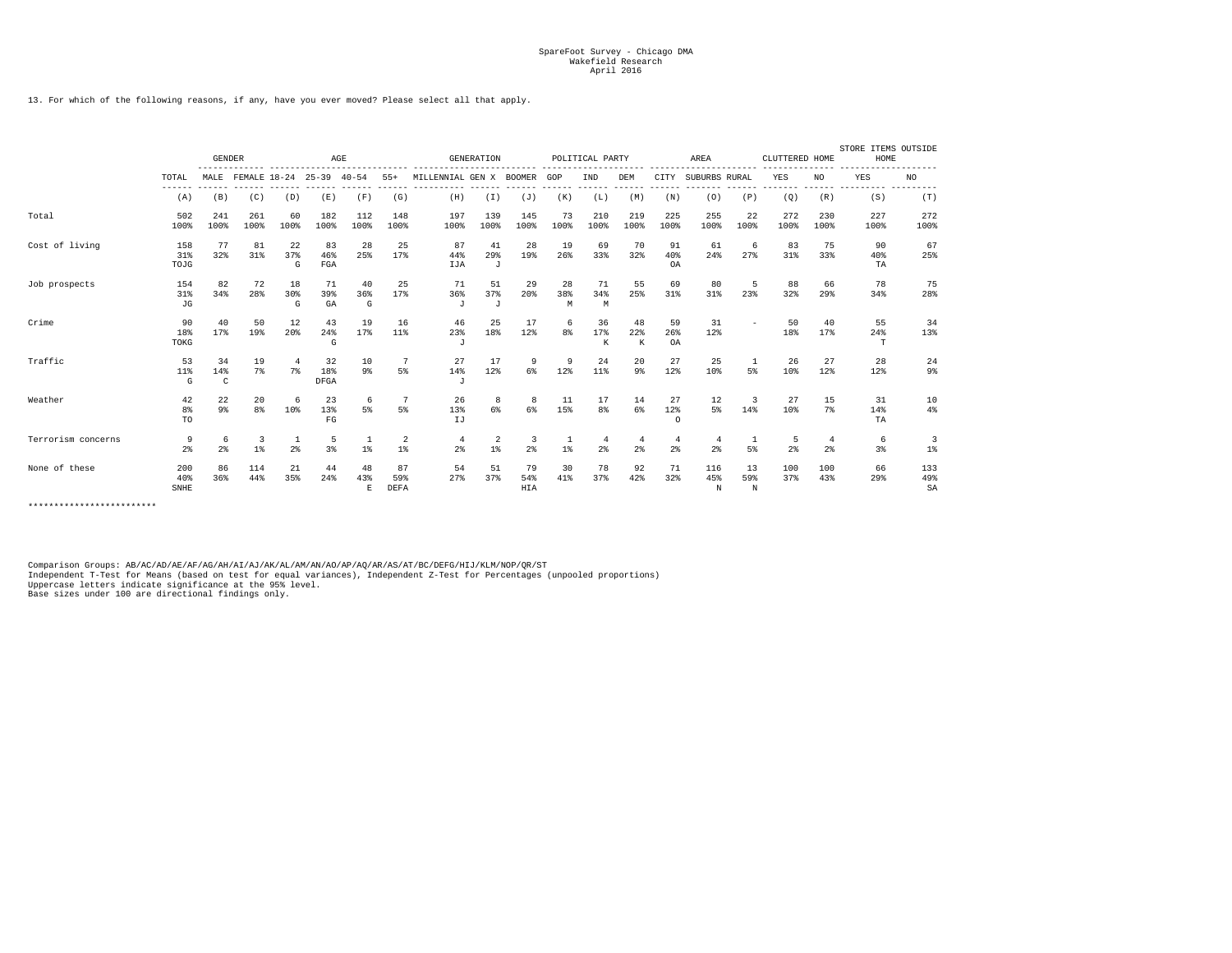13. For which of the following reasons, if any, have you ever moved? Please select all that apply.

|           |                   | <b>GENDER</b> |                                              |                |                   | AGE            |             |                  | <b>GENERATION</b> |             |            | POLITICAL PARTY |             |                   | AREA          |            | CLUTTERED HOME |             | STORE ITEMS OUTSIDE<br>HOME |             |
|-----------|-------------------|---------------|----------------------------------------------|----------------|-------------------|----------------|-------------|------------------|-------------------|-------------|------------|-----------------|-------------|-------------------|---------------|------------|----------------|-------------|-----------------------------|-------------|
|           | TOTAL<br>------   | MALE          | FEMALE 18-24<br>------- ------ ------ ------ |                | $25 - 39$         | $40 - 54$      | 55+         | MILLENNIAL GEN X |                   | BOOMER      | GOP        | IND             | DEM         | CITY              | SUBURBS RURAL |            | YES            | NO          | YES                         | NO.         |
|           | (A)               | (B)           | [C]                                          | (D)            | (E)               | (F)            | (G)         | (H)              | (T)               | (J)         | (K)        | (L)             | (M)         | (N)               | (0)           | (P)        | (Q)            | (R)         | (S)                         | (T)         |
| Total     | 502<br>100%       | 241<br>100%   | 261<br>100%                                  | 60<br>100%     | 182<br>100%       | 112<br>100%    | 148<br>100% | 197<br>100%      | 139<br>100%       | 145<br>100% | 73<br>100% | 210<br>100%     | 219<br>100% | 225<br>100%       | 255<br>100%   | 22<br>100% | 272<br>100%    | 230<br>100% | 227<br>100%                 | 272<br>100% |
| ANY (NET) | 302<br>60%<br>TJG | 155<br>64%    | 147<br>56%                                   | 39<br>65%<br>G | 138<br>76%<br>FGA | 64<br>57%<br>G | 61<br>41%   | 143<br>73%<br>JA | 88<br>63%         | 66<br>46%   | 43<br>59%  | 132<br>63%      | 127<br>58%  | 154<br>68%<br>OPA | 139<br>55%    | -9<br>41%  | 172<br>63%     | 130<br>57%  | 161<br>71%<br>TA            | 139<br>51%  |

Comparison Groups: AB/AC/AD/AE/AF/AG/AH/AI/AJ/AK/AL/AM/AN/AO/AP/AQ/AR/AS/AT/BC/DEFG/HIJ/KLM/NOP/QR/ST<br>Independent T-Test for Means (based on test for equal variances), Independent Z-Test for Percentages (unpooled proportio Base sizes under 100 are directional findings only.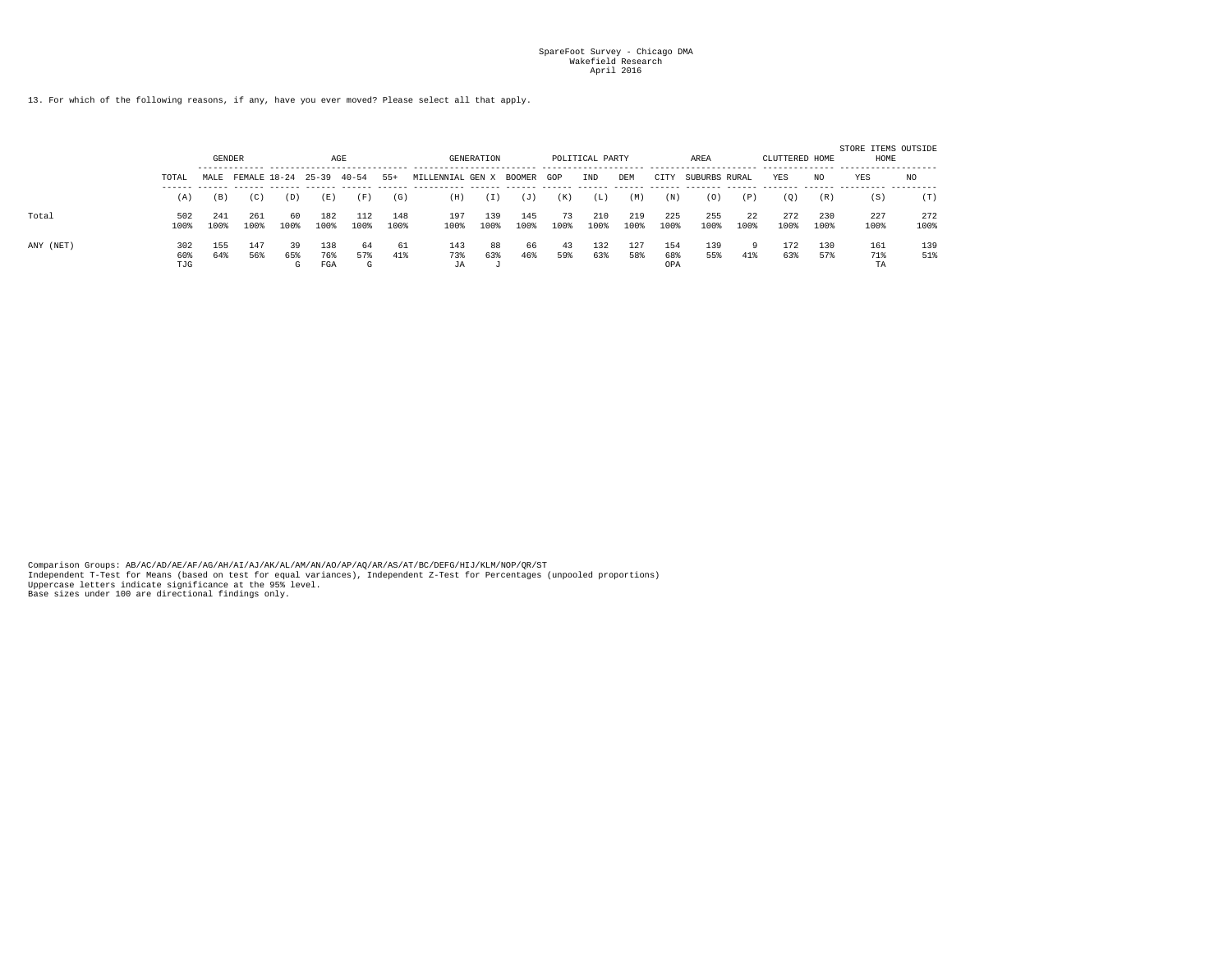13. For which of the following reasons, if any, have you ever moved? Please select all that apply.

|                    |                     |                                                | MARITAL STATUS                  | PARENT                   |                      |                                  | EDUCATION                            | EMPLOYMENT                  |                                   | ---- ----------  | INCOME              | .                                                           | HISPANIC             |                 |                           | RACE                 |
|--------------------|---------------------|------------------------------------------------|---------------------------------|--------------------------|----------------------|----------------------------------|--------------------------------------|-----------------------------|-----------------------------------|------------------|---------------------|-------------------------------------------------------------|----------------------|-----------------|---------------------------|----------------------|
|                    | TOTAL               | IN REL                                         | MARRIED/ NOT MARRIED/<br>IN REL | YES                      | NO.                  | GRAD                             | COLLEGE COLLEGE                      |                             | $NON-$                            |                  | $$35,000-$          | NON-GRAD WORKING WORKING LT \$35,000 \$74,999 \$75,000+ YES |                      | NO              | WHITE                     | NON-WHITE            |
|                    | (A)                 | (B)                                            | (C)                             | (D)                      | (E)                  | (F)                              | (G)                                  | (H)                         | (I)                               | (J)              | (K)                 | (L)                                                         | (M)                  | (N)             | (0)                       | (P)                  |
| Total              | 502<br>100%         | 298<br>100%                                    | 204<br>100%                     | 199<br>100%              | 303<br>100%          | 242<br>100%                      | 260<br>100%                          | 331<br>100%                 | 171<br>100%                       | 145<br>100%      | 159<br>100%         | 198<br>100%                                                 | 86<br>100%           | 416<br>100%     | 268<br>100%               | 234<br>100%          |
| Cost of living     | 158<br>31%<br>L     | 91<br>31%                                      | 67<br>33%                       | 71<br>36%                | 87<br>29%            | 62<br>26%                        | 96<br>37%<br>$\overline{\mathbf{F}}$ | 110<br>33%                  | 48<br>28%                         | 66<br>46%<br>KLA | 54<br>34%<br>L      | 38<br>19%                                                   | 32<br>37%            | 126<br>30%      | 68<br>25%                 | 90<br>38%<br>$\circ$ |
| Job prospects      | 154<br>31%<br>IG    | 95<br>32%                                      | 59<br>29%                       | 68<br>34%                | 86<br>$28*$          | 99<br>41%<br>GA                  | 55<br>21%                            | 115<br>35%<br>$\mathbbm{I}$ | 39<br>23%                         | 37<br>26         | 44<br>28%           | 73<br>37%<br>$\sigma$                                       | 27<br>31%            | 127<br>31%      | 90<br>34%                 | 64<br>27%            |
| Crime              | 90<br>18%<br>OLE    | 49<br>16%                                      | 41<br>20%                       | 54<br>27%<br>EA          | 36<br>12%            | 37<br>15%                        | 53<br>20%                            | 61<br>18%                   | 29<br>17%                         | 35<br>2.4%<br>L  | 36<br>2.3%<br>L     | 19<br>10%                                                   | 21<br>24%            | 69<br>17%       | 30<br>$11$ %              | 60<br>26%<br>OA      |
| Traffic            | 53<br>$11$ %<br>JI  | 38<br>13%<br>C                                 | 15<br>7%                        | 28<br>14%<br>$\mathbf E$ | 25<br>8 <sup>8</sup> | 33<br>14%<br>G                   | 20<br>8 <sup>8</sup>                 | 44<br>13%<br>$\mathbbm{I}$  | 9<br>5%                           | 7<br>5%          | 19<br>12%<br>J      | 27<br>14%<br>$\sigma$                                       | 11<br>13%            | 42<br>10%       | 33<br>12%                 | 20<br>9%             |
| Weather            | 42<br>8%            | 24<br>8%                                       | 18<br>9%                        | 26<br>13%<br>E           | 16<br>5%             | 27<br>11%<br>G                   | 15<br>6%                             | 32<br>10 <sup>8</sup>       | 10<br>6%                          | 10<br>$7\%$      | 12<br>8%            | 20<br>10%                                                   | 9<br>10 <sup>8</sup> | 33<br>8%        | 20<br>$7\%$               | 22<br>9%             |
| Terrorism concerns | 9<br>2 <sup>8</sup> | $\overline{4}$<br>$1$ $\overline{\phantom{a}}$ | 5<br>2 <sup>8</sup>             | 7<br>$4\%$<br>E          | 2<br>$1$ %           | $\overline{4}$<br>2 <sup>8</sup> | 5<br>2 <sup>8</sup>                  | 7<br>2 <sup>8</sup>         | 2<br>$1$ $\overline{\phantom{a}}$ | 4<br>3%          | 3<br>2 <sup>8</sup> | 2<br>$1$ %                                                  | -3<br>3%             | -6<br>$1$ %     | -3<br>$1$ $\delta$        | -6<br>3%             |
| None of these      | 200<br>40%<br>M     | 118<br>40%                                     | 82<br>40%                       | 64<br>32%                | 136<br>45%<br>D.     | 83<br>34%                        | 117<br>45%<br>F                      | 114<br>34%                  | 86<br>50%<br>HA                   | 51<br>35%        | 61<br>38%           | 88<br>44%                                                   | 25<br>29%            | 175<br>42%<br>M | 120<br>45%<br>$\mathbb P$ | 80<br>34%            |

Comparison Groups: AB/AC/AD/AE/AF/AG/AH/AI/AJ/AK/AL/AM/AN/AO/AP/BC/DE/FG/HI/JKL/MN/OP<br>Independent T-Test for Means (based on test for equal variances), Independent Z-Test for Percentages (unpooled proportions)<br>Uppercase le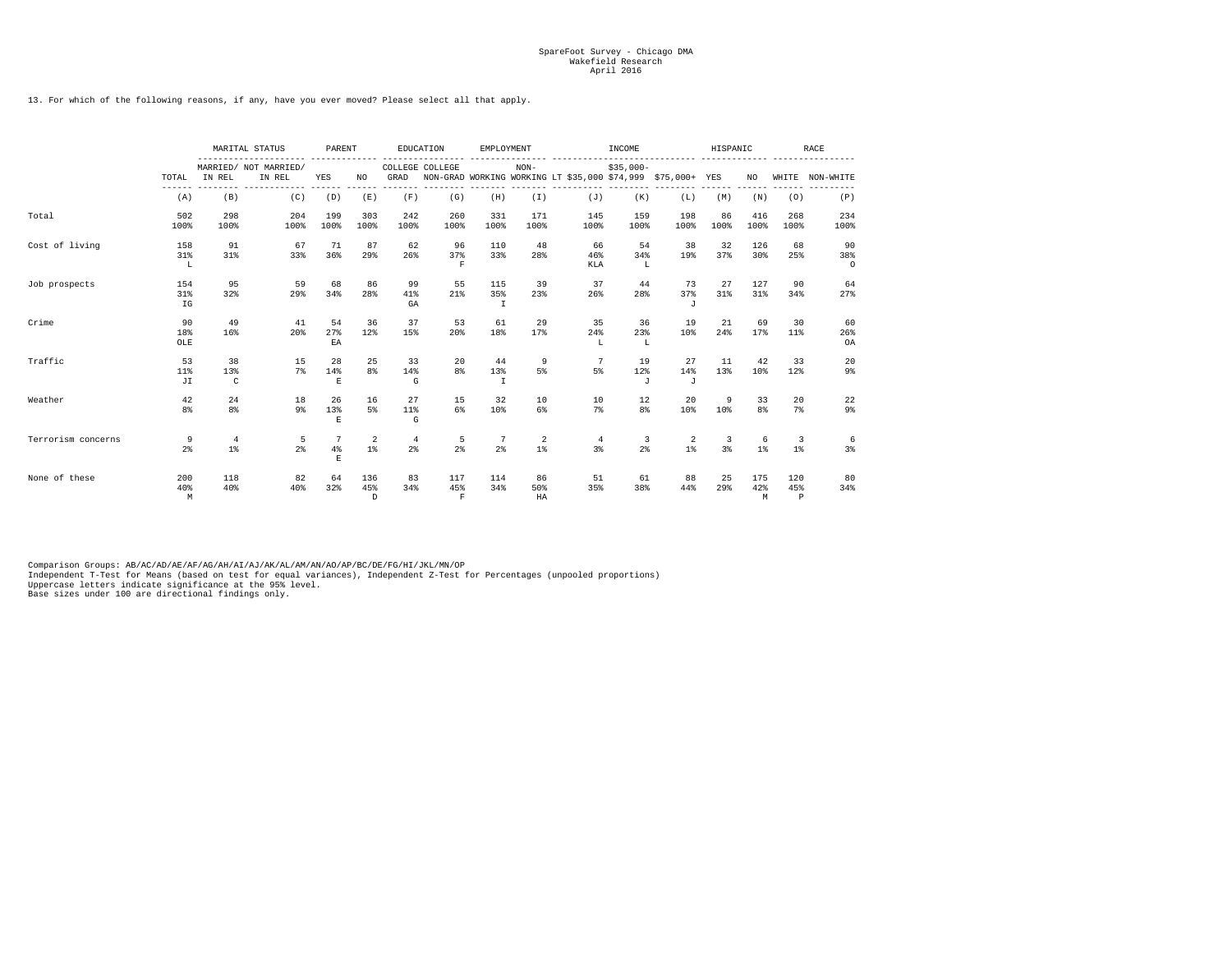13. For which of the following reasons, if any, have you ever moved? Please select all that apply.

|                           |                 |                                 | MARITAL STATUS |                  |             |                 | EDUCATION   | EMPLOYMENT  |                                                         |             | INCOME      |             | HISPANIC        |             |             | RACE                   |
|---------------------------|-----------------|---------------------------------|----------------|------------------|-------------|-----------------|-------------|-------------|---------------------------------------------------------|-------------|-------------|-------------|-----------------|-------------|-------------|------------------------|
|                           | TOTAL           | MARRIED/ NOT MARRIED/<br>IN REL | YES            | NO.              | GRAD        | COLLEGE COLLEGE |             | $NON-$      | NON-GRAD WORKING WORKING LT \$35,000 \$74,999 \$75,000+ | $$35.000-$  |             | YES         | NO              | WHITE       | NON-WHITE   |                        |
|                           | (A)             | (B)                             | (C)            | (D)              | (E)         | (F)             | (G)         | (H)         | (I)                                                     | (J)         | (K)         | (L)         | (M)             | (N)         | (0)         | (P)                    |
| Total                     | 502<br>100%     | 298<br>100%                     | 204<br>100%    | 199<br>100%      | 303<br>100% | 242<br>100%     | 260<br>100% | 331<br>100% | 171<br>100%                                             | 145<br>100% | 159<br>100% | 198<br>100% | 86<br>100%      | 416<br>100% | 268<br>100% | 234<br>100%            |
| ************************* |                 |                                 |                |                  |             |                 |             |             |                                                         |             |             |             |                 |             |             |                        |
| ANY (NET)                 | 302<br>60%<br>- | 180<br>60%                      | 122<br>60%     | 135<br>68%<br>E. | 167<br>55%  | 159<br>66%<br>G | 143<br>55%  | 217<br>66%  | 85<br>50%                                               | 94<br>65%   | 98<br>62%   | 110<br>56%  | 61<br>71%<br>NA | 241<br>58%  | 148<br>55%  | 154<br>66%<br>$\Omega$ |

Comparison Groups: AB/AC/AD/AE/AF/AG/AH/AI/AJ/AK/AL/AM/AN/AO/AP/BC/DE/FG/HI/JKL/MN/OP<br>Independent T-Test for Means (based on test for equal variances), Independent Z-Test for Percentages (unpooled proportions)<br>Uppercase le Base sizes under 100 are directional findings only.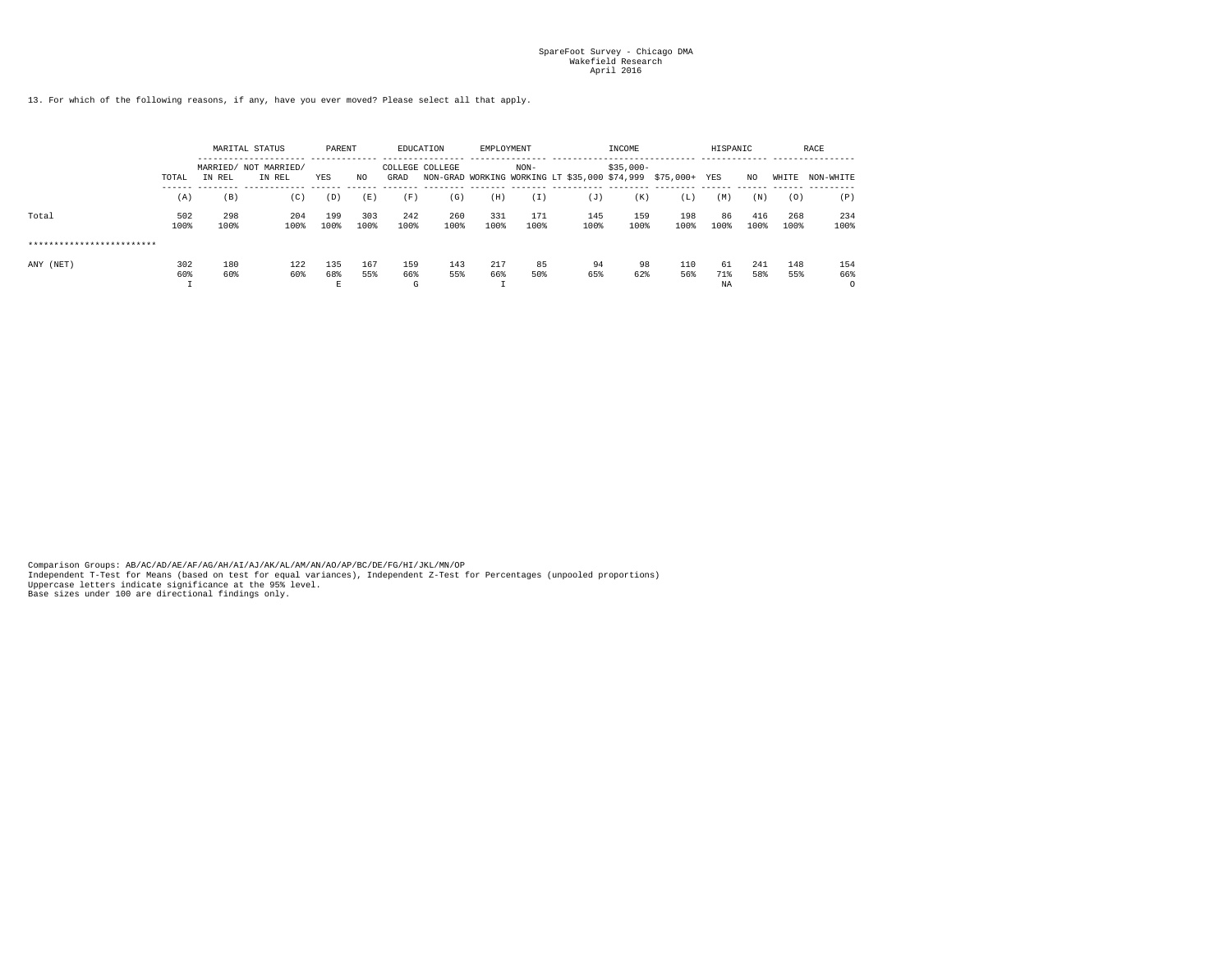14. For which of the following reasons, if any, have you or someone you know ever considered moving? Please select all that apply.

|                                                             | <b>GENDER</b>               |             |                      | AGE            |                          |                 |                     | <b>GENERATION</b>                 |                         |                         | POLITICAL PARTY<br>. |                      | $- - - - - -$ | AREA                  | ------------         | CLUTTERED HOME                   | $- - - - - - -$ | STORE ITEMS OUTSIDE<br>HOME<br>------- | .                        |                  |
|-------------------------------------------------------------|-----------------------------|-------------|----------------------|----------------|--------------------------|-----------------|---------------------|-----------------------------------|-------------------------|-------------------------|----------------------|----------------------|---------------|-----------------------|----------------------|----------------------------------|-----------------|----------------------------------------|--------------------------|------------------|
|                                                             | TOTAL<br>$- - - - - -$      | MALE        |                      |                | FEMALE 18-24 25-39 40-54 |                 | $55+$               | MILLENNIAL GEN X BOOMER           |                         |                         | GOP                  | IND                  | DEM           | CITY                  | SUBURBS RURAL        |                                  | YES             | NO<br>------                           | YES                      | NO.<br>--------- |
|                                                             | (A)                         | (B)         | (C)                  | (D)            | (E)                      | (F)             | (G)                 | (H)                               | (T)                     | (J)                     | (K)                  | (L)                  | (M)           | (N)                   | (0)                  | (P)                              | (Q)             | (R)                                    | ---------<br>(S)         | (T)              |
| Total                                                       | 502<br>100%                 | 241<br>100% | 261<br>100%          | 60<br>100%     | 182<br>100%              | 112<br>100%     | 148<br>100%         | 197<br>100%                       | 139<br>100%             | 145<br>100%             | 73<br>100%           | 210<br>100%          | 219<br>100%   | 225<br>100%           | 255<br>100%          | 22<br>100%                       | 272<br>100%     | 230<br>100%                            | 227<br>100%              | 272<br>100%      |
| Neighbors were too loud                                     | 160<br>32%<br>G             | 76<br>32%   | 84<br>32%            | 17<br>28%      | 69<br>38%<br>G           | 43<br>38%<br>G  | 31<br>21%           | 72<br>37%<br>$\sigma$             | 48<br>35%               | 37<br>26%               | 18<br>25%            | 69<br>33%            | 73<br>33%     | 87<br>39%<br>$\circ$  | 65<br>25%            | 8<br>36%                         | 89<br>33%       | 71<br>31%                              | 86<br>38%<br>$\mathbb T$ | -71<br>26%       |
| Political or social<br>environment made me<br>uncomfortable | 80<br>16%<br>JG             | 38<br>16%   | 42<br>16%            | 12<br>20%<br>G | 44<br>24%<br>FGA         | 16<br>14%<br>G  | 8<br>5%             | 49<br>25%<br><b>IJA</b>           | 20<br>14%<br>J          | 10<br>7%                | 9<br>12%             | 39<br>19%            | 32<br>15%     | 43<br>19%             | 33<br>13%            | 4<br>18%                         | 42<br>15%       | 38<br>17%                              | 41<br>18%                | 39<br>14%        |
| Area wasn't pet-friendly                                    | 72<br>14%<br>TJG            | 35<br>15%   | 37<br>14%            | 11<br>18%<br>G | 46<br>25%<br>FGA         | 11<br>10%<br>G  | 4<br>3%             | 47<br>24%<br>IJA                  | 19<br>14%<br>J          | 6<br>$4\%$              | 10<br>14%            | 33<br>16%            | 29<br>13%     | 43<br>19%<br>$\Omega$ | 26<br>10%            | 3<br>14%                         | 44<br>16%       | 28<br>12%                              | 49<br>22%<br>TA          | 22<br>8%         |
| Cell phone reception was<br>bad                             | 43<br>9 <sub>8</sub><br>TJG | 23<br>10%   | 20<br>8 <sup>8</sup> | 10<br>17%<br>G | 23<br>13%<br>G           | 7<br>6%         | 3<br>2 <sup>8</sup> | 28<br>14%<br><b>JA</b>            | 11<br>8 <sup>8</sup>    | 4<br>3%                 | 6<br>8%              | 18<br>9 <sub>8</sub> | 19<br>9%      | 29<br>13%<br>$\Omega$ | 13<br>5 <sup>8</sup> | 1<br>5%                          | 26<br>10%       | 17<br>7%                               | 29<br>13%<br>$_{\rm T}$  | 13<br>$5\%$      |
| Home was haunted                                            | 41<br>8%<br>JG              | 17<br>7%    | 24<br>9%             | 9<br>15%<br>G  | 2.0<br>11%<br>G          | 9<br>8%<br>G    | 3<br>2 <sup>8</sup> | 25<br>13%<br>$\cdot$ <sub>1</sub> | 12<br>$9\%$<br>J        | 4<br>3 <sup>8</sup>     | 6<br>8%              | 20<br>10%            | 15<br>7%      | 19<br>8 <sup>8</sup>  | 21<br>8%             | $\overline{1}$<br>5 <sup>8</sup> | 27<br>10%       | 14<br>6%                               | 25<br>11%<br>$\mathbb T$ | 15<br>6%         |
| None of these                                               | 254<br>51%<br><b>SNHE</b>   | 122<br>51%  | 132<br>51%           | 28<br>47%      | 64<br>35%                | 56<br>50%<br>E. | 106<br>72%<br>DEFA  | 71<br>36%                         | 69<br>50%<br>$_{\rm H}$ | 96<br>66%<br><b>HIA</b> | 40<br>55%            | 104<br>50%           | 110<br>50%    | 92<br>41%             | 151<br>59%<br>NA     | 11<br>50%                        | 130<br>48%      | 124<br>54%                             | 85<br>37%                | 169<br>62%<br>SA |
| *************************                                   |                             |             |                      |                |                          |                 |                     |                                   |                         |                         |                      |                      |               |                       |                      |                                  |                 |                                        |                          |                  |
| ANY (NET)                                                   | 248<br>49%<br>TOJG          | 119<br>49%  | 129<br>49%           | 32<br>53%<br>G | 118<br>65%<br>FGA        | 56<br>50%<br>G  | 42<br>28%           | 126<br>64%<br>IJA                 | 70<br>50%<br>J          | 49<br>34%               | 33<br>45%            | 106<br>50%           | 109<br>50%    | 133<br>59%<br>OA      | 104<br>41%           | 11<br>50%                        | 142<br>52%      | 106<br>46%                             | 142<br>63%<br>TA         | 103<br>38%       |

Comparison Groups: AB/AC/AD/AE/AF/AG/AH/AI/AJ/AK/AL/AM/AN/AO/AP/AQ/AR/AS/AT/BC/DEFG/HIJ/KLM/NOP/QR/ST<br>Independent T-Test for Means (based on test for equal variances), Independent Z-Test for Percentages (unpooled proportio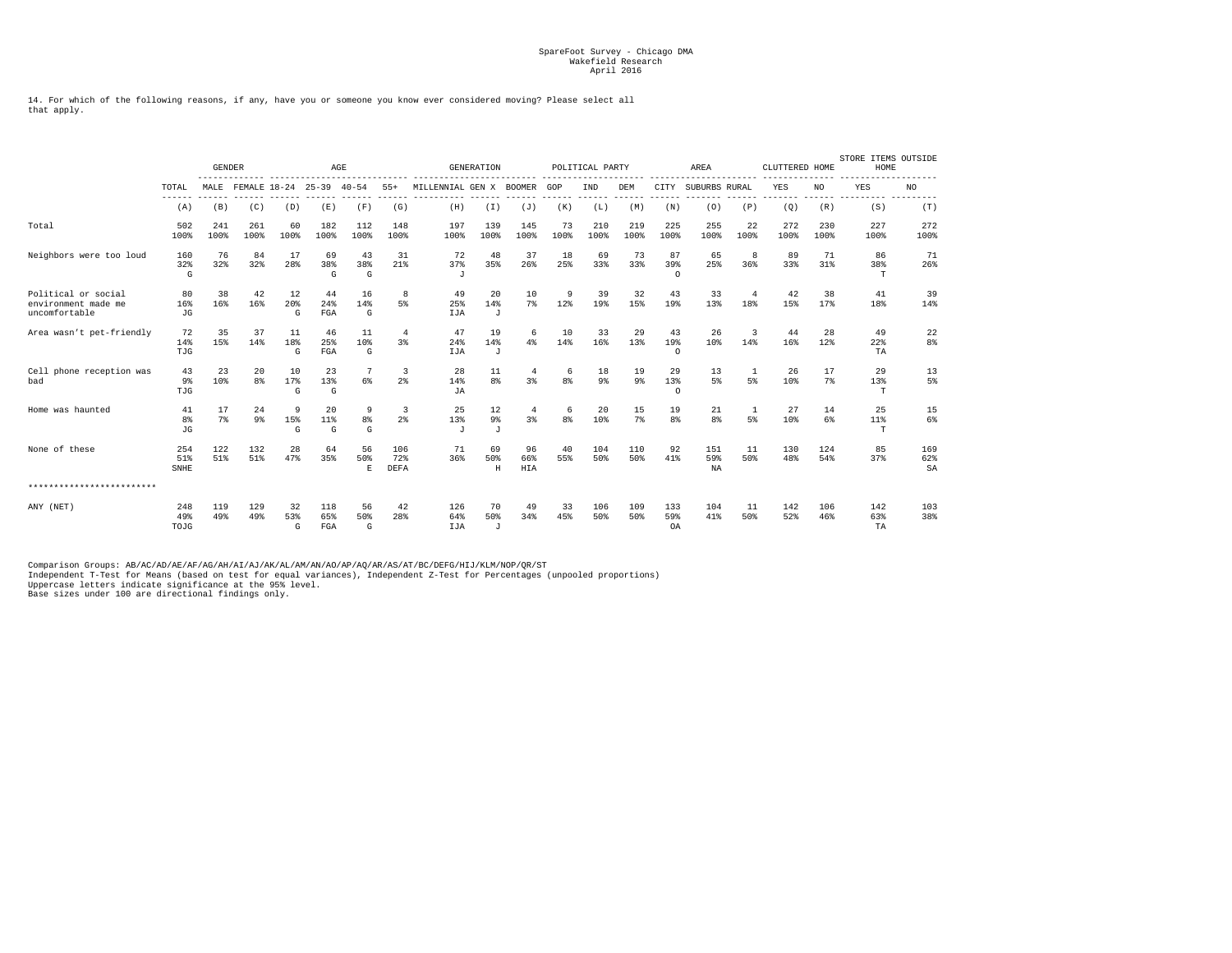14. For which of the following reasons, if any, have you or someone you know ever considered moving? Please select all that apply.

|                                                             |                 |                      | MARITAL STATUS                  | PARENT                   |             |             | EDUCATION       | EMPLOYMENT                  |                      |                                                             | INCOME               |                         | HISPANIC        |                 |             | <b>RACE</b>          |
|-------------------------------------------------------------|-----------------|----------------------|---------------------------------|--------------------------|-------------|-------------|-----------------|-----------------------------|----------------------|-------------------------------------------------------------|----------------------|-------------------------|-----------------|-----------------|-------------|----------------------|
|                                                             | TOTAL           | IN REL               | MARRIED/ NOT MARRIED/<br>IN REL | YES                      | NO.         | GRAD        | COLLEGE COLLEGE |                             | $NON-$               | NON-GRAD WORKING WORKING LT \$35,000 \$74,999 \$75,000+ YES | $$35.000-$           |                         |                 | NO.             | WHITE       | NON-WHITE            |
|                                                             | ------<br>(A)   | (B)                  | (C)                             | (D)                      | (E)         | (F)         | (G)             | (H)                         | (T)                  | (J)                                                         | (K)                  | (L)                     | (M)             | (N)             | (0)         | (P)                  |
| Total                                                       | 502<br>100%     | 298<br>100%          | 204<br>100%                     | 199<br>100%              | 303<br>100% | 242<br>100% | 260<br>100%     | 331<br>100%                 | 171<br>100%          | 145<br>100%                                                 | 159<br>100%          | 198<br>100%             | 86<br>100%      | 416<br>100%     | 268<br>100% | 234<br>100%          |
| Neighbors were too loud                                     | 160<br>32%      | 89<br>30%            | 71<br>35%                       | 69<br>35%                | 91<br>30%   | 75<br>31%   | 85<br>33%       | 109<br>33%                  | 51<br>30%            | 57<br>39%<br>T.                                             | 48<br>30%            | 55<br>28%               | 33<br>38%       | 127<br>$31\%$   | 78<br>29%   | 82<br>35%            |
| Political or social<br>environment made me<br>uncomfortable | 80<br>16%       | 45<br>15%            | 35<br>17%                       | 41<br>21%<br>$\mathbf E$ | 39<br>13%   | 44<br>18%   | 36<br>14%       | 59<br>18%                   | 21<br>12%            | 26<br>18%                                                   | 25<br>16%            | 29<br>15%               | 20<br>23%       | 60<br>14%       | 40<br>15%   | 40<br>17%            |
| Area wasn't pet-friendly                                    | 72<br>14%       | 46<br>15%            | 26<br>13%                       | 37<br>19%<br>$\mathbf E$ | 35<br>12%   | 33<br>14%   | 39<br>15%       | 56<br>17%<br>$\mathbb{I}$   | 16<br>$9\%$          | $20^{\circ}$<br>14%                                         | 26<br>16%            | 26<br>13%               | 17<br>20%       | 55<br>13%       | 42<br>16%   | 30<br>13%            |
| Cell phone reception was<br>bad                             | 43<br>9%        | 23<br>8 <sup>8</sup> | 20<br>10%                       | 21<br>11%                | 22<br>7%    | 17<br>7%    | 26<br>10%       | 34<br>10%<br>$\mathbb{I}$   | 9<br>5%              | 14<br>10 <sup>8</sup>                                       | 19<br>12%<br>L       | 10<br>5%                | 12<br>14%       | 31<br>7%        | 18<br>7%    | 25<br>11%            |
| Home was haunted                                            | 41<br>8%        | 24<br>8 <sup>8</sup> | 17<br>8%                        | 19<br>10%                | 22<br>7%    | 17<br>7%    | 24<br>9%        | 30<br>9%                    | 11<br>6%             | 16<br>11%                                                   | 12<br>8 <sup>8</sup> | 13<br>7%                | 12<br>14%       | 29<br>7%        | 20<br>7%    | 21<br>9 <sub>8</sub> |
| None of these                                               | 254<br>51%<br>М | 157<br>53%           | 97<br>48%                       | 90<br>45%                | 164<br>54%  | 122<br>50%  | 132<br>51%      | 154<br>47%                  | 100<br>58%<br>$\,$ H | 61<br>42%                                                   | 80<br>50%            | 113<br>57%<br>$\cdot$ T | 29<br>34%       | 225<br>54%<br>М | 145<br>54%  | 109<br>47%           |
| *************************                                   |                 |                      |                                 |                          |             |             |                 |                             |                      |                                                             |                      |                         |                 |                 |             |                      |
| ANY (NET)                                                   | 248<br>49%      | 141<br>47%           | 107<br>52%                      | 109<br>55%               | 139<br>46%  | 120<br>50%  | 128<br>49%      | 177<br>53%<br>$\mathbbm{I}$ | 71<br>42%            | 84<br>58%<br>L                                              | 79<br>50%            | 85<br>43%               | 57<br>66%<br>NA | 191<br>46%      | 123<br>46%  | 125<br>53%           |

Comparison Groups: AB/AC/AD/AE/AF/AG/AH/AI/AJ/AK/AL/AM/AN/AO/AP/BC/DE/FG/HI/JKL/MN/OP<br>Independent T-Test for Means (based on test for equal variances), Independent Z-Test for Percentages (unpooled proportions)<br>Uppercase le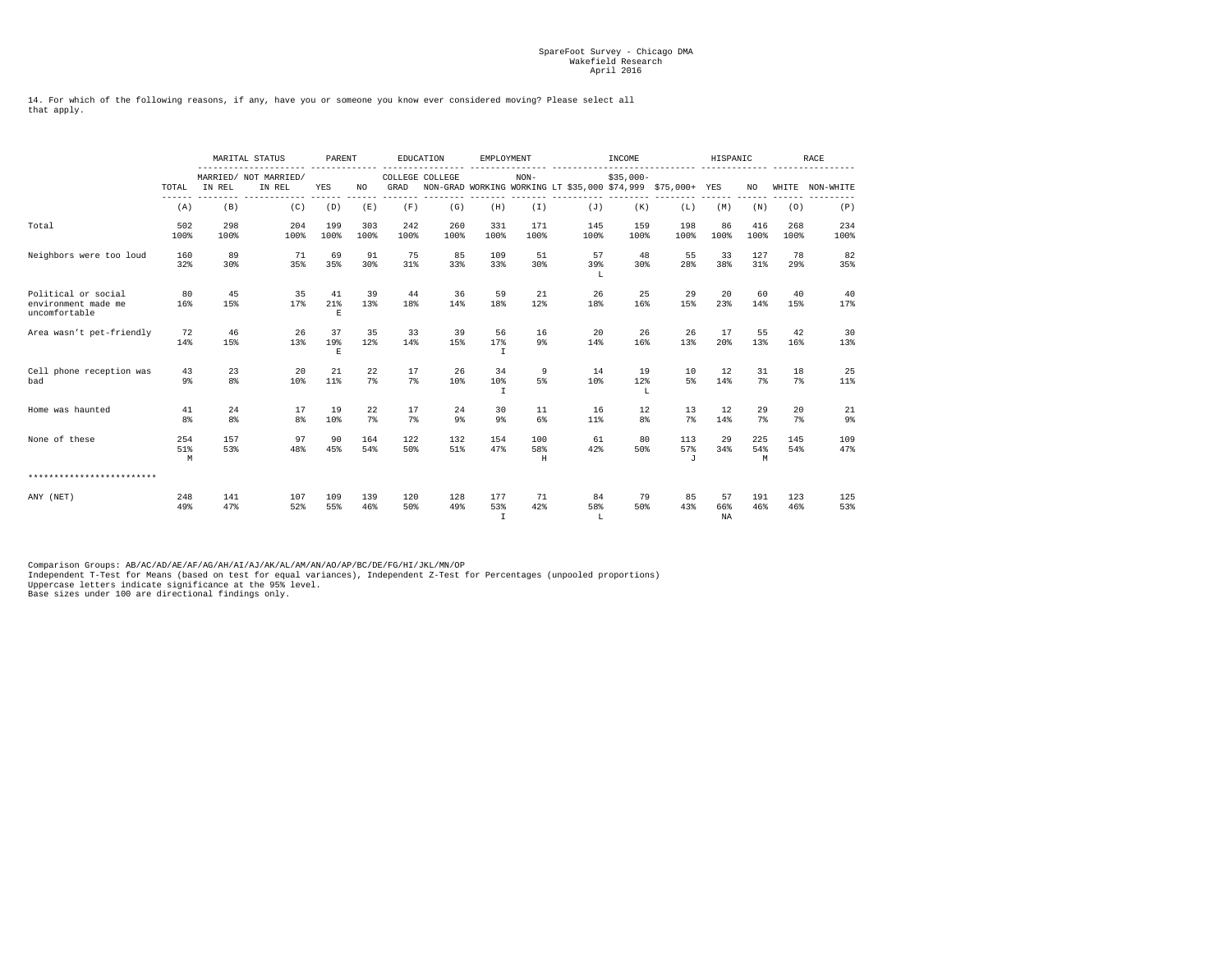#### 15. Which of the following candidates, if any, would make you seriously consider moving to another country if they became President? Please select all that apply.

|                           |                            | <b>GENDER</b>         | -------------            | $\rm AGE$<br>-----------<br>--------- |                            |                 |                      | <b>GENERATION</b><br>-----------<br>----------- |                                  |                      | POLITICAL PARTY      |                 |                 | AREA<br>--------  |                            |                         | CLUTTERED HOME |              | STORE ITEMS OUTSIDE<br>HOME<br>------- |                          |
|---------------------------|----------------------------|-----------------------|--------------------------|---------------------------------------|----------------------------|-----------------|----------------------|-------------------------------------------------|----------------------------------|----------------------|----------------------|-----------------|-----------------|-------------------|----------------------------|-------------------------|----------------|--------------|----------------------------------------|--------------------------|
|                           | TOTAL<br>$- - - - - - -$   | MALE                  | FEMALE 18-24 25-39 40-54 |                                       |                            |                 | $55+$                | MILLENNIAL GEN X BOOMER                         |                                  |                      | GOP                  | IND             | DEM             | CITY              | SUBURBS RURAL              |                         | YES            | NO.<br>----- | YES<br>$- - - -$                       | NO.<br>---------         |
|                           | (A)                        | (B)                   | (C)                      | (D)                                   | (E)                        | (F)             | (G)                  | (H)                                             | (I)                              | (J)                  | (K)                  | (L)             | (M)             | (N)               | (0)                        | (P)                     | (Q)            | (R)          | (S)                                    | (T)                      |
| Total                     | 502<br>100%                | 241<br>100%           | 261<br>100%              | 60<br>100%                            | 182<br>100%                | 112<br>100%     | 148<br>100%          | 197<br>100%                                     | 139<br>100%                      | 145<br>100%          | 73<br>100%           | 210<br>100%     | 219<br>100%     | 225<br>100%       | 255<br>100%                | 22<br>100%              | 272<br>100%    | 230<br>100%  | 227<br>100%                            | 272<br>100%              |
| Donald Trump              | 256<br>51%<br>PKJGB        | 103<br>43%            | 153<br>59%<br><b>BA</b>  | 38<br>63%<br>FG                       | 110<br>60%<br>FGA          | 52<br>46%       | 56<br>38%            | 127<br>64%<br>IJA                               | 66<br>47%                        | 55<br>38%            | 23<br>32%            | 105<br>50%<br>К | 128<br>58%<br>K | 126<br>56%<br>P   | 125<br>49%<br>$\, {\bf P}$ | 5<br>23%                | 134<br>49%     | 122<br>53%   | 121<br>53%                             | 134<br>49%               |
| Hillary Clinton           | 99<br>20%<br>TM            | 56<br>23%             | 43<br>16%                | 16<br>27%                             | 36<br>20%                  | 19<br>17%       | 28<br>19%            | 41<br>21%                                       | 29<br>21%                        | 22<br>15%            | 27<br>37%<br>LMA     | 45<br>21%<br>М  | 27<br>12%       | 45<br>20%         | 49<br>19%                  | 23%                     | 53<br>19%      | 46<br>20%    | 60<br>26%<br>TA                        | 37<br>14%                |
| Ted Cruz                  | 70<br>14%<br>PК            | 41<br>17%             | 29<br>11%                | 7<br>12%                              | 21<br>12%                  | 20<br>18%       | 22<br>15%            | 24<br>12%                                       | 18<br>13%                        | 25<br>17%            | $\overline{2}$<br>3% | 30<br>14%<br>K  | 38<br>17%<br>K  | 29<br>13%         | 40<br>16%<br>$\, {\bf P}$  | 5%                      | 41<br>15%      | 29<br>13%    | 33<br>15%                              | 37<br>14%                |
| Bernie Sanders            | 45<br>9%                   | 30<br>12%<br>$\rm{C}$ | 15<br>$6\%$              | 7<br>12%                              | 14<br>8%                   | 7<br>6%         | 17<br>$11$ %         | 19<br>10%                                       | 8<br>6 <sup>8</sup>              | 14<br>10%            | 13<br>18%<br>М       | 19<br>9%        | 13<br>6%        | 16<br>7%          | 28<br>11%                  | 1<br>5%                 | 23<br>8%       | 22<br>10%    | 26<br>$11$ %                           | 19<br>7%                 |
| John Kasich               | 22<br>$4\%$<br>$\mathbf F$ | 14<br>6%              | 8<br>3%                  | $\overline{4}$<br>$7\%$               | 13<br>7%<br>$\overline{F}$ | 1%              | $\overline{4}$<br>3% | 14<br>7%                                        | $\overline{4}$<br>3 <sup>8</sup> | $\overline{4}$<br>3% | 1<br>1%              | 12<br>6%<br>K   | 9<br>4%         | 6<br>3%           | 15<br>6%                   | 5%                      | 14<br>5%       | 8<br>3%      | 13<br>6%                               | 9<br>3%                  |
| None of these             | 142<br>28%<br>SNHED        | 78<br>32%             | 64<br>25%                | $\overline{7}$<br>12%                 | 38<br>21%                  | 36<br>32%<br>DE | 61<br>41%<br>DEA     | 30<br>15%                                       | 45<br>32%<br>$_{\rm H}$          | 61<br>42%<br>HA      | 24<br>33%            | 64<br>30%       | 54<br>25%       | 48<br>21%         | 82<br>32%<br>N             | 12<br>55%<br><b>NOA</b> | 75<br>28%      | 67<br>29%    | 43<br>19%                              | 99<br>36%<br>$_{\rm SA}$ |
| ************************* |                            |                       |                          |                                       |                            |                 |                      |                                                 |                                  |                      |                      |                 |                 |                   |                            |                         |                |              |                                        |                          |
| ANY (NET)                 | 360<br>72%<br>TPJG         | 163<br>68%            | 197<br>75%               | 53<br>88%<br>FGA                      | 144<br>79%<br>FGA          | 76<br>68%       | 87<br>59%            | 167<br>85%<br>IJA                               | 94<br>68%                        | 84<br>58%            | 49<br>67%            | 146<br>70%      | 165<br>75%      | 177<br>79%<br>OPA | 173<br>68%<br>$\mathbf{P}$ | 10<br>45%               | 197<br>72%     | 163<br>71%   | 184<br>81%<br>TA                       | 173<br>64%               |

Comparison Groups: AB/AC/AD/AE/AF/AG/AH/AI/AJ/AK/AL/AM/AN/AO/AP/AQ/AR/AS/AT/BC/DEFG/HIJ/KLM/NOP/QR/ST<br>Independent T-Test for Means (based on test for equal variances), Independent Z-Test for Percentages (unpooled proportio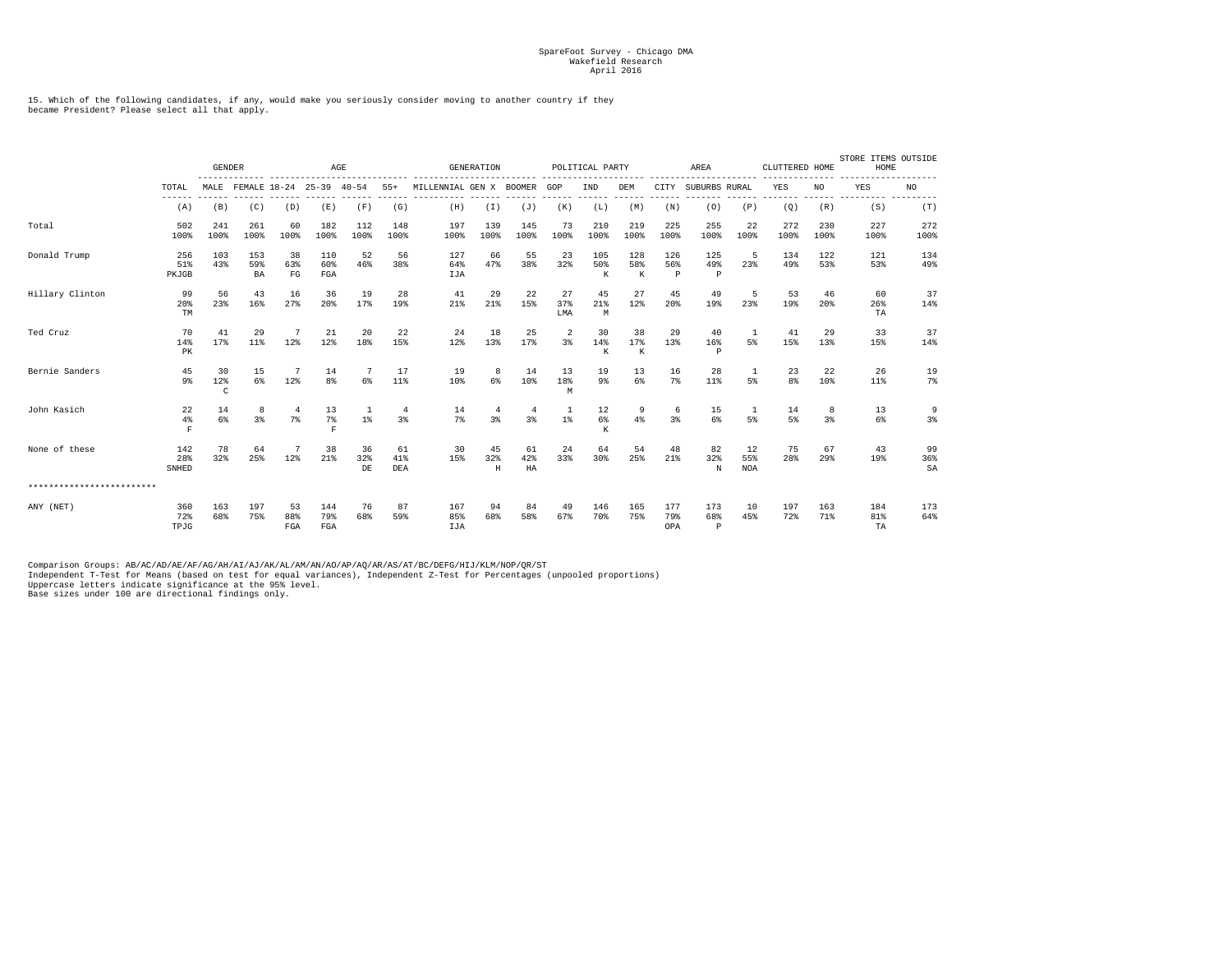15. Which of the following candidates, if any, would make you seriously consider moving to another country if they became President? Please select all that apply.

|                           |                        | MARITAL STATUS<br>$- - - - - -$ | PARENT                          |                          | EDUCATION            |             | EMPLOYMENT           |             |                                                                       | HISPANIC    |                 | RACE                             |                        |                 |                          |                       |
|---------------------------|------------------------|---------------------------------|---------------------------------|--------------------------|----------------------|-------------|----------------------|-------------|-----------------------------------------------------------------------|-------------|-----------------|----------------------------------|------------------------|-----------------|--------------------------|-----------------------|
|                           | TOTAL                  | IN REL                          | MARRIED/ NOT MARRIED/<br>IN REL | YES                      | NO                   | GRAD        | COLLEGE COLLEGE      |             | $NON-$<br>NON-GRAD WORKING WORKING LT \$35,000 \$74,999 \$75,000+ YES |             | $$35,000-$      |                                  |                        | NO              | WHITE                    | NON-WHITE             |
|                           | (A)                    | (B)                             | (C)                             | (D)                      | (E)                  | (F)         | (G)                  | (H)         | $(\bot)$                                                              | (J)         | (K)             | (L)                              | (M)                    | (N)             | (0)                      | (P)                   |
| Total                     | 502<br>100%            | 298<br>100%                     | 204<br>100%                     | 199<br>100%              | 303<br>100%          | 242<br>100% | 260<br>100%          | 331<br>100% | 171<br>100%                                                           | 145<br>100% | 159<br>100%     | 198<br>100%                      | 86<br>100%             | 416<br>100%     | 268<br>100%              | 234<br>100%           |
| Donald Trump              | 256<br>51%<br>$\Omega$ | 146<br>49%                      | 110<br>54%                      | 107<br>54%               | 149<br>49%           | 122<br>50%  | 134<br>52%           | 164<br>50%  | 92<br>54%                                                             | 72<br>50%   | 92<br>58%<br>L  | 92<br>46%                        | -54<br>63%<br>NA       | 202<br>49%      | 115<br>43%               | 141<br>60%<br>OA      |
| Hillary Clinton           | 99<br>20%              | 64<br>21%                       | 35<br>17%                       | 48<br>24%<br>$\mathbf E$ | 51<br>17%            | 48<br>20%   | 51<br>20%            | 71<br>21%   | 28<br>16%                                                             | 32<br>22%   | 31<br>19%       | 36<br>18%                        | 14<br>16%              | 85<br>20%       | 64<br>24%<br>P           | 35<br>15%             |
| Ted Cruz                  | 70<br>14%<br>$\sigma$  | 41<br>14%                       | 29<br>14%                       | 25<br>13%                | 45<br>15%            | 40<br>17%   | 30<br>12%            | 50<br>15%   | 20<br>12%                                                             | 12<br>8%    | 24<br>15%       | 34<br>17%<br>$\tau$              | 12<br>14%              | 58<br>14%       | 39<br>15%                | 31<br>13%             |
| Bernie Sanders            | 45<br>9%               | 33<br>11%<br>C                  | 12<br>6 <sup>8</sup>            | 20<br>10%                | 25<br>8 <sup>8</sup> | 22<br>9%    | 23<br>9 <sup>8</sup> | 31<br>9%    | 14<br>8%                                                              | 8<br>6%     | 16<br>10%       | 21<br>11%                        | 6<br>7%                | 39<br>9%        | 30<br>11%                | 15<br>6%              |
| John Kasich               | 22<br>4%               | 13<br>4%                        | 9<br>4%                         | 12<br>$6\%$              | 10<br>3              | 10<br>4%    | 12<br>5%             | 14<br>$4\%$ | 8<br>5%                                                               | 5<br>3%     | 13<br>8%<br>т.  | $\overline{4}$<br>2 <sup>8</sup> | 6<br>7%                | 16<br>4%        | 9<br>3%                  | 13<br>6%              |
| None of these             | 142<br>28%<br>M        | 83<br>28%                       | 59<br>29%                       | 46<br>23%                | 96<br>32%<br>D.      | 71<br>29%   | 71<br>27%            | 95<br>29%   | 47<br>27%                                                             | 41<br>28%   | 36<br>23%       | 65<br>33%<br>К                   | 15<br>17%              | 127<br>31%<br>M | 91<br>34%<br>$\mathbb P$ | 51<br>22%             |
| ************************* |                        |                                 |                                 |                          |                      |             |                      |             |                                                                       |             |                 |                                  |                        |                 |                          |                       |
| ANY (NET)                 | 360<br>72%             | 215<br>72%                      | 145<br>71%                      | 153<br>77%<br>E          | 207<br>68%           | 171<br>71%  | 189<br>73%           | 236<br>71%  | 124<br>73%                                                            | 104<br>72%  | 123<br>77%<br>L | 133<br>67%                       | 71<br>83%<br><b>NA</b> | 289<br>69%      | 177<br>66%               | 183<br>78%<br>$\circ$ |

Comparison Groups: AB/AC/AD/AE/AF/AG/AH/AI/AJ/AK/AL/AM/AN/AO/AP/BC/DE/FG/HI/JKL/MN/OP<br>Independent T-Test for Means (based on test for equal variances), Independent Z-Test for Percentages (unpooled proportions)<br>Uppercase le